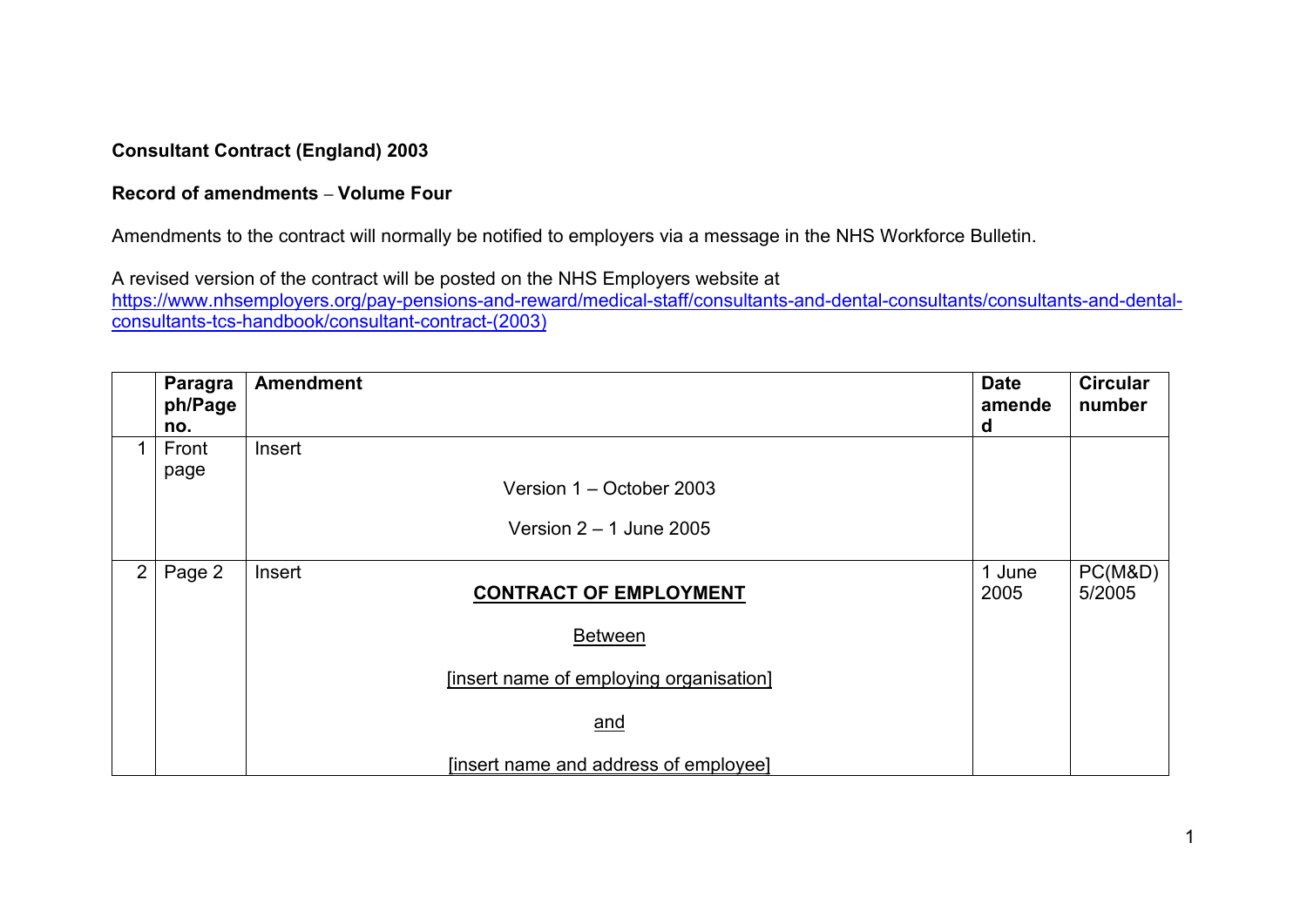<span id="page-1-0"></span>

|                | Paragra         | <b>Amendment</b>                                                                                                                                                                                                                                                                                                     | <b>Date</b> | <b>Circular</b> |
|----------------|-----------------|----------------------------------------------------------------------------------------------------------------------------------------------------------------------------------------------------------------------------------------------------------------------------------------------------------------------|-------------|-----------------|
|                | ph/Page         |                                                                                                                                                                                                                                                                                                                      | amende      | number          |
|                | no.             |                                                                                                                                                                                                                                                                                                                      | d           |                 |
| 3 <sup>1</sup> | Paragra         | <b>Delete</b>                                                                                                                                                                                                                                                                                                        | 1 June      | PC(M&D)         |
|                | ph 1            | $\star$<br>Your employing organisation is [                                                                                                                                                                                                                                                                          | 2005        | 5/2005          |
| $\overline{4}$ | Paragra         | Replace                                                                                                                                                                                                                                                                                                              | 1 June      | PC(M&D)         |
|                | ph <sub>2</sub> | <b>Commencement Of Employment</b><br>2                                                                                                                                                                                                                                                                               | 2005        | 5/2005          |
|                |                 | Your continuous employment for the purposes of this contract [begins] * [began]<br>$1. * 11$<br>on $\Gamma$<br>Your continuous service for the purposes of the Employment Rights Act 1996<br>$l_{\cdot}$<br>began on [<br>Schedule 1 of the Terms and Conditions contains guidance on commencement of<br>employment. |             |                 |
|                |                 | With                                                                                                                                                                                                                                                                                                                 |             |                 |
|                |                 | <b>Commencement Of Employment</b>                                                                                                                                                                                                                                                                                    |             |                 |
|                |                 | 2.1 Employment under this contract [begins] * [began] on [<br>] $*$ [and<br>incorporates $\begin{bmatrix} 1 \\ 1 \end{bmatrix}$ * years seniority (as defined in Schedule 1 of the Terms and<br>Conditions).] * [Your payscale code on commencement is [<br>$I^*I^{\dagger}$                                         |             |                 |
|                |                 | 2.2 Your continuous employment with this employing organisation, for the<br>purposes of the Employment Rights Act 1996, [begins] * [began] on [                                                                                                                                                                      |             |                 |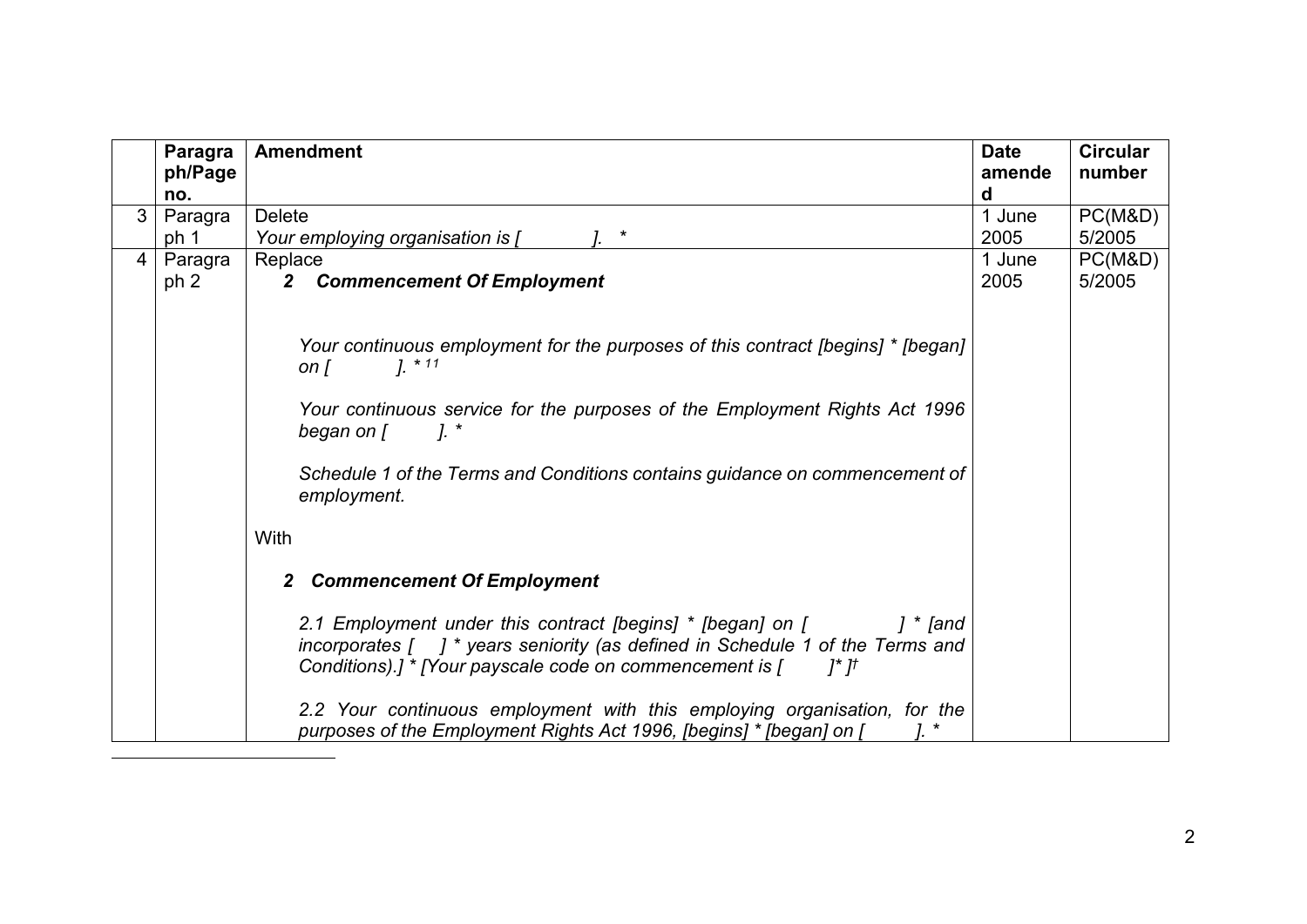|   | Paragra<br>ph/Page<br>no. | <b>Amendment</b>                                                                                                                                                                                                                                                                                                                                                                                                                                                                              | <b>Date</b><br>amende<br>d | <b>Circular</b><br>number |
|---|---------------------------|-----------------------------------------------------------------------------------------------------------------------------------------------------------------------------------------------------------------------------------------------------------------------------------------------------------------------------------------------------------------------------------------------------------------------------------------------------------------------------------------------|----------------------------|---------------------------|
|   |                           | 2.3 For the purposes of certain NHS conditions of service, previous service within<br>the NHS, whether with this Trust or another NHS employer, although not<br>continuous for the purposes of the Employment Rights Act 1996 will count as<br>reckonable, so that for some purposes other dates prior to the dates set out above<br>may count. [The amount of reckonable service is [<br>- 11*<br>Schedule 1 of the Terms and Conditions contains guidance on commencement of<br>employment. |                            |                           |
| 5 | Page 2                    | Footnote<br>Remove<br>This is the commencement date of continuous employment with the current employer<br>(see Schedule 1).<br>Replace<br><sup>1</sup> Employing organisation may wish to insert a payscale reference number here.<br><b>With</b><br>$1$ Employing organisations may wish to insert a payscale code here.                                                                                                                                                                     | 1 June<br>2005             | PC(M&D)<br>5/2005         |
| 6 | Front<br>Page             | Insert<br>Version $3 - 30$ June 2006                                                                                                                                                                                                                                                                                                                                                                                                                                                          | 30 June<br>2006            | PC(M&D)<br>2/2006         |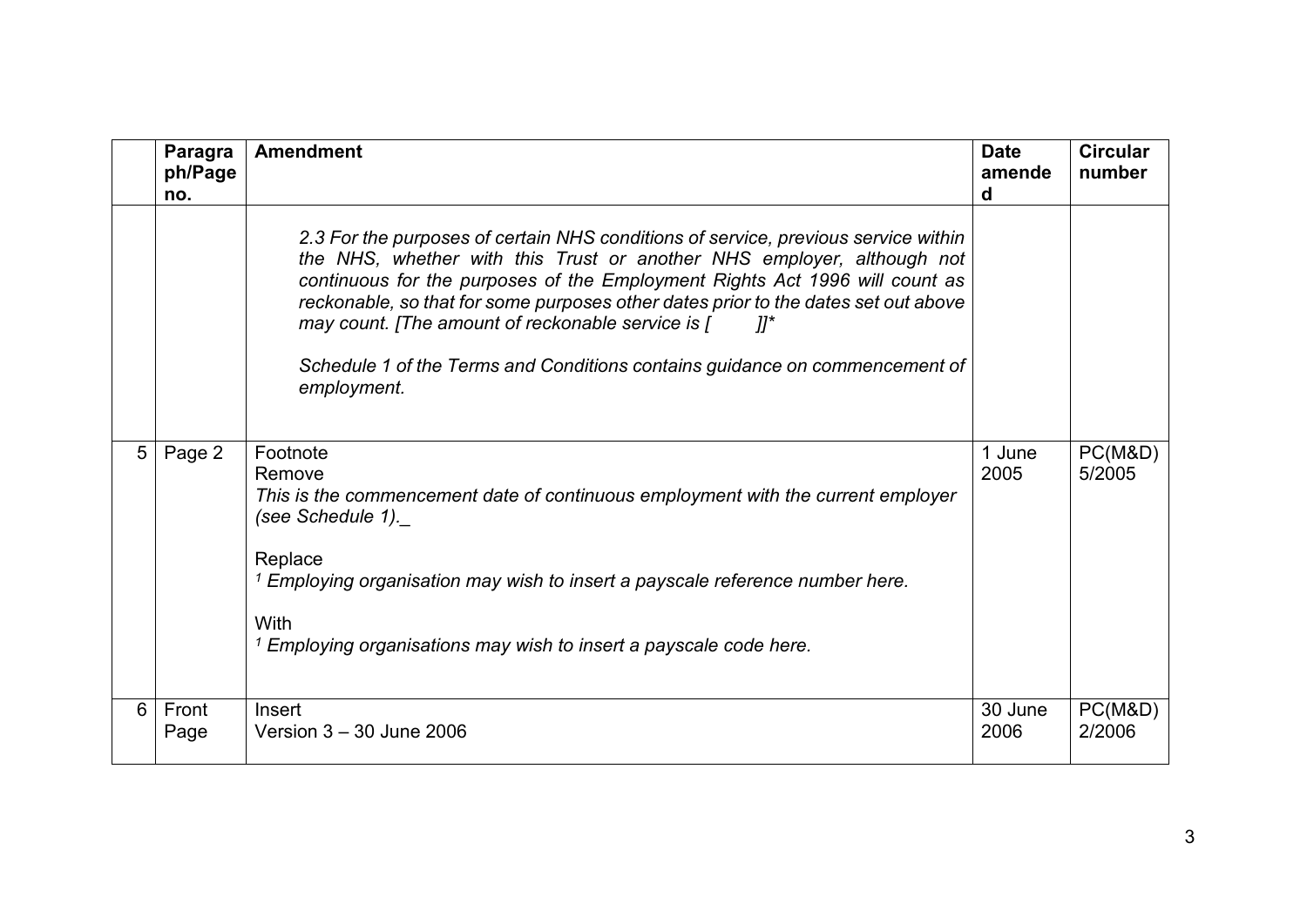|   | Paragra<br>ph/Page<br>no.   | <b>Amendment</b>                                                                                                                                                                                                                                                                                                                                                                                          | <b>Date</b><br>amende<br>d | <b>Circular</b><br>number |
|---|-----------------------------|-----------------------------------------------------------------------------------------------------------------------------------------------------------------------------------------------------------------------------------------------------------------------------------------------------------------------------------------------------------------------------------------------------------|----------------------------|---------------------------|
| 7 | Page 2                      | Replace<br>Schedule 1 of the Terms and Conditions contains guidance on commencement of<br>employment].<br>With                                                                                                                                                                                                                                                                                            | 30 June<br>2006            | PC(M&D)<br>2/2006         |
|   |                             | [Note: Schedule 1 of the Terms and Conditions contains guidance on commencement<br>of employment].                                                                                                                                                                                                                                                                                                        |                            |                           |
| 8 | Page 5<br>Paragra<br>ph 7.3 | Replace<br>Part-time consultants need to devote proportionately more of their time to Supporting<br>Professional Activities. This should be agreed on an individual basis. Refer to the<br>guidance on part time and flexible working for further information].                                                                                                                                           | 30 June<br>2006            | PC(M&D)<br>2/2006         |
|   |                             | With<br>[Note: Part-time consultants need to devote proportionately more of their time to<br>Supporting Professional Activities. This should be agreed on an individual basis. Refer<br>to the guidance on part time and flexible working for further information].                                                                                                                                       |                            |                           |
| 9 | Page 6<br>Paragra<br>ph 7.6 | Replace<br><b>Extra Programmed Activities</b><br>You and your clinical manager may agree that you will undertake extra Programmed<br>Activities over and above the [ten] Programmed Activities that constitute your standard<br>contractual duties, up to the maximum permitted under the Working Time Regulations.<br>[Note: add contracted number for part-time consultants] The remuneration for these | 30 June<br>2006            | PC(M&D)<br>2/2006         |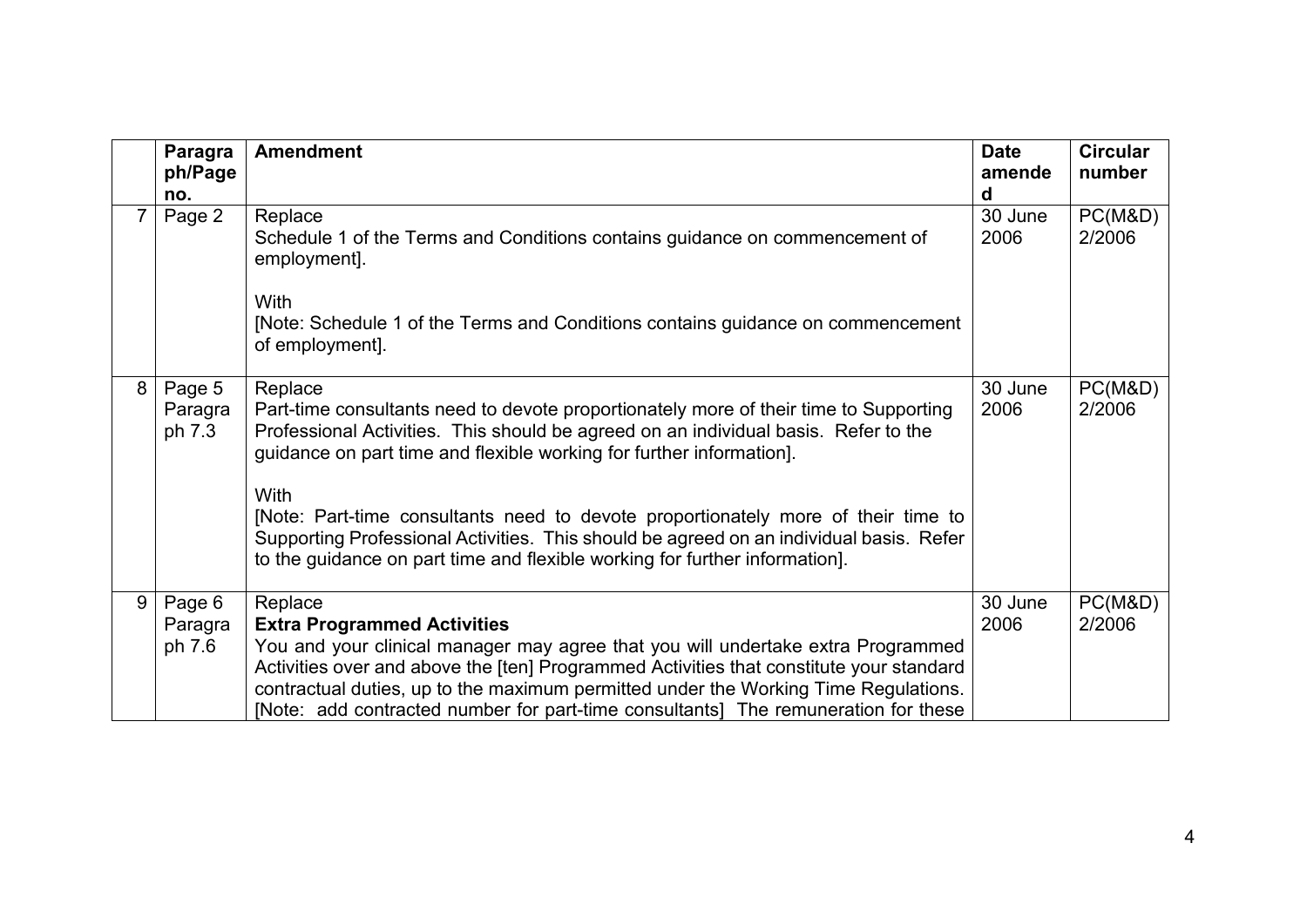<span id="page-4-0"></span>

|                 | Paragra                   | <b>Amendment</b>                                                                                                                                                                                                                                                                                                                                                                                                                                                                                                               | <b>Date</b>     | <b>Circular</b>   |
|-----------------|---------------------------|--------------------------------------------------------------------------------------------------------------------------------------------------------------------------------------------------------------------------------------------------------------------------------------------------------------------------------------------------------------------------------------------------------------------------------------------------------------------------------------------------------------------------------|-----------------|-------------------|
|                 | ph/Page<br>no.            |                                                                                                                                                                                                                                                                                                                                                                                                                                                                                                                                | amende<br>d     | number            |
|                 |                           | activities is covered by section 21 below and Schedules 13 and 14 of the Terms and<br>Conditions.                                                                                                                                                                                                                                                                                                                                                                                                                              |                 |                   |
|                 |                           | With<br><b>Additional Programmed Activities</b><br>You and your clinical manager may agree that you will undertake additional<br>Programmed Activities over and above the [ten] Programmed Activities that constitute<br>your standard contractual duties, up to the maximum permitted under the Working Time<br>add contracted number for part-time consultants]<br>Regulations.<br>[Note:<br>The<br>remuneration for these activities is covered by section 21 below and Schedules 13 and<br>14 of the Terms and Conditions. |                 |                   |
| 10 <sup>°</sup> | Page 6<br>Paragra<br>ph 8 | Replace<br><b>Premium Time</b><br>From 1 April 2004, the provisions in Schedule 7 of the Terms and Conditions will apply<br>to recognise the unsocial nature of work done in Premium Time and the flexibility<br>needed by consultants who work at these times as part of a more varied overall working<br>pattern.<br>With<br><b>Premium Time</b>                                                                                                                                                                             | 30 June<br>2006 | PC(M&D)<br>2/2006 |
|                 |                           | The provisions in Schedule 7 of the Terms and Conditions will apply to recognise the<br>unsocial nature of work done in Premium Time and the flexibility needed by consultants<br>who work at these times as part of a more varied overall working pattern.                                                                                                                                                                                                                                                                    |                 |                   |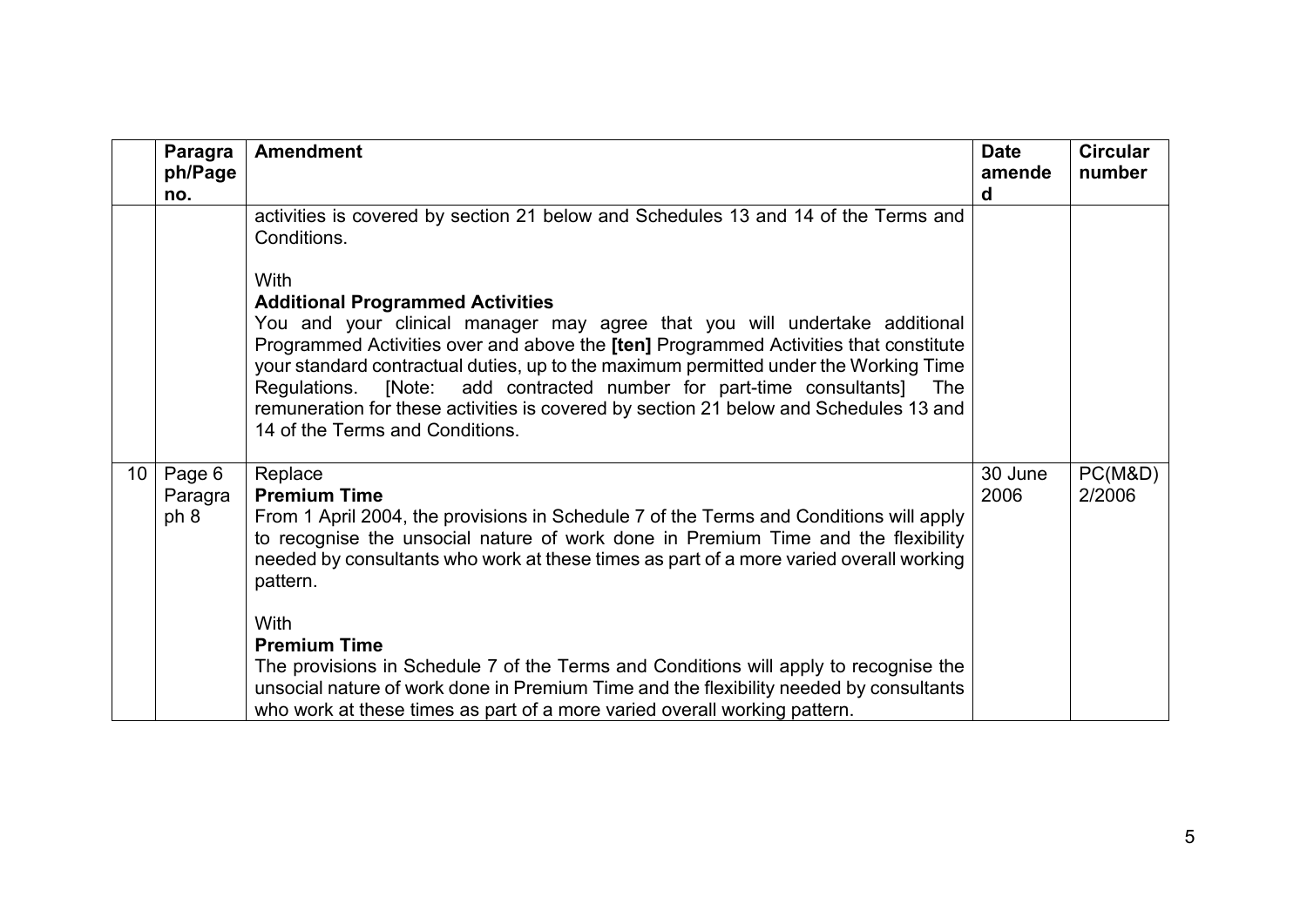|                 | Paragra                      | <b>Amendment</b>                                                                                                                                                                                                                                                                                                                                                                                                                                                                                            | <b>Date</b>     | <b>Circular</b>   |
|-----------------|------------------------------|-------------------------------------------------------------------------------------------------------------------------------------------------------------------------------------------------------------------------------------------------------------------------------------------------------------------------------------------------------------------------------------------------------------------------------------------------------------------------------------------------------------|-----------------|-------------------|
|                 | ph/Page<br>no.               |                                                                                                                                                                                                                                                                                                                                                                                                                                                                                                             | amende<br>d     | number            |
| 11              | Page 7<br>Paragra<br>ph 10   | Replace<br><b>Registration Requirements</b><br>It is a condition of your employment that you are, and remain, [a registered dental<br>practitioner and] [Note: delete as appropriate] a fully registered medical practitioner<br>and are included on the Specialist Register held by the [General Dental Council (GDC)]<br>[Note: delete as appropriate] General Medical Council (GMC), and continue to hold<br>a licence to practice.                                                                      | 30 June<br>2006 | PC(M&D)<br>2/2006 |
|                 |                              | <b>With</b><br><b>Registration Requirements</b><br>It is a condition of your employment that you are, and remain, [a registered dental<br>practitioner and] [Note: employing organisations to delete as appropriate] a fully<br>registered medical practitioner and are included on the Specialist Register held by the<br>[General Dental Council (GDC)] [Note: employing organisations to delete as<br>appropriate] General Medical Council (GMC), and continue to hold a licence to<br>practise.         |                 |                   |
| 12 <sup>°</sup> | Page 7<br>Paragra<br>ph 11.2 | Replace<br>Fee Paying Services And NHS Programmed Activities<br>Examples of Fee Paying Services are set out in Schedule 10 of the Terms and<br>Conditions.<br>You will not carry out Fee Paying Services during your Programmed Activities except<br>where you and your clinical manager have agreed otherwise. Where your clinical<br>manager has agreed that you may carry out Fee Paying Services during your<br>Programmed Activities, you will remit to us the fees for such services except where you | 30 June<br>2006 | PC(M&D)<br>2/2006 |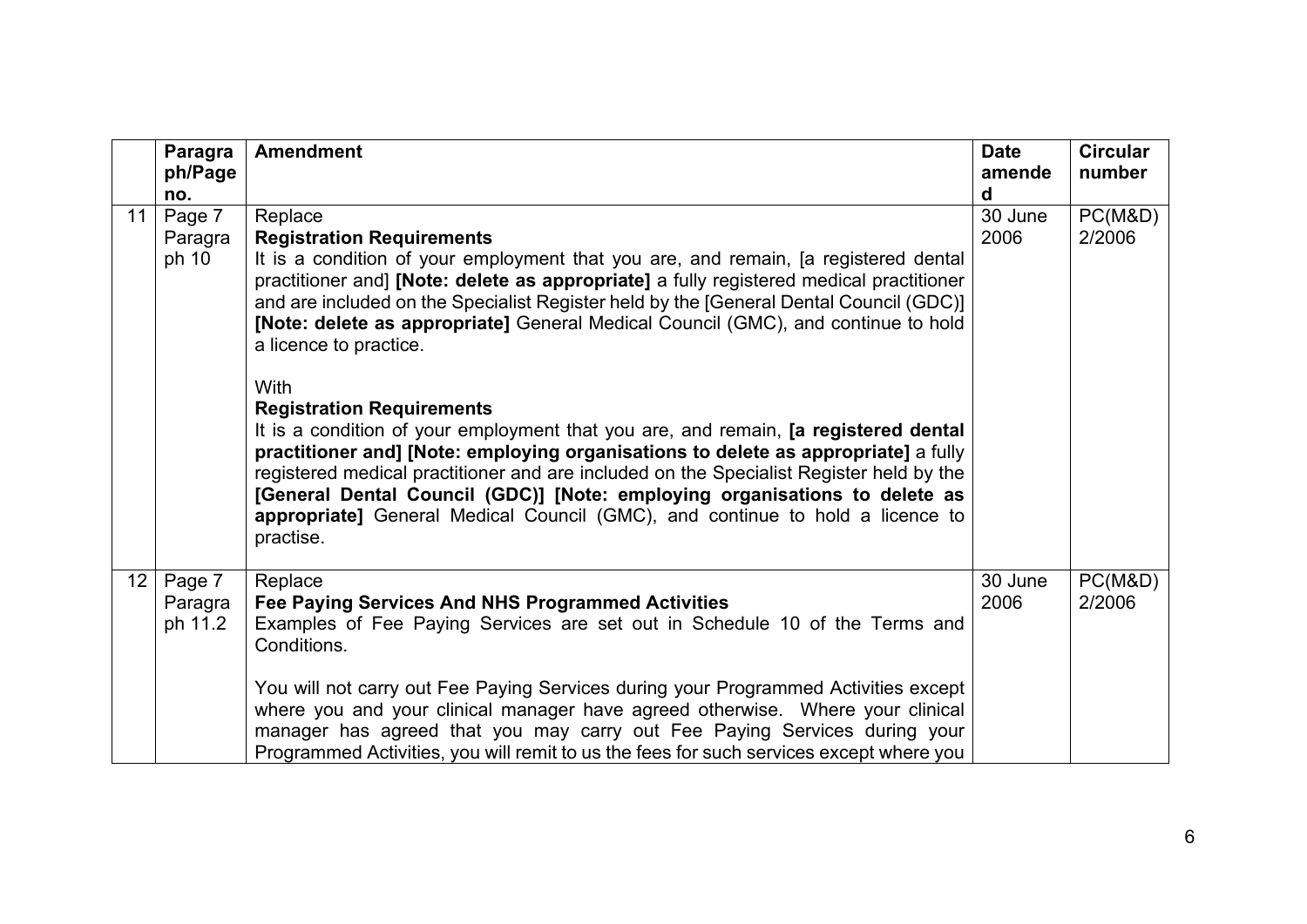| Paragra<br>ph/Page<br>no. | <b>Amendment</b>                                                                                                                                                                                                                                                                                                                                                                                                                                                                                                        | <b>Date</b><br>amende<br>d | <b>Circular</b><br>number |
|---------------------------|-------------------------------------------------------------------------------------------------------------------------------------------------------------------------------------------------------------------------------------------------------------------------------------------------------------------------------------------------------------------------------------------------------------------------------------------------------------------------------------------------------------------------|----------------------------|---------------------------|
|                           | and your clinical manager have agreed that providing these services involves minimal<br>disruption to your NHS duties. Schedule 11 of the Terms and Conditions contains<br>guidance on this subject.                                                                                                                                                                                                                                                                                                                    |                            |                           |
|                           | <b>With</b><br>Fee Paying Services and NHS Programmed Activities<br>Examples of Fee Paying Services are set out in Schedule 10 of the Terms and<br>Conditions.                                                                                                                                                                                                                                                                                                                                                          |                            |                           |
|                           | You will not carry out Fee Paying Services during your Programmed Activities except<br>where you and your clinical manager have agreed otherwise. Where your clinical<br>manager has agreed that you may carry out Fee Paying Services during your<br>Programmed Activities, you will remit to us the fees for such services except where you<br>and your clinical manager have agreed that providing these services involves minimal<br>disruption to your NHS duties. Schedule 11 of the Terms and Conditions refers. |                            |                           |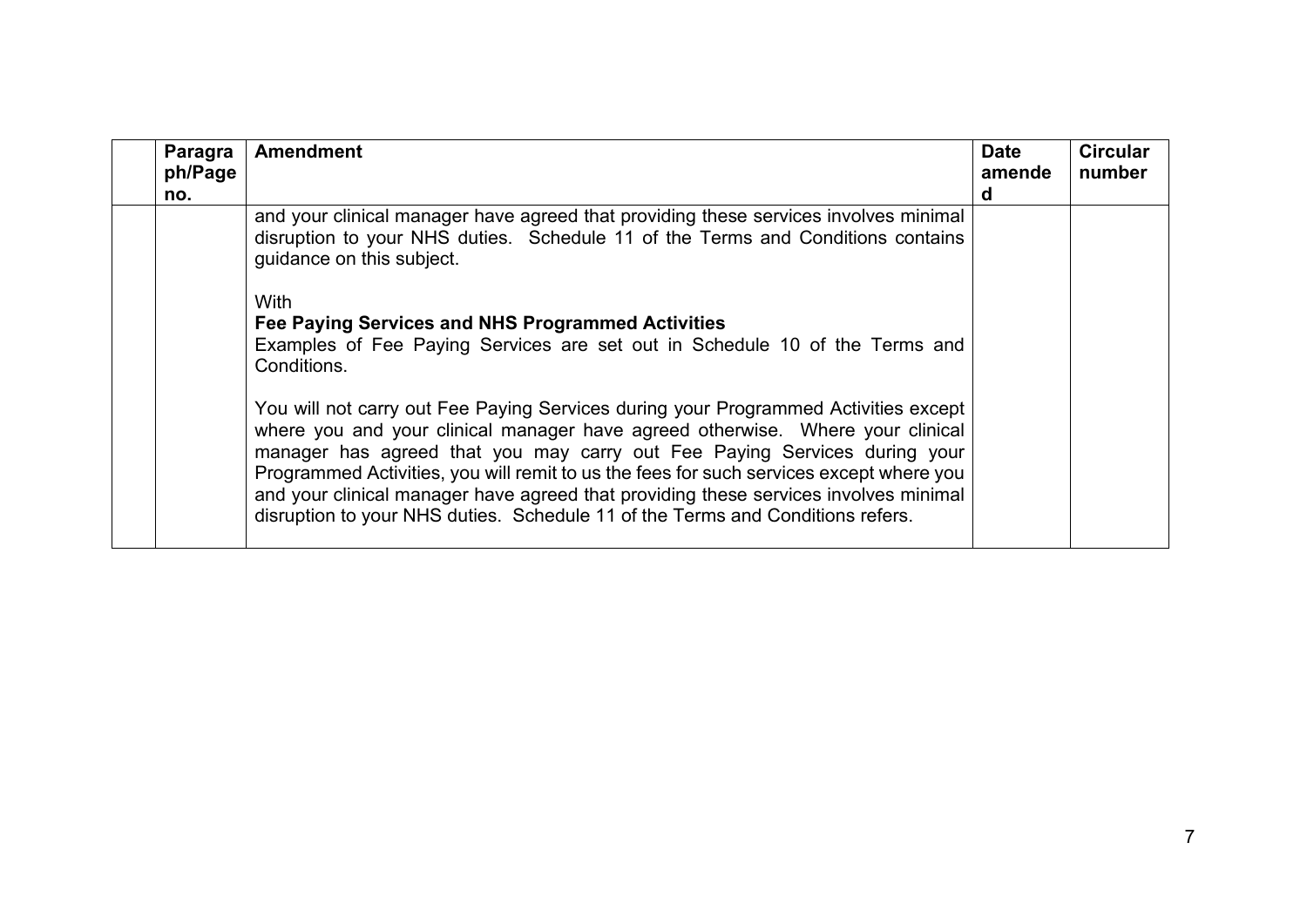|                  | Paragra          | <b>Amendment</b>                                                                               | <b>Date</b> | <b>Circular</b>   |
|------------------|------------------|------------------------------------------------------------------------------------------------|-------------|-------------------|
|                  | ph/Page          |                                                                                                | amende      | number            |
|                  | no.              |                                                                                                | d           |                   |
| 13               | Page 8           | Replace                                                                                        | 30 June     | PC(M&D)           |
|                  | Paragra          | <b>Publications, lectures, etc</b>                                                             | 2006        | 2/2006            |
|                  | ph 11.4          | A practitioner shall be free, without prior consent of the employing authority, to publish     |             |                   |
|                  |                  | books, articles, etc., and to deliver any lecture or speak, whether on matters arising out     |             |                   |
|                  |                  | of his or her NHS service or not.                                                              |             |                   |
|                  |                  | <b>With</b>                                                                                    |             |                   |
|                  |                  | <b>Publications, lectures, etc</b>                                                             |             |                   |
|                  |                  | You shall be free, without our prior consent, to publish books, articles, etc., and to deliver |             |                   |
|                  |                  | any lecture or speak, whether on matters arising out of your NHS service or not.               |             |                   |
|                  |                  |                                                                                                |             |                   |
| 14               | Page 8           | Replace                                                                                        | 30 June     | PC(M&D)           |
|                  | Paragra          | <b>Grievance Procedures</b>                                                                    | 2006        | 2/2006            |
|                  | ph 16            | The grievance procedures, which apply to your employment are set out in                        |             |                   |
|                  |                  | ]. * [Note: to add reference to local procedures]                                              |             |                   |
|                  |                  |                                                                                                |             |                   |
|                  |                  | With                                                                                           |             |                   |
|                  |                  | <b>Grievance Procedures</b>                                                                    |             |                   |
|                  |                  | The grievance procedures, which apply to your employment are set out in                        |             |                   |
|                  |                  | ]. * [Note: employing organisations to add reference to local procedures]                      |             |                   |
| 15 <sub>15</sub> |                  |                                                                                                | 30 June     |                   |
|                  | Page 8           | Replace<br><b>Disciplinary Matters</b>                                                         | 2006        | PC(M&D)<br>2/2006 |
|                  | Paragra<br>ph 17 | Wherever possible, any issues relating to conduct, competence and behaviour should             |             |                   |
|                  |                  | be identified and resolved without recourse to formal procedures. However, should we           |             |                   |
|                  |                  |                                                                                                |             |                   |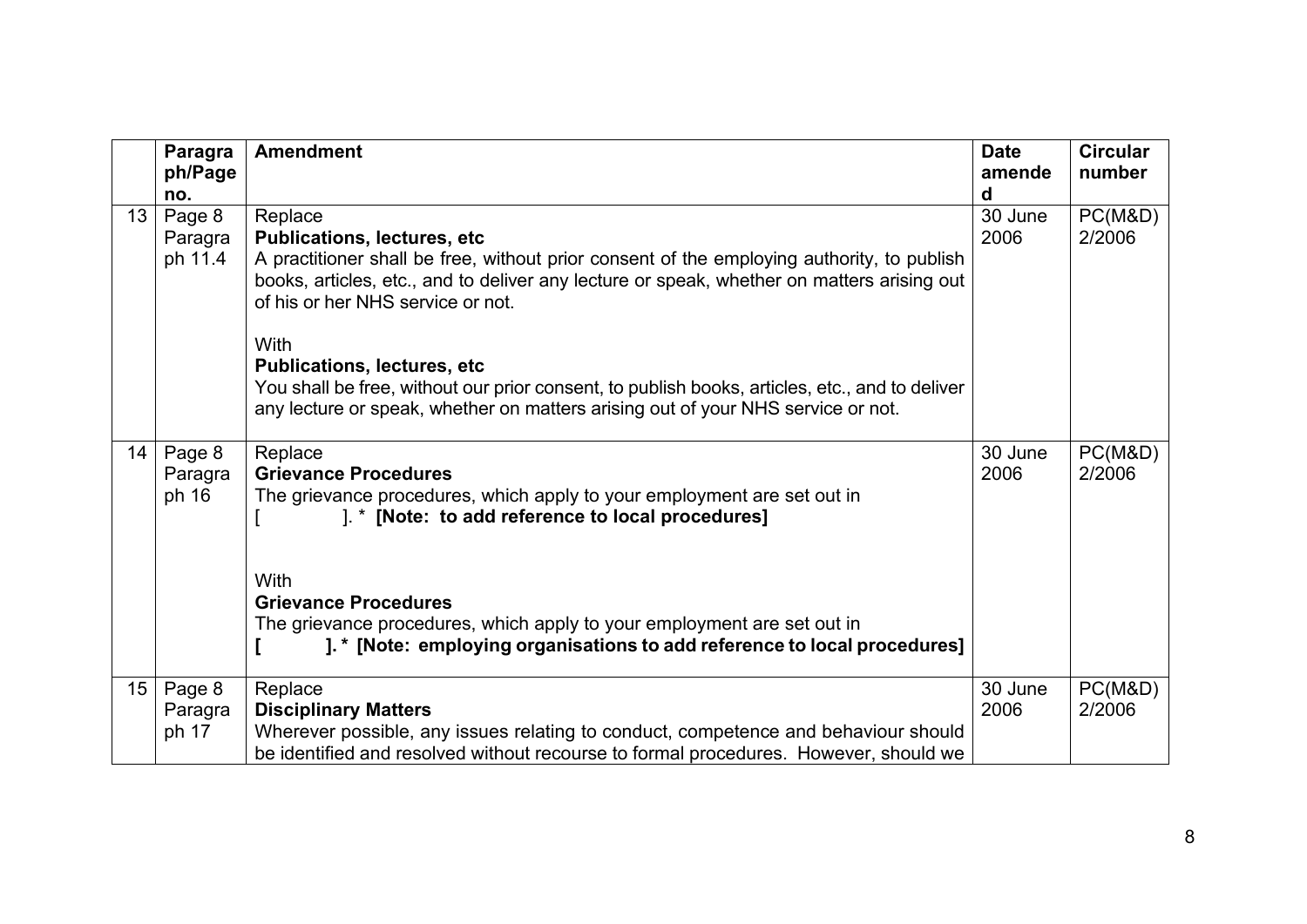|    | Paragra<br>ph/Page<br>no.    | <b>Amendment</b>                                                                                                                                                                                                                                                                                                                                                                                                                                                                                                                                                                                                                                      | <b>Date</b><br>amende<br>d | <b>Circular</b><br>number |
|----|------------------------------|-------------------------------------------------------------------------------------------------------------------------------------------------------------------------------------------------------------------------------------------------------------------------------------------------------------------------------------------------------------------------------------------------------------------------------------------------------------------------------------------------------------------------------------------------------------------------------------------------------------------------------------------------------|----------------------------|---------------------------|
|    |                              | consider that your conduct or behaviour may be in breach of $\lceil \quad \rceil^*$ [Note: employing<br>organisations to insert reference to their code of conduct], or that your professional<br>competence has been called into question, we will resolve the matter through our<br>disciplinary or capability procedures, subject to the appeal arrangements set out in<br>those procedures.                                                                                                                                                                                                                                                       |                            |                           |
|    |                              | <b>With</b><br><b>Disciplinary Matters</b><br>Wherever possible, any issues relating to conduct, competence and behaviour should<br>be identified and resolved without recourse to formal procedures. However, should we<br>consider that your conduct or behaviour may be in breach of our code of conduct, or<br>that your professional competence has been called into question, the matter will be<br>resolved through our disciplinary or capability procedures (which will be consistent with<br>the 'Maintaining High Professional Standards in the Modern NHS' framework), subject<br>to the appeal arrangements set out in those procedures. |                            |                           |
| 16 | Page 9<br>Paragra<br>ph 20.9 | Replace<br>Your basic salary will increase when you receive pay thresholds in accordance with the<br>provisions of section 20.2 and Schedule 15 of the Terms and Conditions.<br>The value of each pay threshold and the number of years' service required before you<br>become eligible for pay thresholds are set out in Schedules 13 and 14 of the Terms and<br>Conditions.                                                                                                                                                                                                                                                                         | 30 June<br>2006            | PC(M&D)<br>2/2006         |
|    |                              | Where a pay threshold is awarded, the date on which your salary will increase to take<br>account of the threshold will be the anniversary of transfer to this contract.                                                                                                                                                                                                                                                                                                                                                                                                                                                                               |                            |                           |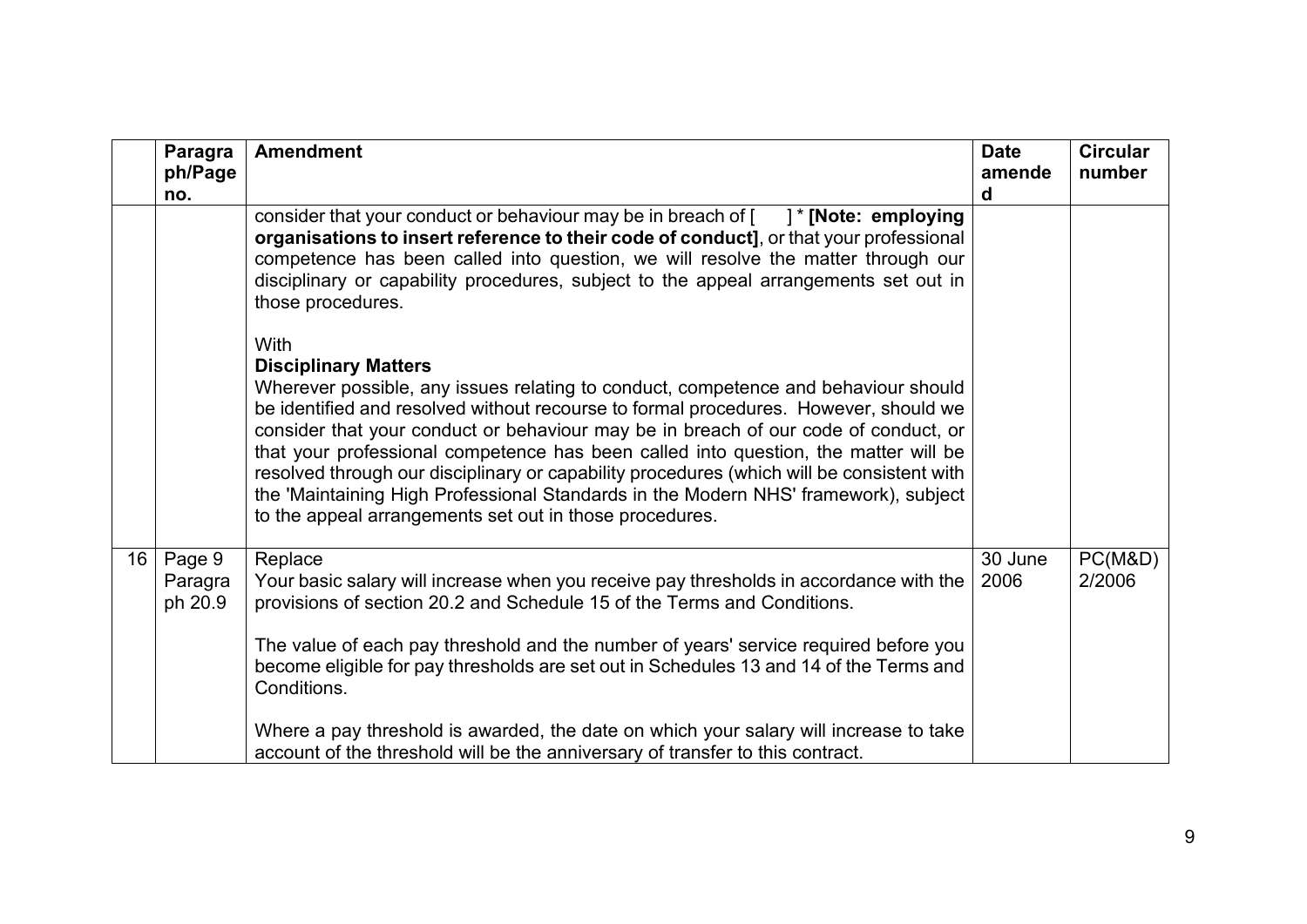|                 | Paragra<br>ph/Page<br>no. | <b>Amendment</b>                                                                                                                                                                                  | <b>Date</b><br>amende<br>d | <b>Circular</b><br>number |
|-----------------|---------------------------|---------------------------------------------------------------------------------------------------------------------------------------------------------------------------------------------------|----------------------------|---------------------------|
|                 |                           | Your basic salary, together with any payments for extra Programmed Activities (see<br>section 21 below), includes payment for all Contractual and Consequential Services.                         |                            |                           |
|                 |                           | <b>With</b><br>Your basic salary will increase when you receive pay thresholds in accordance with the<br>provisions of section 20.2 and Schedule 15 of the Terms and Conditions.                  |                            |                           |
|                 |                           | The value of each pay threshold and the number of years' service required before you<br>become eligible for pay thresholds are set out in Schedules 13 and 14 of the Terms and<br>Conditions.     |                            |                           |
|                 |                           | Where a pay threshold is awarded, the date on which your salary will increase to take<br>account of the threshold will be the anniversary of transfer to or commencement of this<br>contract.     |                            |                           |
|                 |                           | Your basic salary, together with any payments for extra or additional Programmed<br>Activities (see section 21 below), includes payment for all Contractual and<br><b>Consequential Services.</b> |                            |                           |
| 17 <sup>2</sup> | Page 9                    | Replace                                                                                                                                                                                           | 30 June                    | PC(M&D)                   |
|                 | Paragra                   | <b>Criteria for Pay Thresholds</b>                                                                                                                                                                | 2006                       | 2/2006                    |
|                 | ph 20.2                   | You will not receive pay thresholds automatically, but it is expected that you will                                                                                                               |                            |                           |
|                 |                           | progress through the thresholds and will do so if the criteria set out in Schedule 15 are                                                                                                         |                            |                           |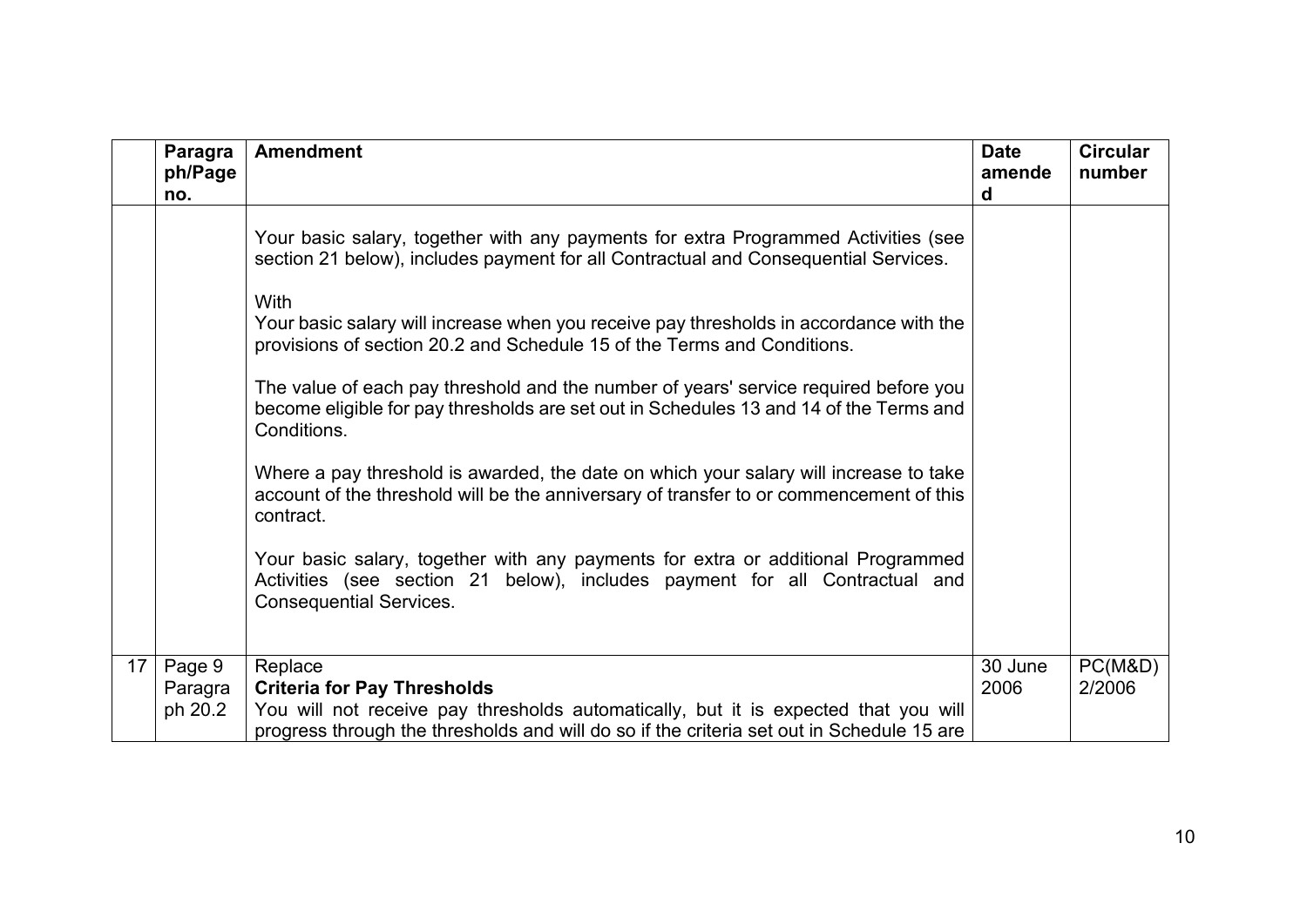|    | Paragra<br>ph/Page<br>no. | <b>Amendment</b>                                                                                                                                                                                                                                                                                                       | <b>Date</b><br>amende<br>d | <b>Circular</b><br>number |
|----|---------------------------|------------------------------------------------------------------------------------------------------------------------------------------------------------------------------------------------------------------------------------------------------------------------------------------------------------------------|----------------------------|---------------------------|
|    |                           | met. We will make all reasonable efforts to support you in meeting the criteria for pay<br>thresholds.                                                                                                                                                                                                                 |                            |                           |
|    |                           | <b>With</b>                                                                                                                                                                                                                                                                                                            |                            |                           |
|    |                           | <b>Criteria for Pay Thresholds</b>                                                                                                                                                                                                                                                                                     |                            |                           |
|    |                           | You will not receive pay thresholds automatically, but it is expected that you will<br>progress through the thresholds and will do so if the criteria set out in Schedule 15 of<br>the Terms and Conditions are met. We will make all reasonable efforts to support you<br>in meeting the criteria for pay thresholds. |                            |                           |
| 18 | Page 9                    | Replace                                                                                                                                                                                                                                                                                                                | 30 June                    | PC(M&D)                   |
|    | Paragra                   | <b>Distinction Awards And Discretionary Points</b>                                                                                                                                                                                                                                                                     | 2006                       | 2/2006                    |
|    | ph 22                     | Where the Advisory Committee on Distinction Awards or its proposed successor body                                                                                                                                                                                                                                      |                            |                           |
|    |                           | has recommended that you receive a Distinction Award or Clinical Excellence Award,<br>or we have decided that you should receive one or more Discretionary Points or a                                                                                                                                                 |                            |                           |
|    |                           | Clinical Excellence Award, these will be paid at the rates set out in the latest Advance                                                                                                                                                                                                                               |                            |                           |
|    |                           | Letter from the Department of Health concerning pay and conditions of service for                                                                                                                                                                                                                                      |                            |                           |
|    |                           | hospital medical and dental staff and doctors in public health medicine and the<br>community health service.                                                                                                                                                                                                           |                            |                           |
|    |                           |                                                                                                                                                                                                                                                                                                                        |                            |                           |
|    |                           | <b>With</b>                                                                                                                                                                                                                                                                                                            |                            |                           |
|    |                           | <b>Distinction Awards And Discretionary Points</b>                                                                                                                                                                                                                                                                     |                            |                           |
|    |                           | Where the Advisory Committee on Distinction Awards or the Advisory Committee on                                                                                                                                                                                                                                        |                            |                           |
|    |                           | Clinical Excellence Awards has recommended that you receive a Distinction Award or                                                                                                                                                                                                                                     |                            |                           |
|    |                           | Clinical Excellence Award, or we have decided that you should receive one or more                                                                                                                                                                                                                                      |                            |                           |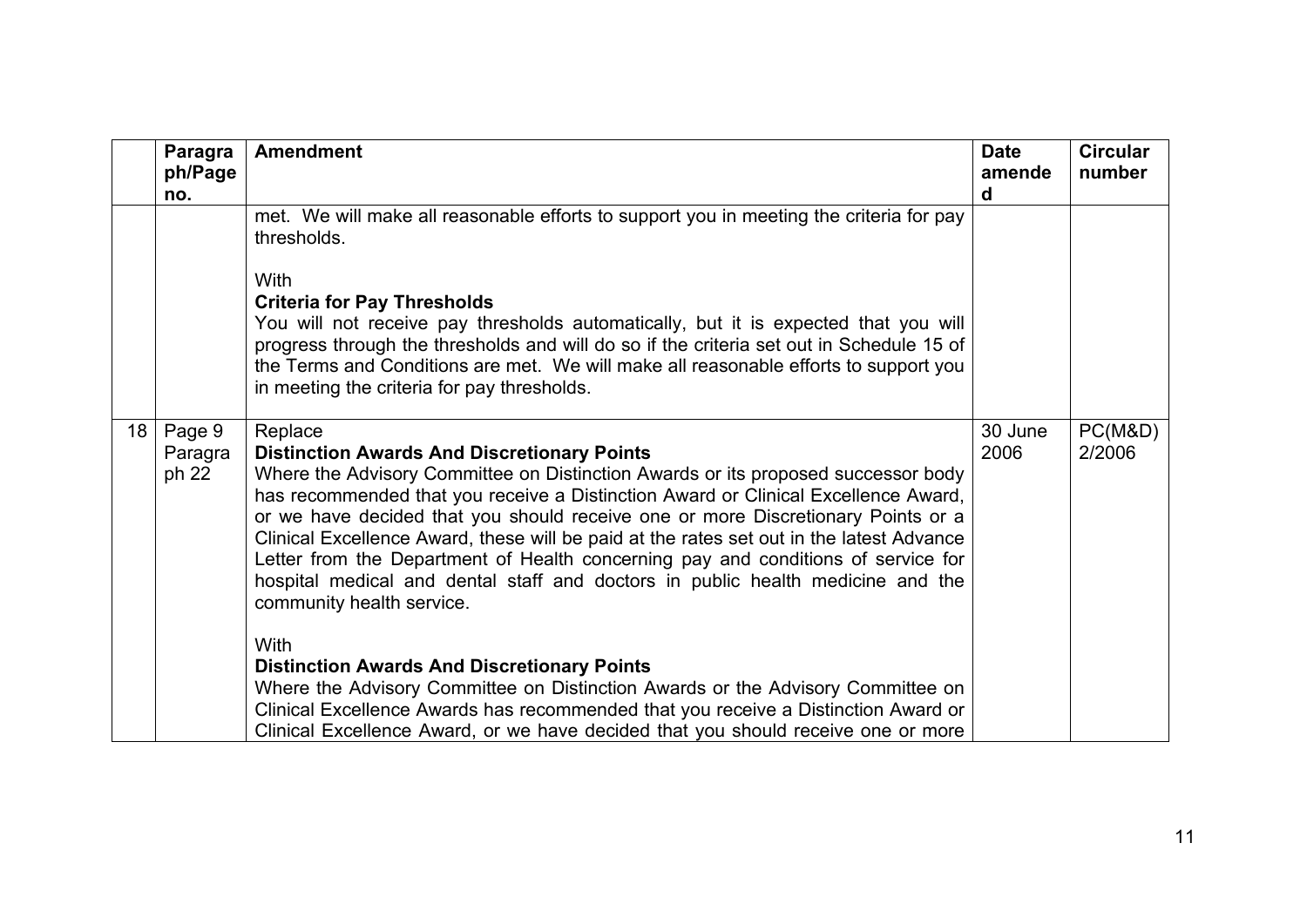|    | Paragra<br>ph/Page<br>no.   | <b>Amendment</b>                                                                                                                                                                                                                                                                                                                                                                                                                                                                                                                                                                  | <b>Date</b><br>amende<br>d | <b>Circular</b><br>number |
|----|-----------------------------|-----------------------------------------------------------------------------------------------------------------------------------------------------------------------------------------------------------------------------------------------------------------------------------------------------------------------------------------------------------------------------------------------------------------------------------------------------------------------------------------------------------------------------------------------------------------------------------|----------------------------|---------------------------|
|    |                             | Discretionary Points or a Clinical Excellence Award, these will be paid at the rates set<br>out in the latest Pay Circular from NHS Employers.                                                                                                                                                                                                                                                                                                                                                                                                                                    |                            |                           |
| 19 | Page 10<br>Paragra<br>ph 28 | Replace<br><b>Leave And Holidays</b><br>Schedule 18 of the Terms and Conditions sets out your entitlements in respect of:<br>annual leave and public holidays<br>$\bullet$<br>professional and study leave<br>sabbaticals<br>sick leave<br>special leave<br>maternity leave and domestic personal and care relief.<br>With<br><b>Leave And Holidays</b><br>Schedule 18 of the Terms and Conditions sets out your entitlements in respect of:<br>annual leave and public holidays<br>professional and study leave<br>sabbaticals<br>sick leave<br>special leave<br>maternity leave | 30 June<br>2006            | PC(M&D)<br>2/2006         |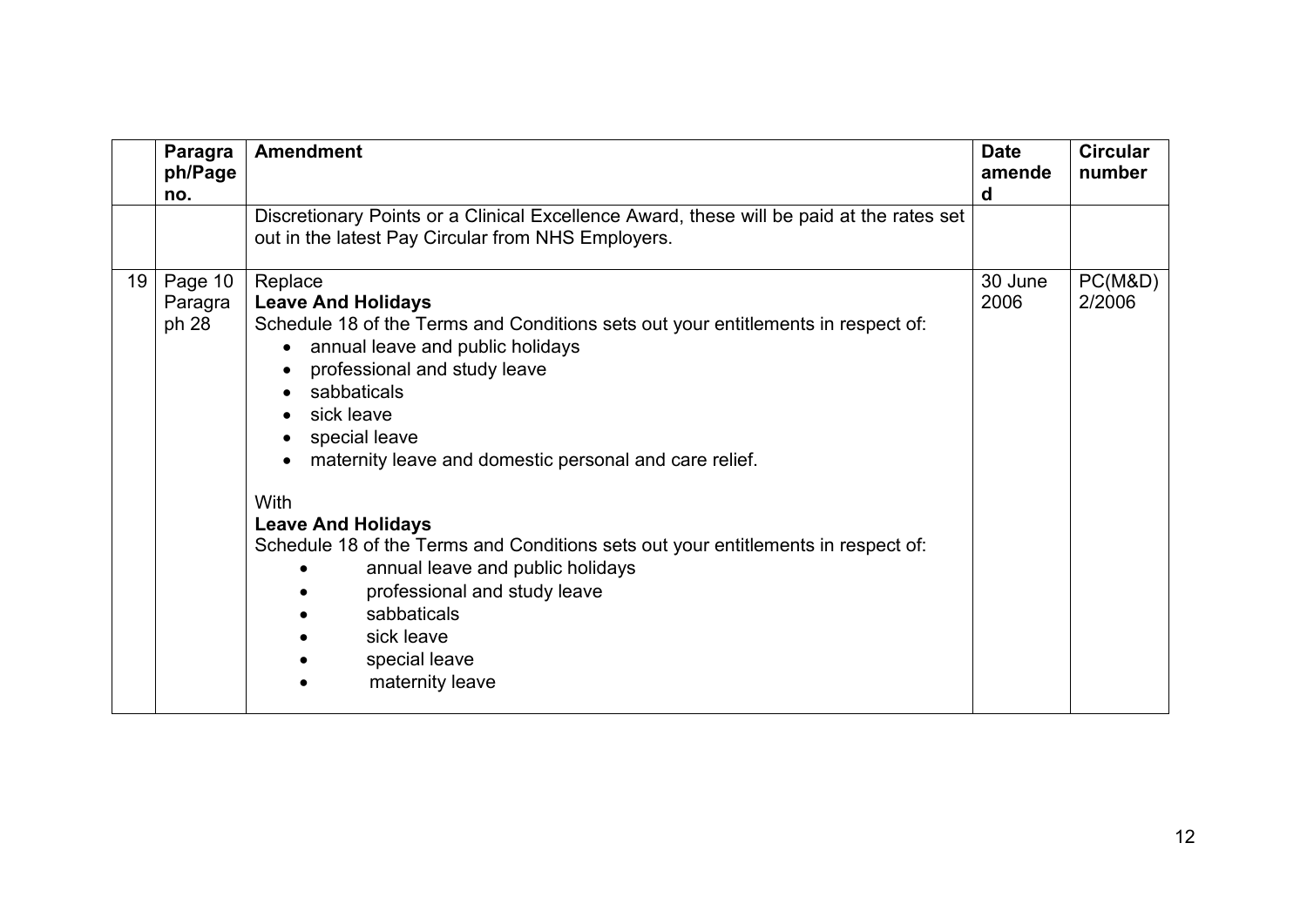| Paragra<br>ph/Page                | <b>Amendment</b>                                                                                                                                                                                                                                                                                                                                                                                                                                                                                                                                                                                                                                                                                                                                                                                        | <b>Date</b><br>amende | <b>Circular</b><br>number |
|-----------------------------------|---------------------------------------------------------------------------------------------------------------------------------------------------------------------------------------------------------------------------------------------------------------------------------------------------------------------------------------------------------------------------------------------------------------------------------------------------------------------------------------------------------------------------------------------------------------------------------------------------------------------------------------------------------------------------------------------------------------------------------------------------------------------------------------------------------|-----------------------|---------------------------|
| no.                               |                                                                                                                                                                                                                                                                                                                                                                                                                                                                                                                                                                                                                                                                                                                                                                                                         | d                     |                           |
| Page 10<br>20<br>Paragra<br>ph 29 | Replace<br><b>Expenses</b><br>You are entitled to be paid expenses, which should be submitted in a timely manner<br>(normally within one month), for:<br>• excess travel<br>subsistence; and<br>$\bullet$<br>other expenses in accordance with [iiith]. Expenses will be as set<br>$\bullet$<br>out in schedule 21 or some local alternative, which must be at<br>least as favourable).<br><b>With</b><br><b>Expenses</b><br>You are entitled to be paid expenses, which should be submitted in a timely manner<br>(normally within one month), for:<br>• excess travel<br>subsistence; and<br>other expenses in accordance with [ ]. [Note: expenses will be<br>$\bullet$<br>as set out in Schedule 21 of the Terms and Conditions or any<br>local alternative, which must be at least as favourable). | 30 June<br>2006       | PC(M&D)<br>2/2006         |
| Page 10<br>21<br>Paragra<br>ph 30 | Replace<br><b>Charges for Residence</b><br>Except where facilities are provided for a doctor to be on-call a charge may, where<br>appropriate, be made for residing at your Place of Work in accordance with our local<br>procedures.                                                                                                                                                                                                                                                                                                                                                                                                                                                                                                                                                                   | 30 June<br>2006       | PC(M&D)<br>2/2006         |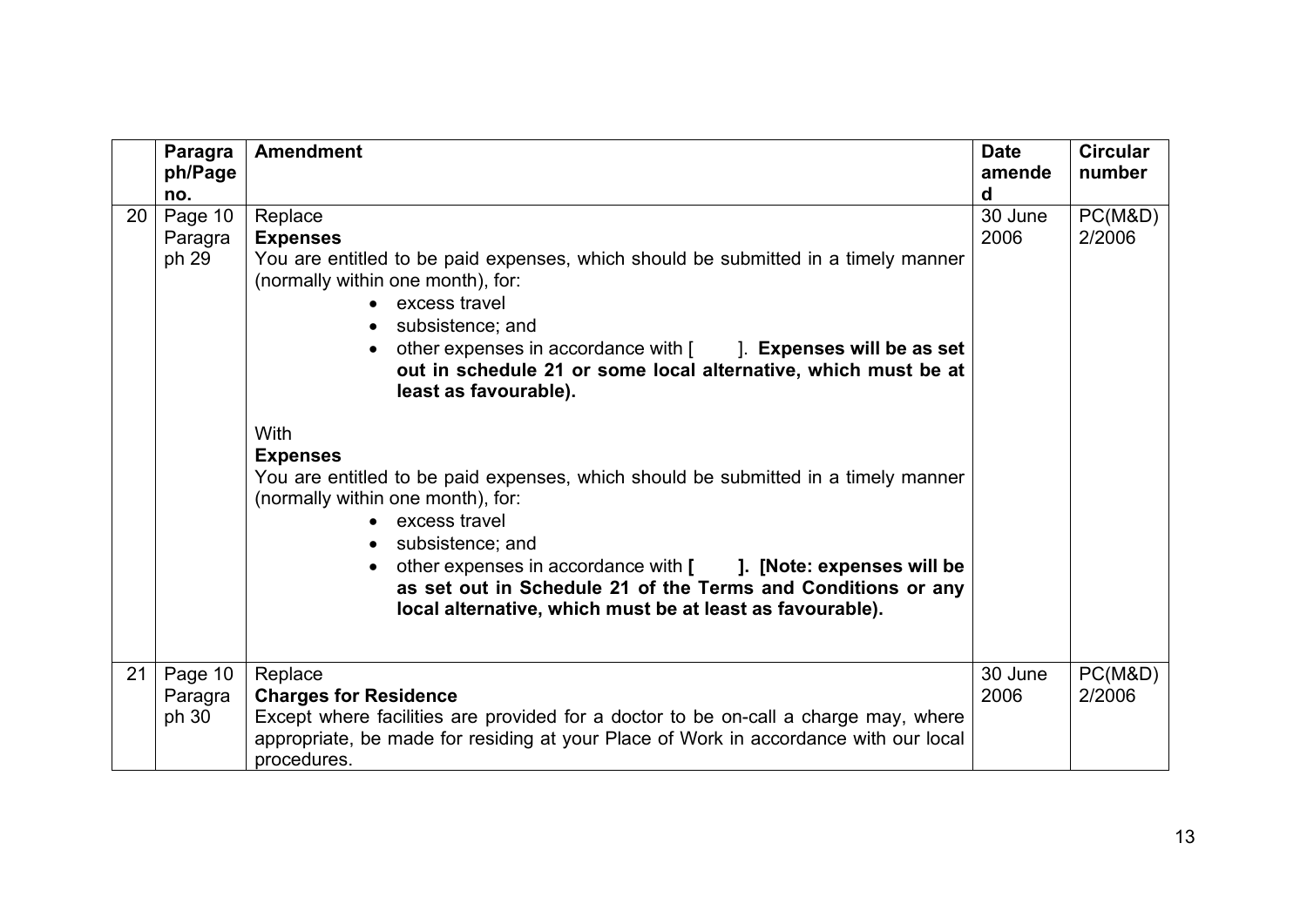|    | Paragra<br>ph/Page<br>no.   | <b>Amendment</b>                                                                                                                                                                                                                                                    | <b>Date</b><br>amende<br>d | <b>Circular</b><br>number |
|----|-----------------------------|---------------------------------------------------------------------------------------------------------------------------------------------------------------------------------------------------------------------------------------------------------------------|----------------------------|---------------------------|
|    |                             | <b>With</b><br><b>Charges for Residence</b><br>Except where facilities are provided for you to be on-call a charge may, where<br>appropriate, be made for residing at your Place of Work in accordance with our local<br>procedures.                                |                            |                           |
| 22 | Page 11<br>Paragra<br>ph 31 | Replace<br>This is a permanent post. [Amend this paragraph as appropriate for a Fixed Term<br>Appointment].<br><b>With</b><br>This is a permanent post. [Note: Employing organisations should amend this<br>paragraph as appropriate for a Fixed Term Appointment]. | 30 June<br>2006            | PC(M&D)<br>2/2006         |
| 23 | Page 12                     | Replace<br>I [name] and [employer]<br>have understood and agree to honour the terms and conditions set out in this contract<br>of employment<br>Consultant's signature<br>Representative of employing authority's signature<br>Date of this agreement [             | 30 June<br>2006            | PC(M&D)<br>2/2006         |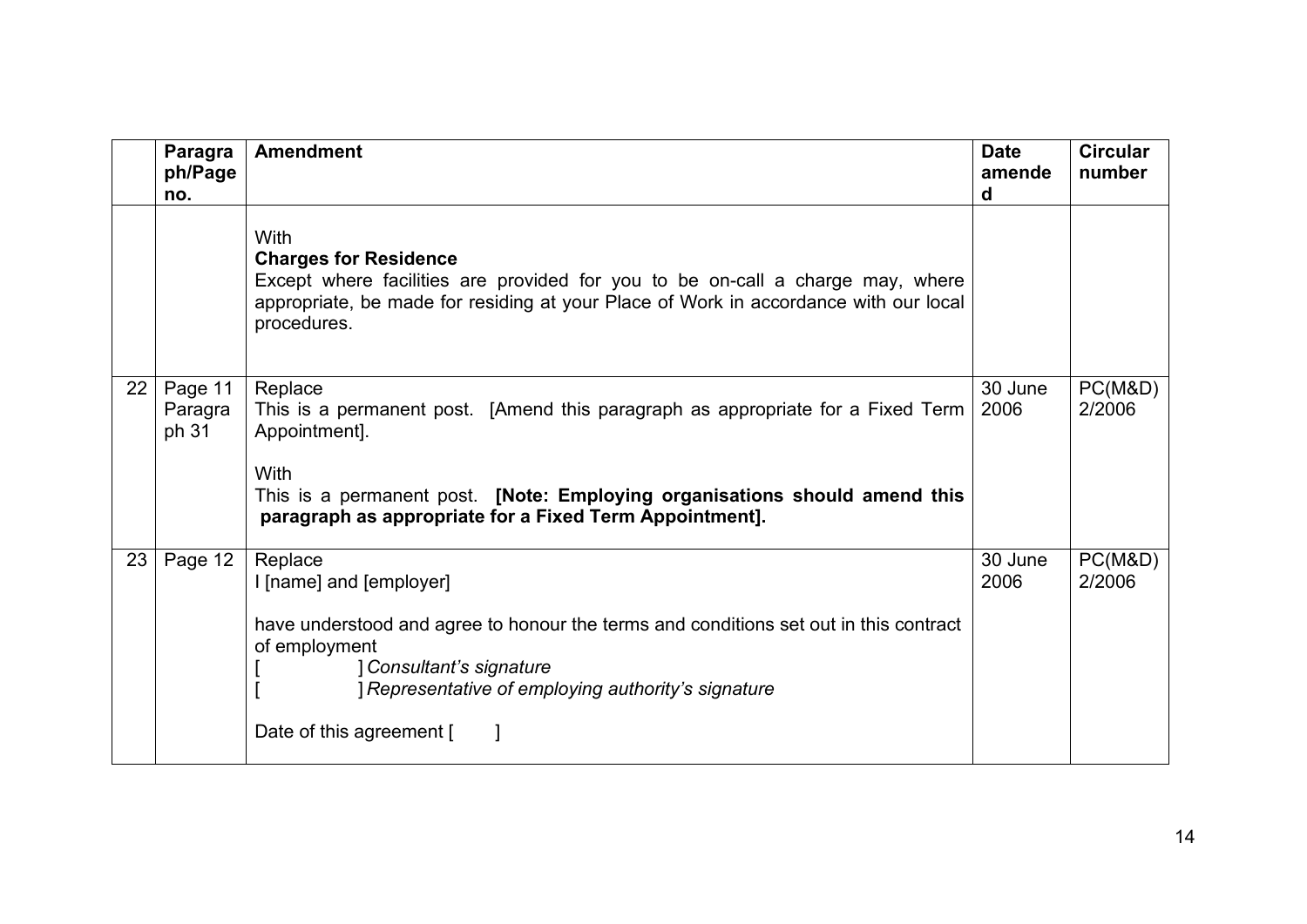|    | Paragra<br>ph/Page<br>no.       | <b>Amendment</b>                                                                                                         | <b>Date</b><br>amende<br>d | <b>Circular</b><br>number |
|----|---------------------------------|--------------------------------------------------------------------------------------------------------------------------|----------------------------|---------------------------|
|    |                                 | With<br>I [name] and [employer]<br>have understood and agree to honour the terms and conditions set out in this contract |                            |                           |
|    |                                 | of employment<br>] Consultant's signature<br>] Representative of employing organisation's signature                      |                            |                           |
|    |                                 | Date of this agreement [<br>1                                                                                            |                            |                           |
| 24 | Front<br>page                   | Insert<br>Version $4 - 1$ April 2008 <sup>24</sup>                                                                       | 31 March<br>2008           | PC(M&D)<br>2/2008         |
| 25 | Page<br>10,<br>paragra<br>ph 27 | Replace<br>27<br><b>Pension</b><br>The provisions in Schedule 17 of the Terms and Conditions shall apply.                | 31 March<br>2008           | PC(M&D)<br>2/2008         |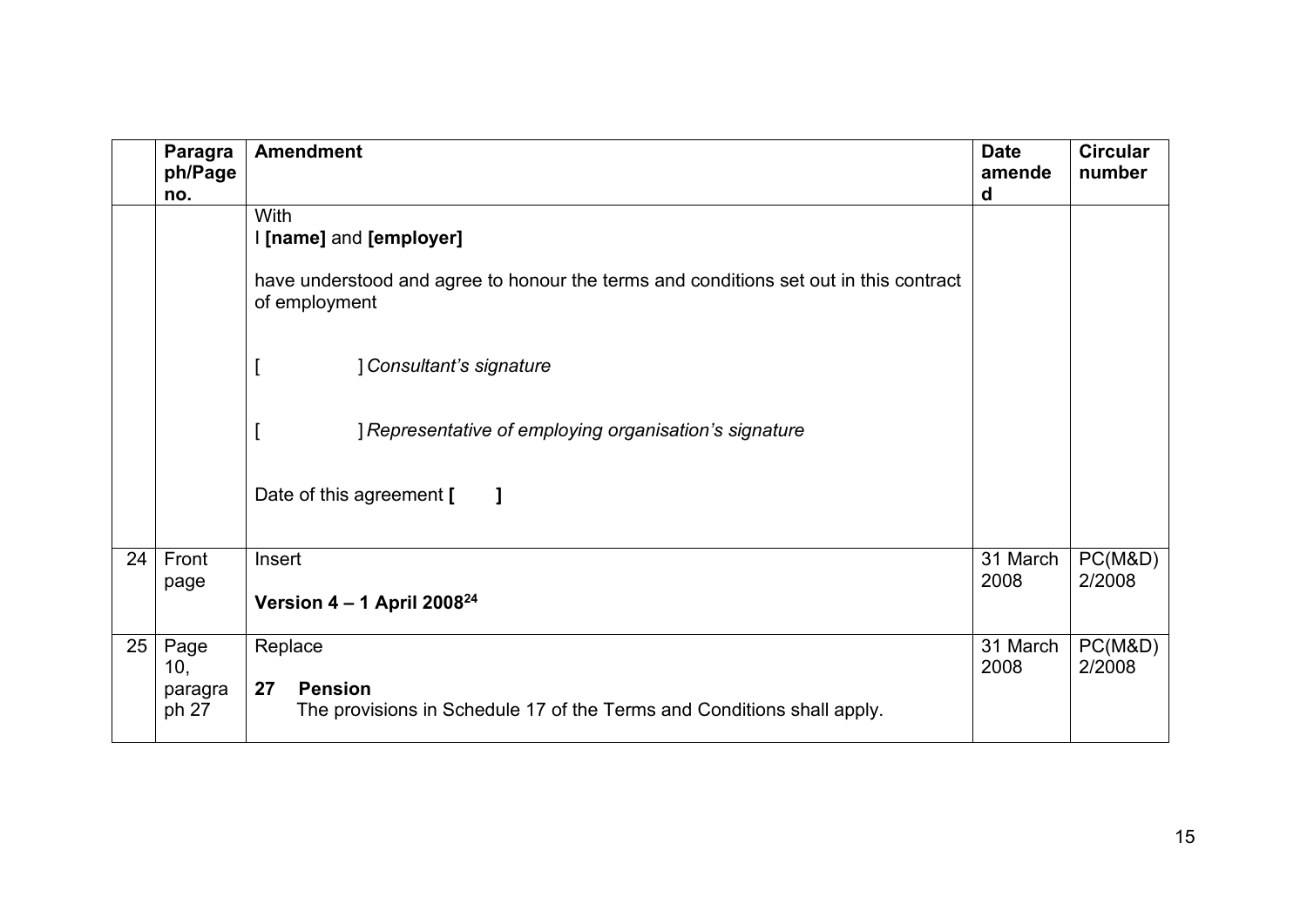|    | Paragra<br>ph/Page<br>no. | <b>Amendment</b>                                                                                                                                                                                                                                                                                                                                                                                                                                                                                                                                                                                                                                                                                                                                                                                                                                                                                                                                                                                                                     | <b>Date</b><br>amende<br>d | <b>Circular</b><br>number |
|----|---------------------------|--------------------------------------------------------------------------------------------------------------------------------------------------------------------------------------------------------------------------------------------------------------------------------------------------------------------------------------------------------------------------------------------------------------------------------------------------------------------------------------------------------------------------------------------------------------------------------------------------------------------------------------------------------------------------------------------------------------------------------------------------------------------------------------------------------------------------------------------------------------------------------------------------------------------------------------------------------------------------------------------------------------------------------------|----------------------------|---------------------------|
|    |                           | You will be eligible for membership of the NHS Pension Scheme, the provisions<br>of which are set out in the NHS Pension Scheme Regulations 1995 (as amended).<br>The Scheme is a final salary scheme with benefits based on the best of the last<br>three years pensionable pay. Pensionable pay will include basic salary (up to ten<br>programmed activities, but not any additional programmed activities above this),<br>on-call availability supplements, clinical excellence awards and any existing<br>discretionary points or distinction awards, and any other pay expressly agreed to<br>be pensionable.<br>You are contracted out of the State Second Pension Scheme.<br><b>With</b><br>27<br><b>Pension</b><br>The provisions in Schedule 17 of the Terms and Conditions shall apply.<br>You will be entitled to [become] [continue to be] * a member of a NHS Pension<br>Scheme, subject to its terms and rules, which may be amended from time to time.<br>You are contracted out of the State Second Pension Scheme. |                            |                           |
| 26 | Front<br>page             | Insert<br>Version 5 - 1 April 2018                                                                                                                                                                                                                                                                                                                                                                                                                                                                                                                                                                                                                                                                                                                                                                                                                                                                                                                                                                                                   | 1 April<br>2018            | PC(M&D)<br>1/2018         |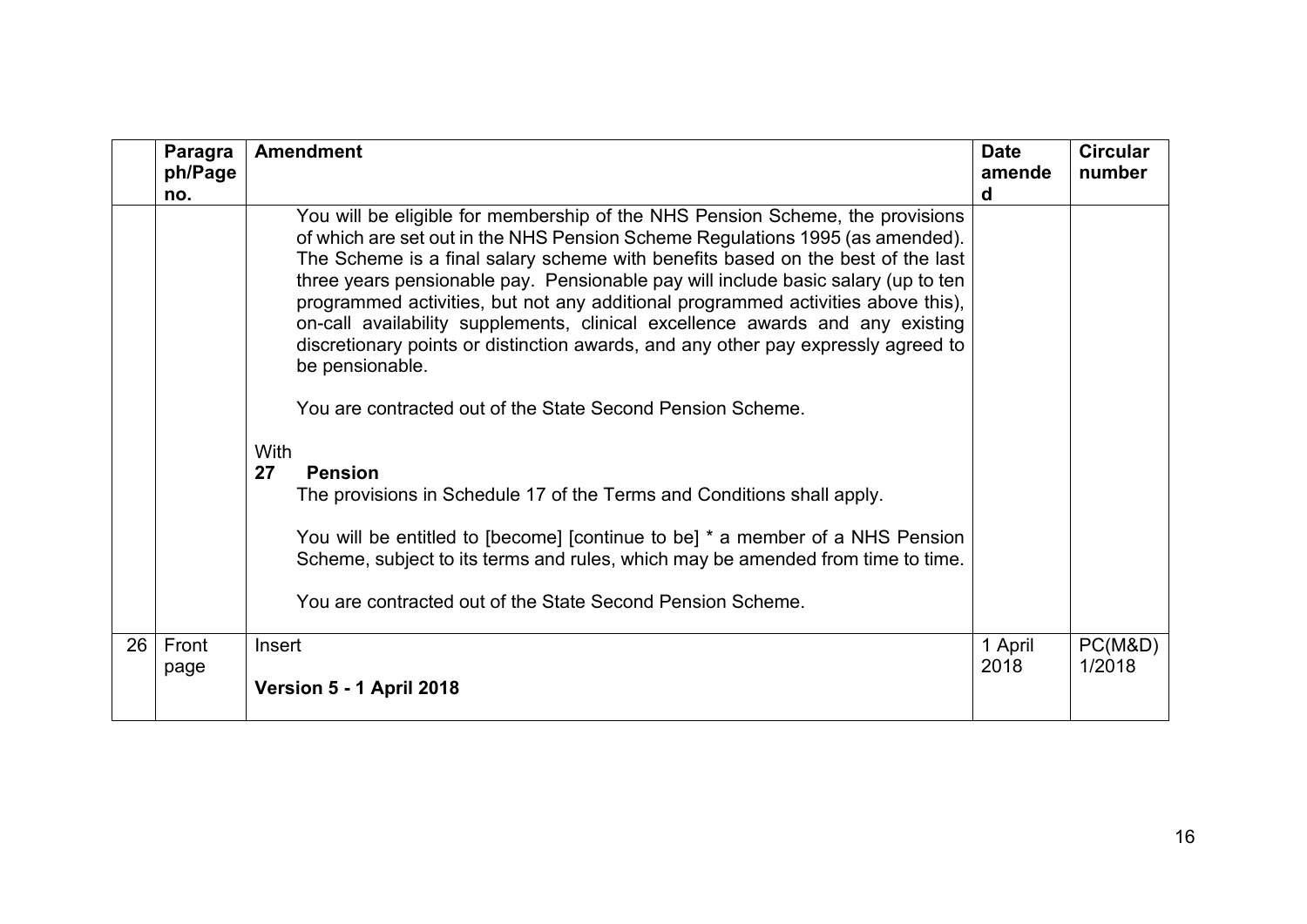|    | Paragra<br>ph/Page          | <b>Amendment</b>                                                                                                                                                                                                                                                                                                                                                                                                                                                                                                                                                                                                                                                                                                                 | <b>Date</b><br>amende | <b>Circular</b><br>number |
|----|-----------------------------|----------------------------------------------------------------------------------------------------------------------------------------------------------------------------------------------------------------------------------------------------------------------------------------------------------------------------------------------------------------------------------------------------------------------------------------------------------------------------------------------------------------------------------------------------------------------------------------------------------------------------------------------------------------------------------------------------------------------------------|-----------------------|---------------------------|
|    | no.                         |                                                                                                                                                                                                                                                                                                                                                                                                                                                                                                                                                                                                                                                                                                                                  | d                     |                           |
| 27 | Page 9,<br>paragra<br>ph 22 | Replace<br>$22 \,$<br><b>Distinction Awards And Discretionary Points</b><br>Where the Advisory Committee on Distinction Awards or the Advisory Committee on<br>Clinical Excellence Awards has recommended that you receive a Distinction Award or<br>Clinical Excellence Award, or we have decided that you should receive one or more<br>Discretionary Points or a Clinical Excellence Award, these will be paid at the rates set<br>out in the latest Pay Circular from NHS Employers.<br>With                                                                                                                                                                                                                                 | 1 April<br>2018       | PC(M&D)<br>1/2018         |
|    |                             | $22 \,$<br><b>Distinction Awards And Discretionary Points</b><br>Where the Advisory Committee on Distinction Awards or the Advisory Committee on<br>Clinical Excellence Awards has recommended that you receive a Distinction Award or<br>Clinical Excellence Award, or we have decided that you should receive one or more<br>Discretionary Points or a Clinical Excellence Award, these will be paid at the rates set<br>out in the latest Pay Circular from NHS Employers. The provisions in the 'Schedule 30<br>Clinical Excellence Awards' regarding CEAs being an incorporated schedule to the<br>Terms and Conditions for Consultants (England) 2003 shall apply to and are expressly<br>incorporated into this contract. |                       |                           |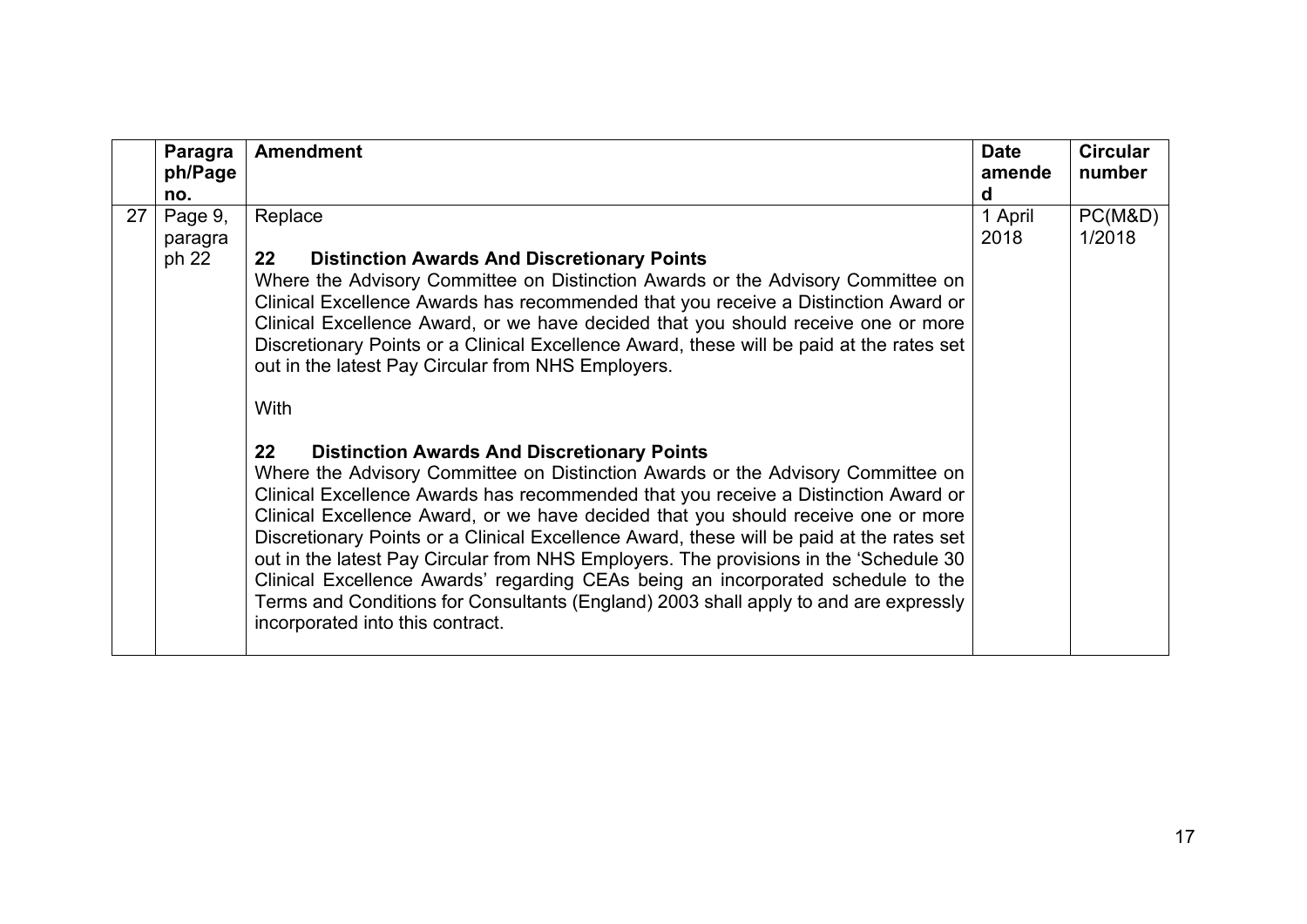|    | Paragra<br>ph/Page | <b>Amendment</b>                                                                                                                                                                                                               | <b>Date</b><br>amende<br>d | <b>Circular</b><br>number |
|----|--------------------|--------------------------------------------------------------------------------------------------------------------------------------------------------------------------------------------------------------------------------|----------------------------|---------------------------|
| 28 | no.<br>Page        | Replace                                                                                                                                                                                                                        | 1 April                    | PC(M&D)                   |
|    | 10,                |                                                                                                                                                                                                                                | 2018                       | 2/2018                    |
|    | paragra            | <b>Pension</b>                                                                                                                                                                                                                 |                            |                           |
|    | ph 27              | The provisions in Schedule 17 of the Terms and Conditions shall apply.                                                                                                                                                         |                            |                           |
|    |                    | You will be entitled to [become] [continue to be] * a member of a NHS Pension Scheme,<br>subject to its terms and rules, which may be amended from time to time. You are<br>contracted out of the State Second Pension Scheme. |                            |                           |
|    |                    | With                                                                                                                                                                                                                           |                            |                           |
|    |                    | <b>Pension</b><br>The provisions in Schedule 17 of the Terms and Conditions shall apply.                                                                                                                                       |                            |                           |
|    |                    | You will be entitled to [become] [continue to be] * a member of a NHS Pension Scheme,<br>subject to its terms and rules, which may be amended from time to time.                                                               |                            |                           |
| 29 | Front              | Insert                                                                                                                                                                                                                         | 1 April                    |                           |
|    | page               |                                                                                                                                                                                                                                | 2018                       |                           |
|    |                    | Version 5 - 1 April 2018                                                                                                                                                                                                       |                            |                           |
| 30 | Front              | Insert                                                                                                                                                                                                                         | 8 August                   |                           |
|    | page               |                                                                                                                                                                                                                                | 2019                       |                           |
|    |                    | Version $6 - 1$ August 2019                                                                                                                                                                                                    |                            |                           |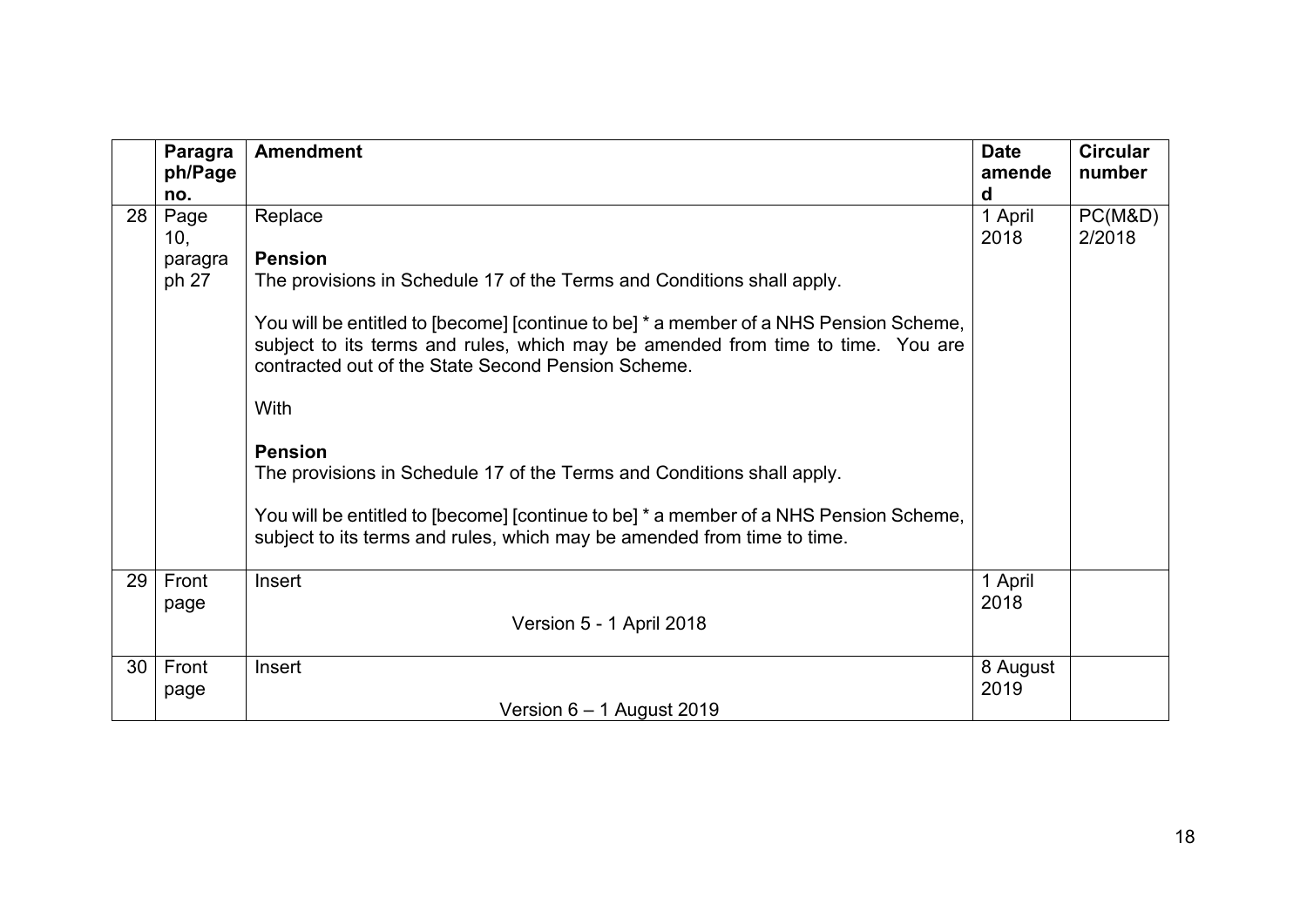|    | Paragra<br>ph/Page<br>no. | <b>Amendment</b>                                                                                                                                                                                                                                                                                                                                                                                                                                                                                                                                                                                                                                                                                                                                                                                                                                                                                                                                                                                          | <b>Date</b><br>amende<br>d | <b>Circular</b><br>number |
|----|---------------------------|-----------------------------------------------------------------------------------------------------------------------------------------------------------------------------------------------------------------------------------------------------------------------------------------------------------------------------------------------------------------------------------------------------------------------------------------------------------------------------------------------------------------------------------------------------------------------------------------------------------------------------------------------------------------------------------------------------------------------------------------------------------------------------------------------------------------------------------------------------------------------------------------------------------------------------------------------------------------------------------------------------------|----------------------------|---------------------------|
| 31 | Pages<br>$8-9$            | Insert<br>20 Transfer of information<br>On commencement of employment with the Trust, your personal data will be uploaded<br>to the Electronic Staff Record (ESR). ESR is a workforce solution for the NHS which is<br>used by the Trust to effectively manage the workforce leading to improved efficiency<br>and improved patient safety.<br>[In accepting employment with the Trust, you accept that the following personal data<br>will/may be transferred if your employment transfers to another NHS organisation].<br>[List data which is transferred]<br>Certain personal data is transferred from one NHS organisation to another when your<br>employment transfers. Such personal and confidential information may include<br>personal and special category data for the purposes of the General Data Protection<br>Regulation and the Data Protection Act 2018. NHS organisations have a legitimate<br>interest in processing your data in this way to enable them to establish the employment | 8 August<br>2019           | PC(M&D)<br>1/2019         |
|    |                           | of a suitable workforce and improve efficiencies within the NHS by making costs<br>savings for Trusts and to save you time if your employment transfers.                                                                                                                                                                                                                                                                                                                                                                                                                                                                                                                                                                                                                                                                                                                                                                                                                                                  |                            |                           |
| 32 | Front<br>page             | Insert<br>APPENDIX 1 - Job plan                                                                                                                                                                                                                                                                                                                                                                                                                                                                                                                                                                                                                                                                                                                                                                                                                                                                                                                                                                           | 8<br>October<br>2020       |                           |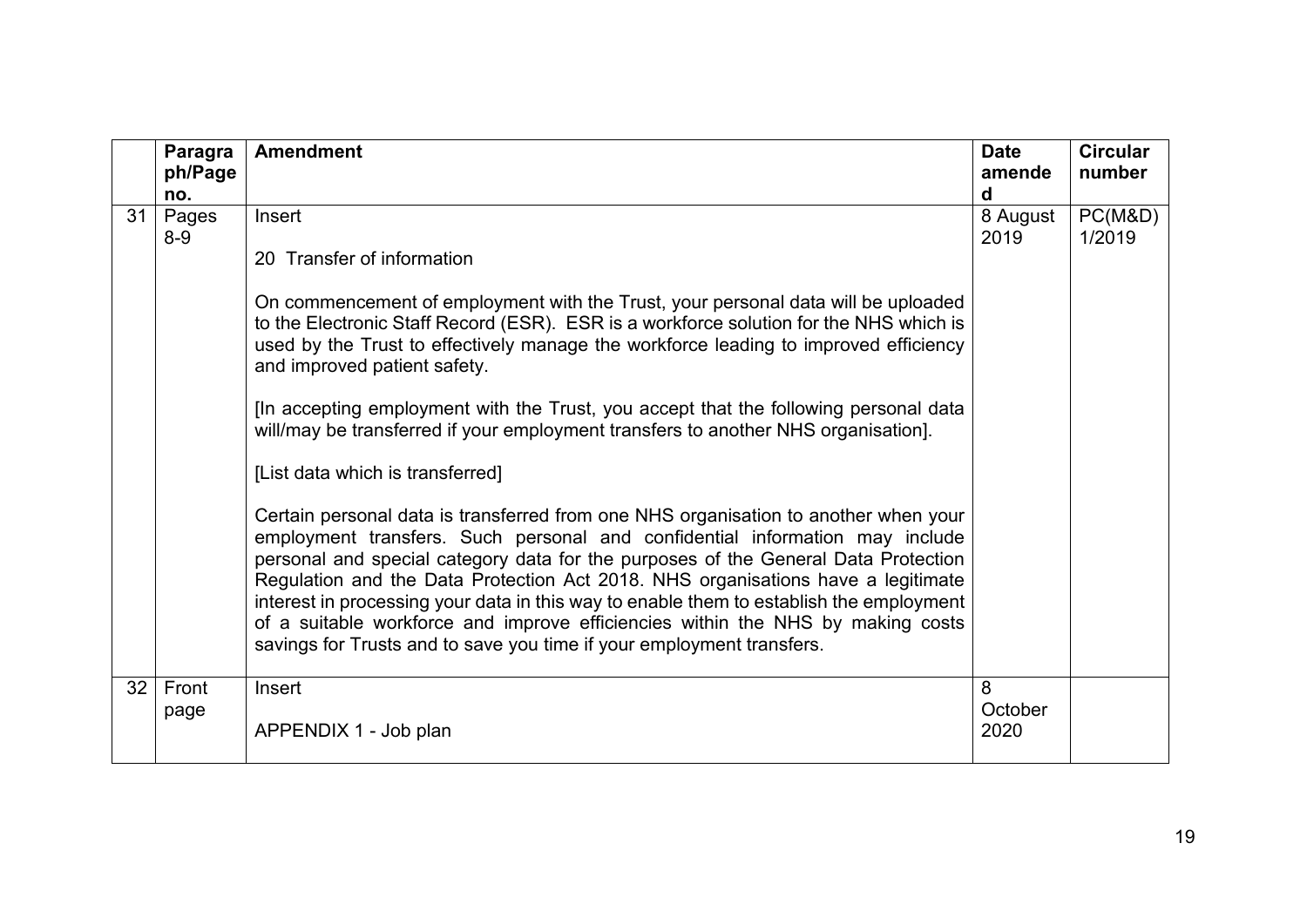|    | Paragra<br>ph/Page<br>no.   | <b>Amendment</b>                                                                                                                                                                                                                                                                                                                                                                                                                                                                                                                                                                                                                                                                                                                                                                                                                                                           | <b>Date</b><br>amende<br>d | <b>Circular</b><br>number |
|----|-----------------------------|----------------------------------------------------------------------------------------------------------------------------------------------------------------------------------------------------------------------------------------------------------------------------------------------------------------------------------------------------------------------------------------------------------------------------------------------------------------------------------------------------------------------------------------------------------------------------------------------------------------------------------------------------------------------------------------------------------------------------------------------------------------------------------------------------------------------------------------------------------------------------|----------------------------|---------------------------|
|    |                             | APPENDIX 2 - Schedules 13 and 14 of the 2003 TCS for consultants<br>APPENDIX 3 - Schedule 15 of the 2003 TCS for consultants<br>APPENDIX 4 - Schedule 16 of the 2003 TCS for consultants<br>APPENDIX 5 - Rates of pay                                                                                                                                                                                                                                                                                                                                                                                                                                                                                                                                                                                                                                                      |                            |                           |
| 33 | Front<br>page               | Insert<br>Version 7 – 8 October 2020                                                                                                                                                                                                                                                                                                                                                                                                                                                                                                                                                                                                                                                                                                                                                                                                                                       | 8<br>October<br>2020       |                           |
| 34 | Page 2<br>Paragra<br>ph 1.2 | Insert<br>This contract constitutes a section 1 statement for the purposes of section 1 of the<br>Employment Rights Act 1996. The parties agree that the employer will be entitled to<br>make changes to this contract unilaterally to the strictly limited extent that such changes<br>are necessary to enable the employer to comply with its statutory obligations under<br>section 1 of the Employment Rights Act 1996 which stipulates the particulars which<br>must be provided by employers to employees regarding their employment. The<br>employer shall provide you with notice of any changes which are required to be made<br>including new wording proposed, an explanation of why the employer considers the<br>change necessary to comply with section 1 of the Employment Rights Act 1996, and<br>the date on which the changes automatically take effect. | 8<br>October<br>2020       |                           |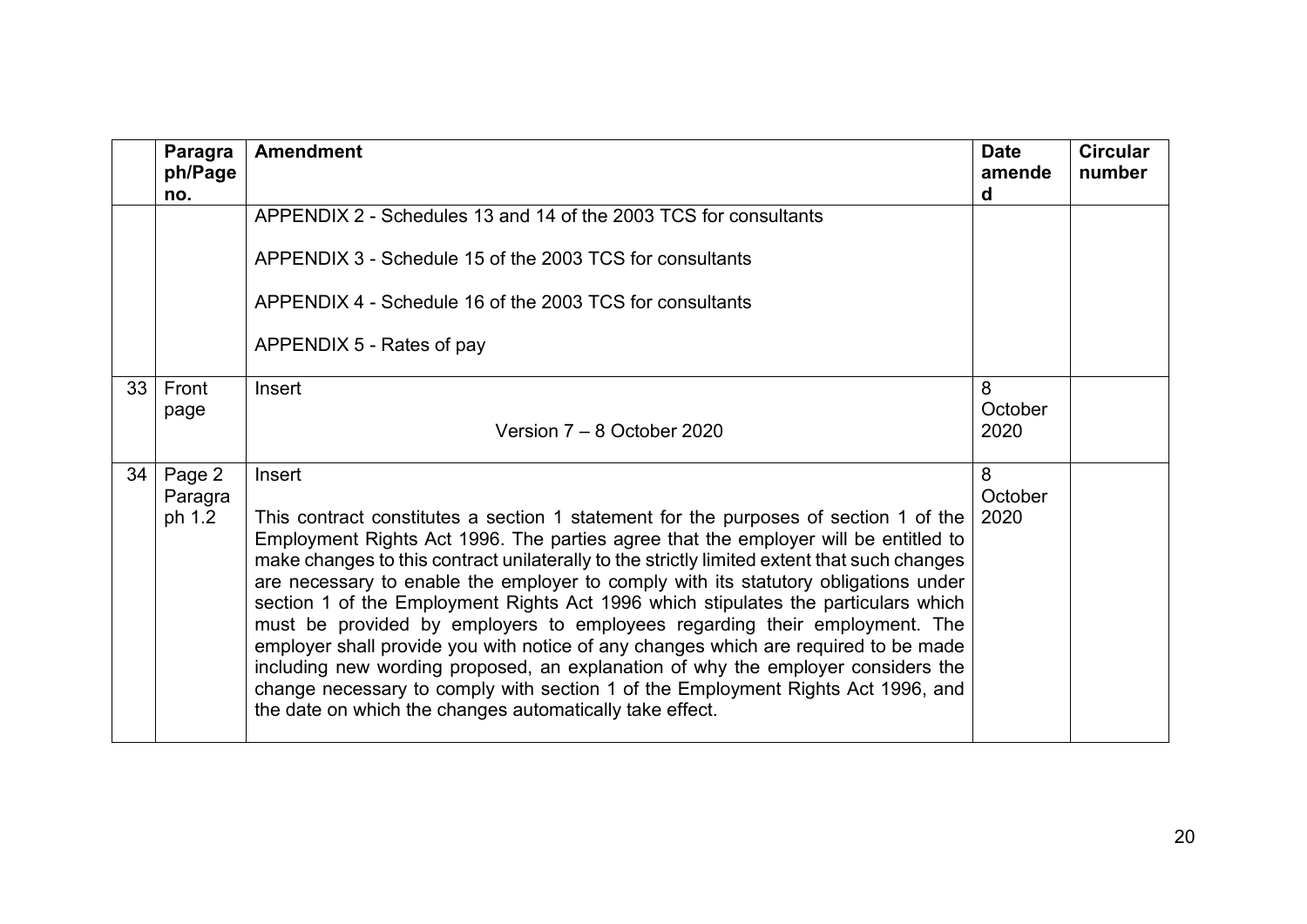<span id="page-20-0"></span>

|    | <b>Paragra</b> | <b>Amendment</b>                                                                                                                                                                                                                                                                                                                                                                                   | <b>Date</b> | <b>Circular</b> |
|----|----------------|----------------------------------------------------------------------------------------------------------------------------------------------------------------------------------------------------------------------------------------------------------------------------------------------------------------------------------------------------------------------------------------------------|-------------|-----------------|
|    | ph/Page        |                                                                                                                                                                                                                                                                                                                                                                                                    | amende      | number          |
|    | no.            |                                                                                                                                                                                                                                                                                                                                                                                                    | d           |                 |
| 35 | Page 2         | Replace                                                                                                                                                                                                                                                                                                                                                                                            | 8           |                 |
|    | Paragra        |                                                                                                                                                                                                                                                                                                                                                                                                    | October     |                 |
|    | phs 2.1        | 2.1 Employment under this contract [begins] * [began] on [<br>1* and incorporates                                                                                                                                                                                                                                                                                                                  | 2020        |                 |
|    | $-2.3$         | [ ] * years seniority (as defined in Schedule 1 of the Terms and Conditions).] * [Your                                                                                                                                                                                                                                                                                                             |             |                 |
|    |                | pay scale code on commencement is [<br>$1^*$ 1 <sup>2</sup>                                                                                                                                                                                                                                                                                                                                        |             |                 |
|    |                | 2.2 Your continuous employment with this employing organisation, for the purposes of                                                                                                                                                                                                                                                                                                               |             |                 |
|    |                | the Employment Rights Act 1996, [begins] * [began] on [<br>$1.*$                                                                                                                                                                                                                                                                                                                                   |             |                 |
|    |                | 2.3 For the purposes of certain NHS conditions of service, previous service within the<br>NHS, whether with this Trust or another NHS employer, although not continuous for the<br>purposes of the Employment Rights Act 1996 will count as reckonable, so that for some<br>purposes other dates prior to the dates set out above may count. The amount of<br>reckonable service is [<br>$1 * 3,4$ |             |                 |
|    |                | [Note: Schedule 1 of the Terms and Conditions contains guidance on<br>commencement of employment]. <sup>7</sup>                                                                                                                                                                                                                                                                                    |             |                 |
|    |                | With                                                                                                                                                                                                                                                                                                                                                                                               |             |                 |
|    |                | 2.1 Employment under this contract [begins] * [began] on [<br>1* and incorporates                                                                                                                                                                                                                                                                                                                  |             |                 |
|    |                | 1* years seniority (as defined in Schedule 1 of the Terms and Conditions of Service                                                                                                                                                                                                                                                                                                                |             |                 |

 $2$  Employing organisations may wish to insert a pay scale code here.<sup>5</sup>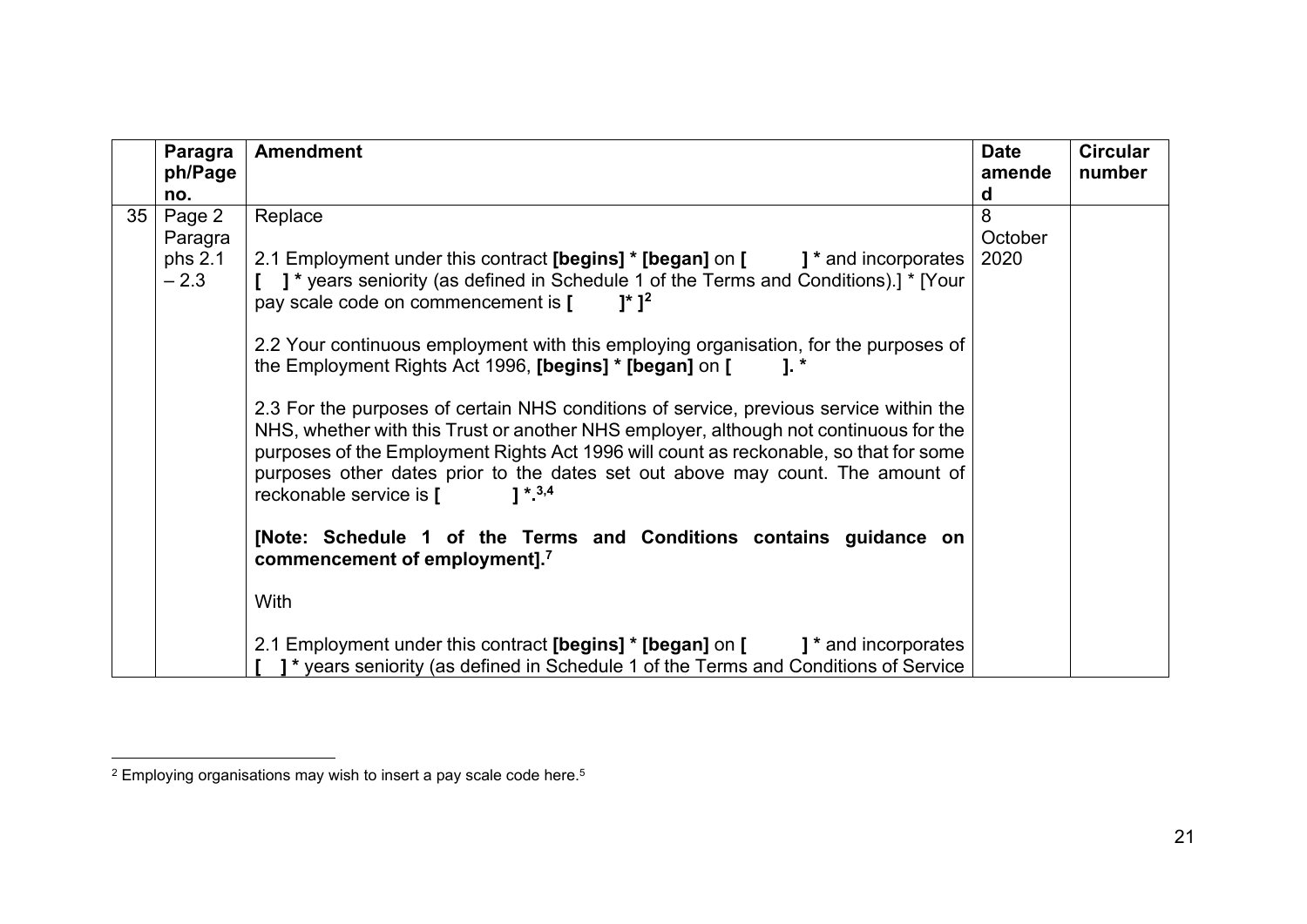<span id="page-21-1"></span><span id="page-21-0"></span>

|    | Paragra<br>ph/Page<br>no.              | <b>Amendment</b>                                                                                                                                                                                                                                                                                                                                                                                            | <b>Date</b><br>amende<br>d | <b>Circular</b><br>number |
|----|----------------------------------------|-------------------------------------------------------------------------------------------------------------------------------------------------------------------------------------------------------------------------------------------------------------------------------------------------------------------------------------------------------------------------------------------------------------|----------------------------|---------------------------|
|    |                                        | for consultants – England (2003) <sup>3</sup> ).] * [Your pay scale code on commencement is [<br>$]^{*}$ $]^{4}$                                                                                                                                                                                                                                                                                            |                            |                           |
|    |                                        | 2.2 Your continuous employment with this employing organisation, for the purposes of<br>the Employment Rights Act 1996, [begins] * [began] on [<br>$1.$ $*$                                                                                                                                                                                                                                                 |                            |                           |
|    |                                        | 2.3 For the purposes of certain NHS conditions of service, previous service within the<br>NHS, whether with this Trust or another NHS employer, although not continuous for the<br>purposes of the Employment Rights Act 1996 will count as reckonable, so that for some<br>purposes other dates prior to the dates set out in 2.1 and 2.2 may count. The amount<br>$1 * 3,4$<br>of reckonable service is [ |                            |                           |
|    |                                        | [Note: Schedule 1 of the TCS contains guidance on commencement of<br>employment]. <sup>7</sup>                                                                                                                                                                                                                                                                                                              |                            |                           |
| 36 | Page 3<br>Paragra<br>phs 5.1<br>$-5.2$ | Replace<br><b>Main Duties and Programmed Activities</b><br>5.1<br>Except in emergencies or where otherwise agreed with your manager, you are<br>responsible for fulfilling the duties and responsibilities and undertaking the Programmed<br>Activities set out in your Job Plan, as reviewed from time to time in line with the<br>provisions in section 6 below.                                          | 8<br>October<br>2020       |                           |

 $^3$  To be referred to from hereon in as 'the 2003 TCS for Consultants'  $\,$ 

 $^{\rm 4}$  Employing organisations may wish to insert a pay scale code here. $^{\rm 5}$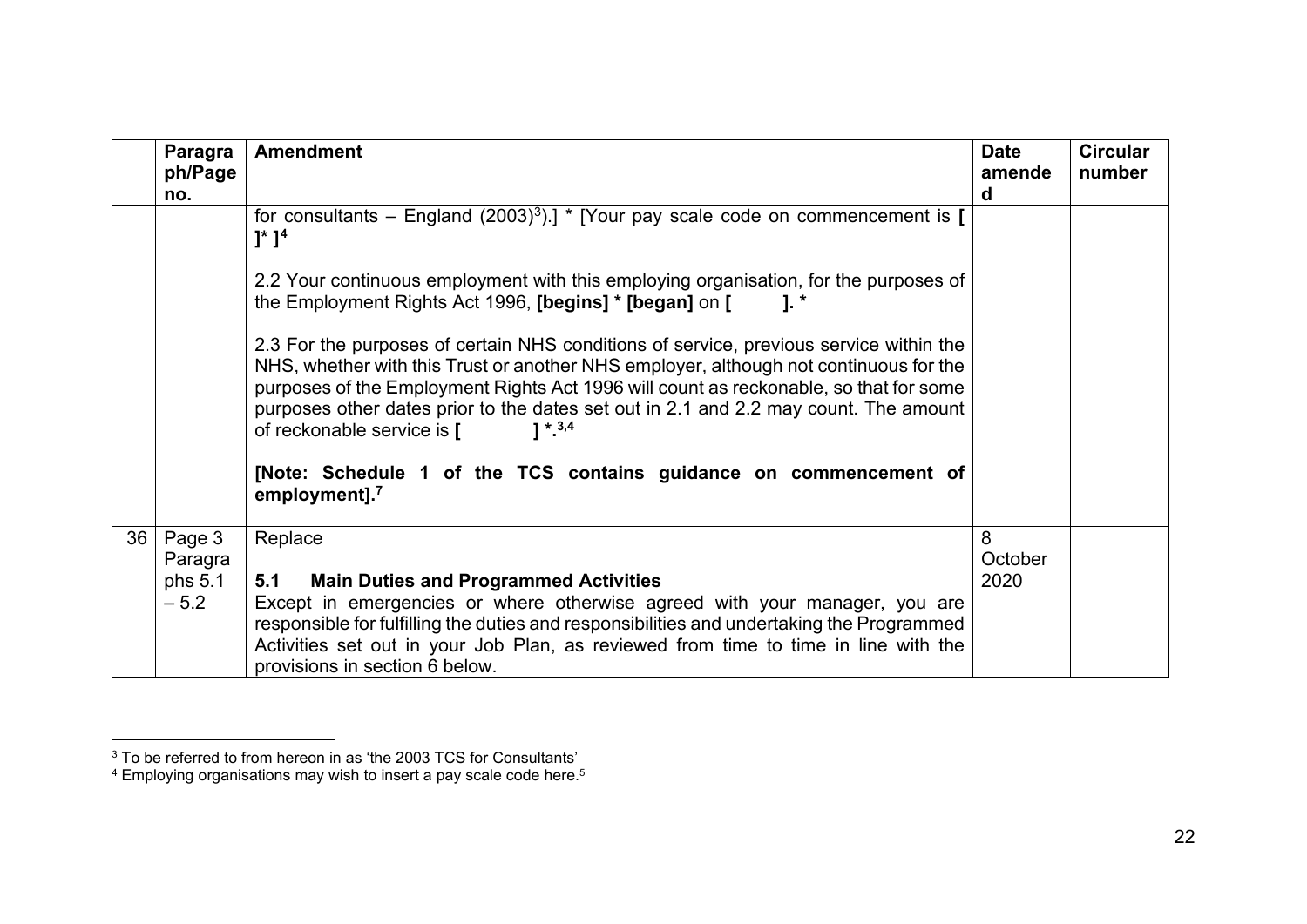|    | Paragra<br>ph/Page<br>no. | <b>Amendment</b>                                                                                                                                                                                                                                                                                                                                                                       | <b>Date</b><br>amende<br>d | <b>Circular</b><br>number |
|----|---------------------------|----------------------------------------------------------------------------------------------------------------------------------------------------------------------------------------------------------------------------------------------------------------------------------------------------------------------------------------------------------------------------------------|----------------------------|---------------------------|
|    |                           | <b>5.2 Associated Duties</b><br>You are responsible for the associated duties set out in Schedule 2 of the Terms and<br>Conditions.                                                                                                                                                                                                                                                    |                            |                           |
|    |                           | With                                                                                                                                                                                                                                                                                                                                                                                   |                            |                           |
|    |                           | 5.1<br><b>Main Duties and Programmed Activities</b><br>Except in emergencies or where otherwise agreed with your manager, you are<br>responsible for fulfilling the duties and responsibilities and undertaking the Programmed<br>Activities set out in your Job Plan, which is appended to this contract at Appendix 1 as<br>reviewed in line with the provisions in section 6 below. |                            |                           |
|    |                           | <b>5.2 Associated Duties</b><br>You are responsible for the associated duties set out in Schedule 2 of the 2003 TCS<br>for Consultants.                                                                                                                                                                                                                                                |                            |                           |
| 37 | Page 4                    | Insert                                                                                                                                                                                                                                                                                                                                                                                 | 8<br>October               |                           |
|    |                           | 5.5 Training entitlement                                                                                                                                                                                                                                                                                                                                                               | 2020                       |                           |
|    |                           | Your statutory training requirements are set out below. These are at the expense in<br>provision and paid time of your employer.                                                                                                                                                                                                                                                       |                            |                           |
|    |                           | [List of any statutory training requirements required for the post]                                                                                                                                                                                                                                                                                                                    |                            |                           |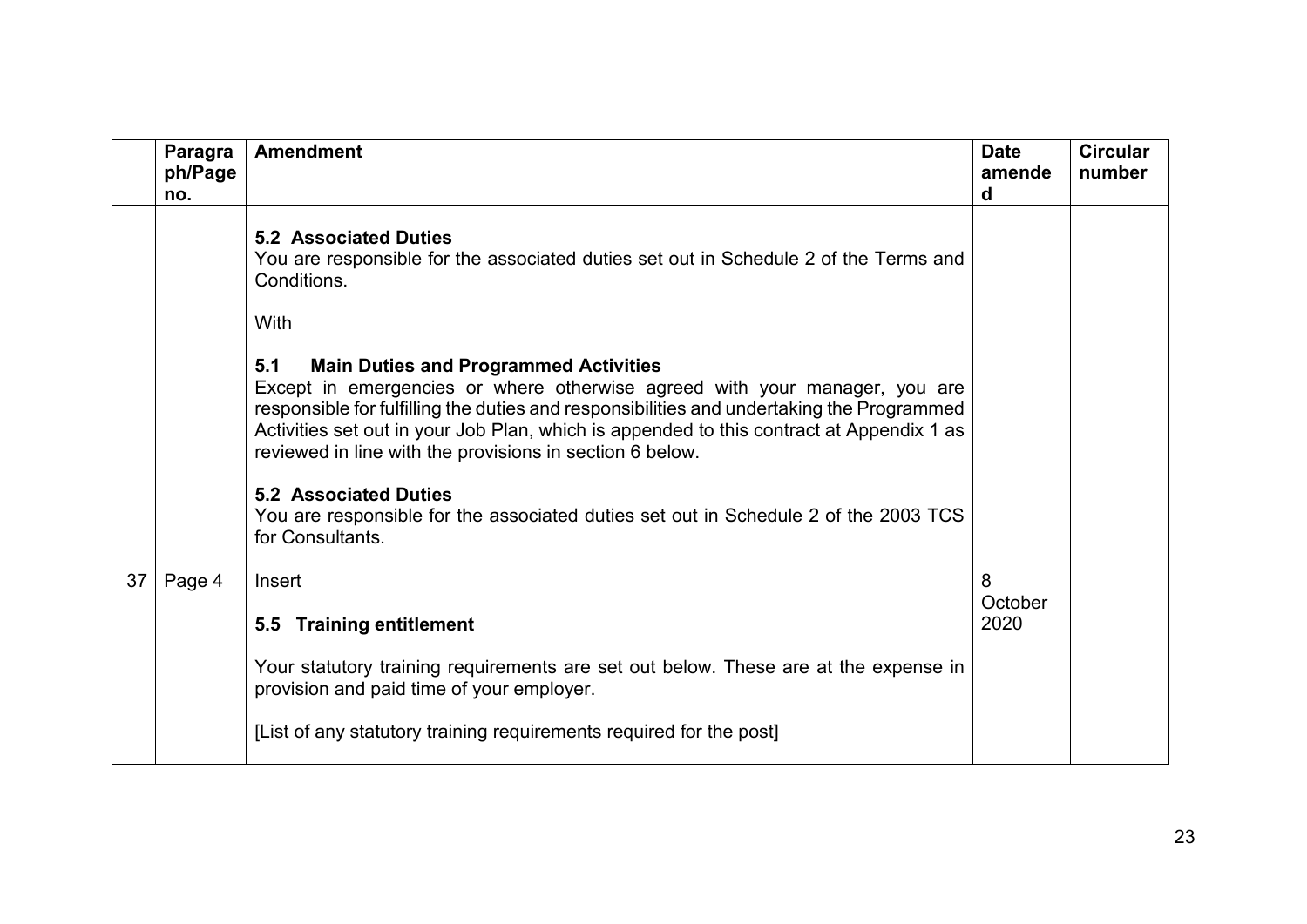|    | Paragra<br>ph/Page<br>no.   | <b>Amendment</b>                                                                                                                                                                                                                                                                                                                                                                                                                                                                                                                                                                                                                                                                                                                                                            | <b>Date</b><br>amende<br>d | <b>Circular</b><br>number |
|----|-----------------------------|-----------------------------------------------------------------------------------------------------------------------------------------------------------------------------------------------------------------------------------------------------------------------------------------------------------------------------------------------------------------------------------------------------------------------------------------------------------------------------------------------------------------------------------------------------------------------------------------------------------------------------------------------------------------------------------------------------------------------------------------------------------------------------|----------------------------|---------------------------|
|    |                             | You may also be expected to undertake further local training applicable to your role,<br>also at the expense in provision and paid time of your employer, with the time for<br>undertaking this training documented within your job plan.<br>[Note: Employing organisation to include any local training requirements required for<br>the post.]                                                                                                                                                                                                                                                                                                                                                                                                                            |                            |                           |
|    |                             | Further provision of training will be through the use of Supporting Professional Activity<br>(SPA) time and Study Leave (Schedules 3 & 18). Appropriate time will be provided by<br>the employer to allow you to complete the training.                                                                                                                                                                                                                                                                                                                                                                                                                                                                                                                                     |                            |                           |
| 38 | Page 4<br>Paragra<br>ph 6.1 | Replace<br><b>Job Plan</b><br>6.1<br>You and your clinical manager have agreed a prospective Job Plan that sets out your<br>main duties and responsibilities, a schedule for carrying out your Programmed<br>Activities, your managerial responsibilities, your accountability arrangements, your<br>objectives and supporting resources.<br>You and your clinical manager will review the Job Plan annually in line with the<br>provisions in Schedule 3 of the Terms and Conditions. Either may propose amendment<br>of the Job Plan. You will help ensure through participating in Job Plan reviews that your<br>Job Plan meets the criteria set out in the Terms and Conditions and that it contributes<br>to the efficient and effective use of NHS resources.<br>With | 8<br>October<br>2020       |                           |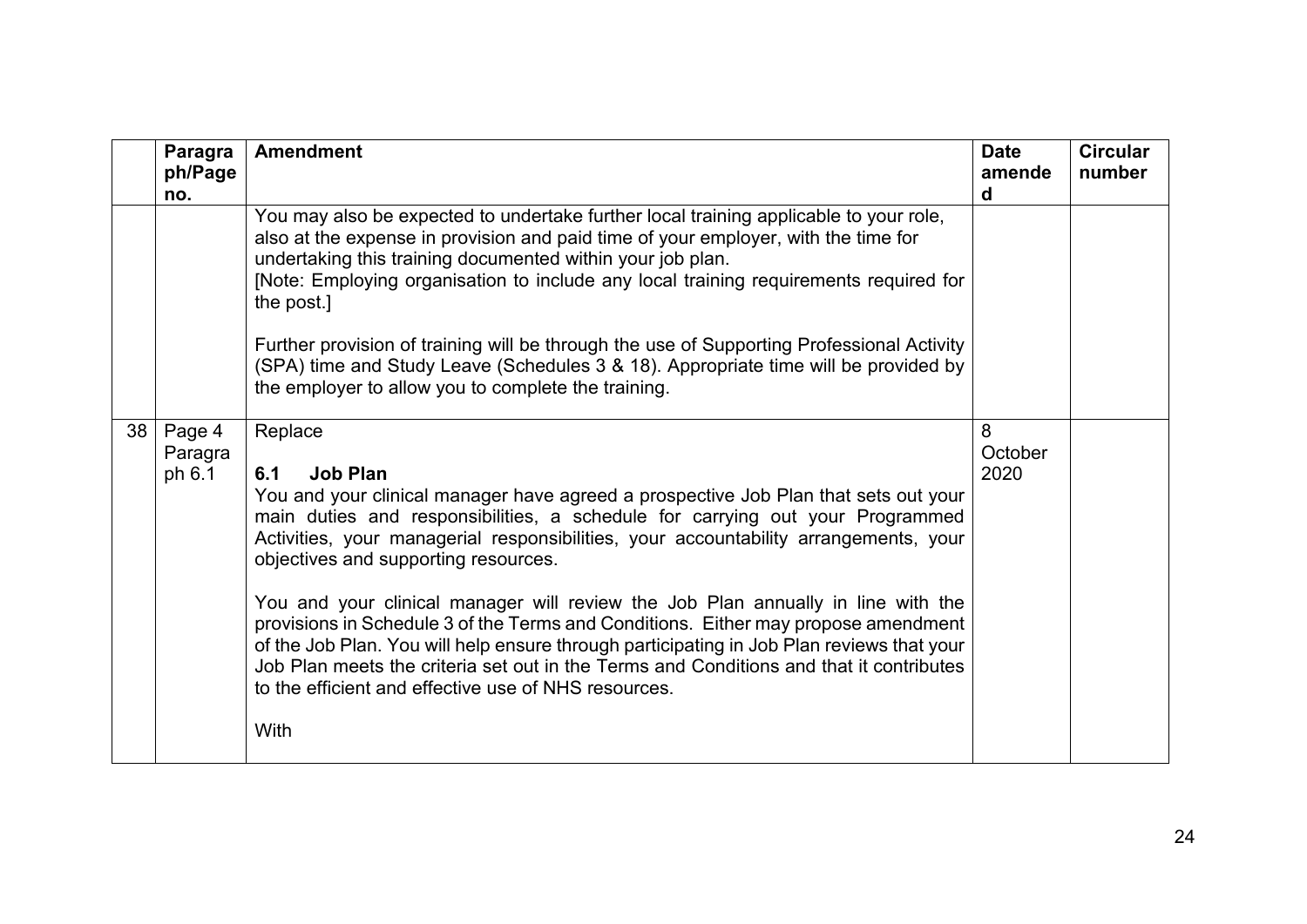|    | Paragra<br>ph/Page<br>no.             | <b>Amendment</b>                                                                                                                                                                                                                                                                                                                                                                                                                                                                                                                                                                           | <b>Date</b><br>amende<br>d | <b>Circular</b><br>number |
|----|---------------------------------------|--------------------------------------------------------------------------------------------------------------------------------------------------------------------------------------------------------------------------------------------------------------------------------------------------------------------------------------------------------------------------------------------------------------------------------------------------------------------------------------------------------------------------------------------------------------------------------------------|----------------------------|---------------------------|
|    |                                       | Job Plan<br>6.1<br>You and your clinical manager have agreed a prospective Job Plan. A generic Job Plan<br>is appended at Appendix 1 of this contract. You and your clinical manager shall review<br>and agree any variations required within six months of starting in post and your section<br>1 particulars shall be amended automatically. The Job Plan sets out your main duties<br>and responsibilities, a schedule for carrying out your Programmed Activities, your<br>managerial responsibilities, your accountability arrangements, your objectives and<br>supporting resources. |                            |                           |
|    |                                       | You and your clinical manager will review the Job Plan annually in line with the<br>provisions in Schedule 3 of the 2003 TCS for Consultants. Either may propose<br>amendment of the Job Plan. You will help ensure through participating in Job Plan<br>reviews that your Job Plan meets the criteria set out in the 2003 TCS for Consultants<br>and that it contributes to the efficient and effective use of NHS resources.                                                                                                                                                             |                            |                           |
| 39 | Pages<br>$4 - 5$<br>Paragra<br>ph 7.1 | Replace<br>7.1 Scheduling of Activities<br>You and your clinical manager will agree in the schedule of your job plan the<br>programmed activities that are necessary to fulfil your duties and responsibilities, and<br>the times and locations at which these activities are scheduled to take place. You and<br>your clinical manager will seek to reach agreement in the scheduling of all activities.<br>We will not schedule non-emergency work during premium time without your<br>agreement.                                                                                        | 8<br>October<br>2020       |                           |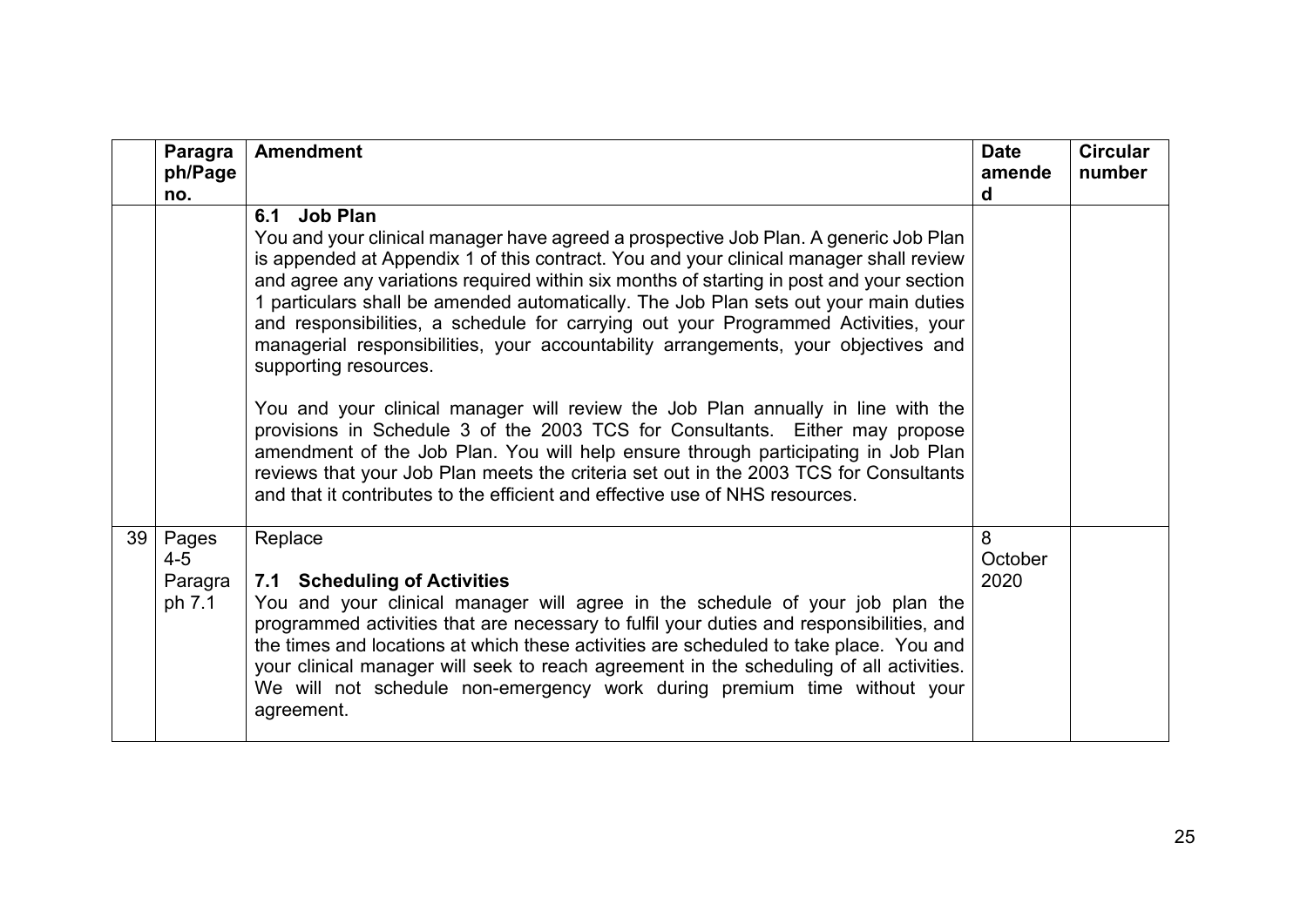| Paragra<br>ph/Page<br>no. | <b>Amendment</b>                                                                                                                                                                                                                                                                                                                                                                                                                                                                           | <b>Date</b><br>amende<br>d | <b>Circular</b><br>number |
|---------------------------|--------------------------------------------------------------------------------------------------------------------------------------------------------------------------------------------------------------------------------------------------------------------------------------------------------------------------------------------------------------------------------------------------------------------------------------------------------------------------------------------|----------------------------|---------------------------|
|                           | Subject to the provisions for recognising work done in Premium Time (see section 8<br>below), a Programmed Activity has a timetable value of four hours. Each Programmed<br>Activity may include a combination of duties.                                                                                                                                                                                                                                                                  |                            |                           |
|                           | Your job plan will contain [ ] * Programmed Activities per week on average,<br>subject to the provisions below for recognising emergency work arising from on-call<br>rotas. A standard full-time Job Plan will contain 10 Programmed Activities subject to the<br>provisions in Paragraph 7.6 to agree up to two extra Programmed Activities.<br>Remuneration for Programmed Activities is set out in section 21 below and Schedules<br>13 and 14 of the Terms and Conditions of Service. |                            |                           |
|                           | [Note: the number of Programmed Activities will need to be adjusted for part<br>time consultants. Where a consultant has a part-time contract, the employing<br>organisation will need to agree the number of weekly Programmed Activities that<br>should be included in the Job Plan.                                                                                                                                                                                                     |                            |                           |
|                           | Where a consultant appointed after 1 January 2004 wishes to work part-time in<br>order to undertake private practice, such contracts should normally be for no<br>more than six Programmed Activities]                                                                                                                                                                                                                                                                                     |                            |                           |
|                           | With                                                                                                                                                                                                                                                                                                                                                                                                                                                                                       |                            |                           |
|                           | <b>Scheduling of Activities</b><br>7.1<br>You and your clinical manager will agree in the schedule of your Job Plan the<br>programmed activities that are necessary to fulfil your duties and responsibilities, and<br>the times and locations at which these activities are scheduled to take place. You and<br>your clinical manager will seek to reach agreement in the scheduling of all activities.                                                                                   |                            |                           |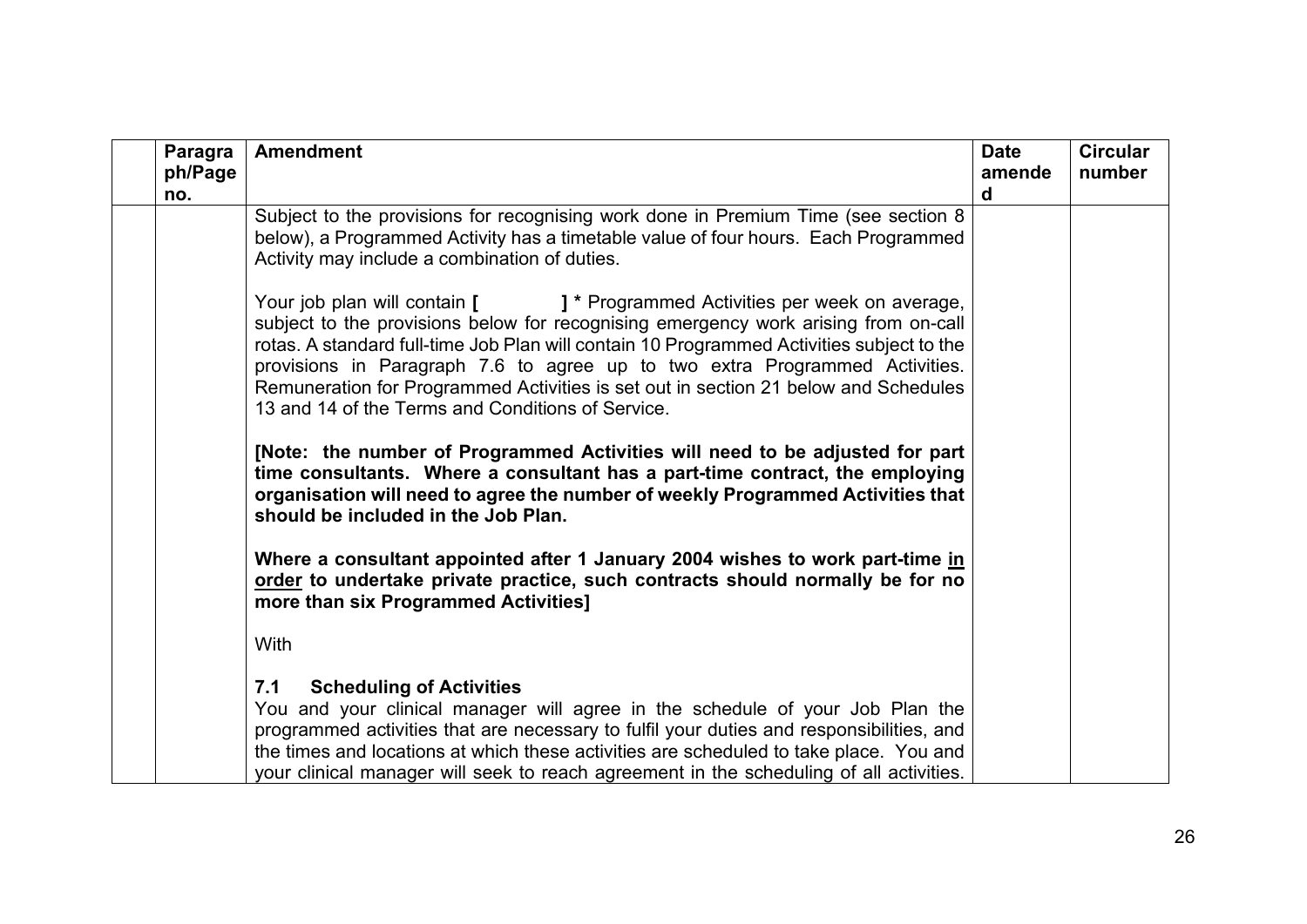| Paragra<br>ph/Page<br>no. | <b>Amendment</b>                                                                                                                                                                                                                                                                                                                                                                                                                                                                    | <b>Date</b><br>amende<br>d | <b>Circular</b><br>number |
|---------------------------|-------------------------------------------------------------------------------------------------------------------------------------------------------------------------------------------------------------------------------------------------------------------------------------------------------------------------------------------------------------------------------------------------------------------------------------------------------------------------------------|----------------------------|---------------------------|
|                           | We will not schedule non-emergency work during premium time without your<br>agreement.                                                                                                                                                                                                                                                                                                                                                                                              |                            |                           |
|                           | Subject to the provisions for recognising work done in Premium Time (see section 8<br>below), a Programmed Activity has a timetable value of four hours. Each Programmed<br>Activity may include a combination of duties.                                                                                                                                                                                                                                                           |                            |                           |
|                           | Your job plan will contain [ ] * Programmed Activities per week on average,<br>subject to the provisions below for recognising emergency work arising from on-call<br>rotas. A standard full-time Job Plan will contain 10 Programmed Activities subject to the<br>provisions in Paragraph 7.6 to agree up to two extra Programmed Activities.<br>Remuneration for Programmed Activities is set out in section 21 below and Schedules<br>13 and 14 of the 2003 TCS for Consultants. |                            |                           |
|                           | The rates for basic pay are set out in Appendix 5 [note: Employing organisations to<br>attach the latest pay circular to Appendix 5]                                                                                                                                                                                                                                                                                                                                                |                            |                           |
|                           | [Note: the number of Programmed Activities will need to be adjusted for part<br>time consultants. Where a consultant has a part-time contract, the employing<br>organisation will need to agree the number of weekly Programmed Activities that<br>should be included in the Job Plan.                                                                                                                                                                                              |                            |                           |
|                           | Where a consultant appointed after 1 January 2004 wishes to work part-time in<br>order to undertake private practice, such contracts should normally be for no<br>more than six Programmed Activities]                                                                                                                                                                                                                                                                              |                            |                           |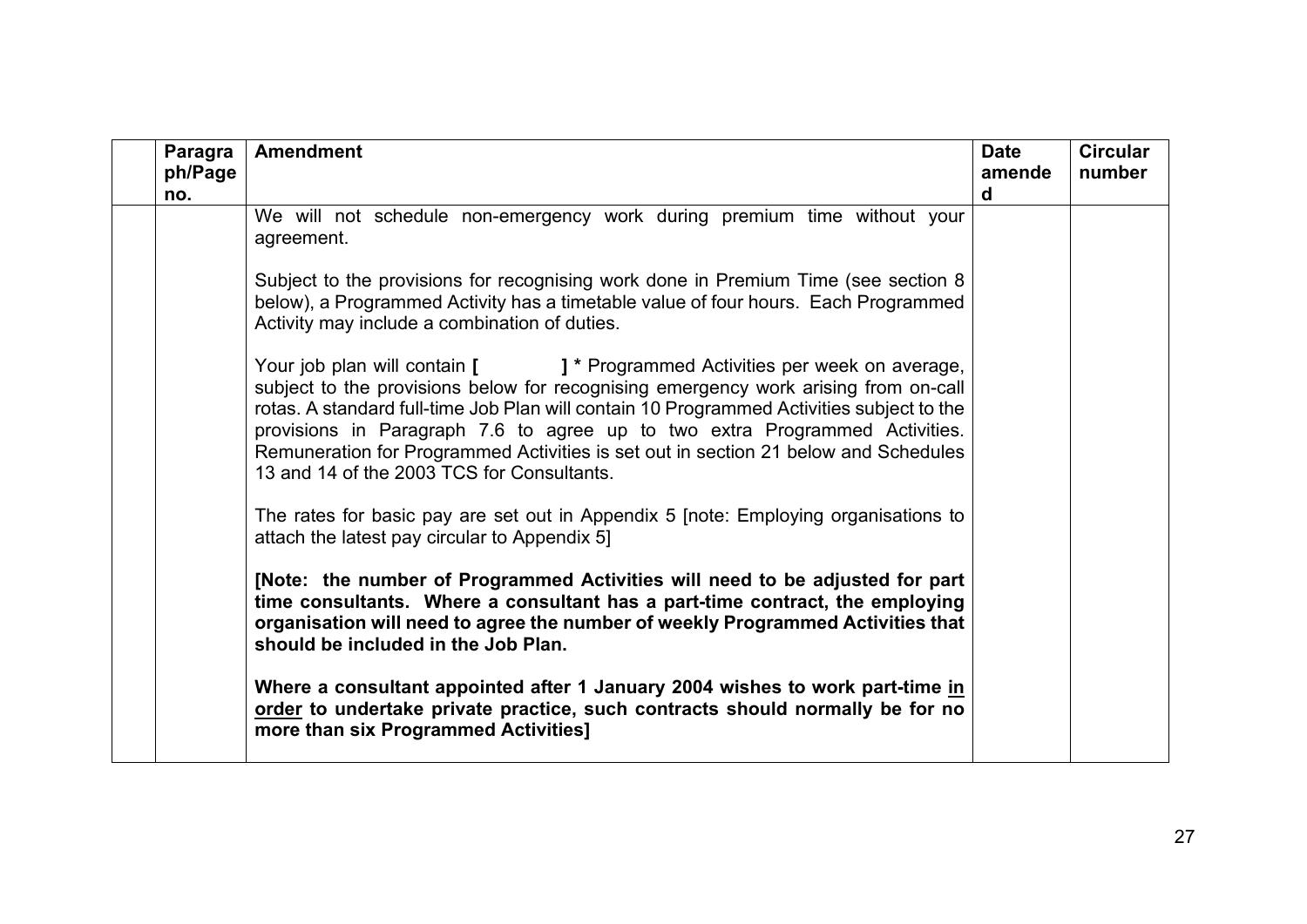|    | Paragra<br>ph/Page          | <b>Amendment</b>                                                                                                                                                                                                                                                                                                                                                 | <b>Date</b><br>amende | <b>Circular</b><br>number |
|----|-----------------------------|------------------------------------------------------------------------------------------------------------------------------------------------------------------------------------------------------------------------------------------------------------------------------------------------------------------------------------------------------------------|-----------------------|---------------------------|
|    | no.                         |                                                                                                                                                                                                                                                                                                                                                                  | d                     |                           |
| 40 | Page 7<br>Paragra<br>ph 7.6 | Replace<br>Subject to the provisions in section 7.7 below, and without prejudice to section 7.8<br>below, you do not have to agree to carry out more than ten Programmed Activities on<br>average per week.<br>With<br>Without prejudice to section 7.7 below, you do not have to agree to carry out more<br>than ten Programmed Activities on average per week. | 8<br>October<br>2020  |                           |
| 41 | Page 7<br>Paragra<br>ph 7.7 | Remove<br>7.7. Unallocated                                                                                                                                                                                                                                                                                                                                       | 8<br>October<br>2020  |                           |
| 42 | Page 7<br>Paragra<br>ph 7.7 | Paragraph 7.8 becomes paragraph 7.7                                                                                                                                                                                                                                                                                                                              | 8<br>October<br>2020  |                           |
| 43 | Page 7<br>Paragra<br>ph 8   | Insert<br>Remuneration for work done in Premium Time is covered by clause 21 below.                                                                                                                                                                                                                                                                              | 8<br>October<br>2020  |                           |
| 44 | Page 7<br>Paragra<br>ph 9.2 | Replace<br>9.2 Where you are on an on-call rota, you will receive an on-call availability supplement<br>according to the provisions in Schedule 16 of the Terms and Conditions. The level of                                                                                                                                                                     | 8<br>October<br>2020  |                           |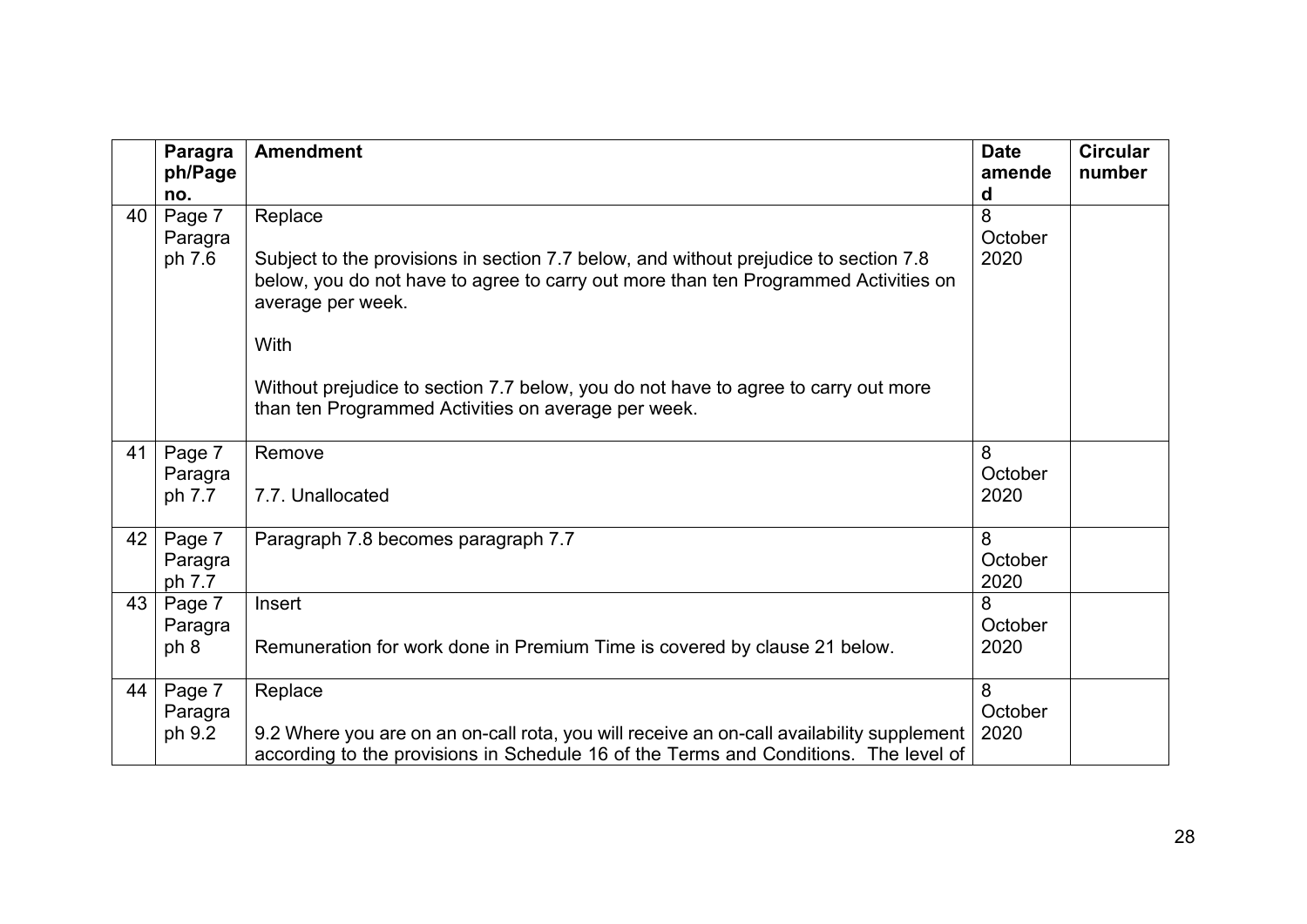|    | Paragra<br>ph/Page<br>no. | <b>Amendment</b>                                                                                                                                                                                                                                                                                                                                                 | <b>Date</b><br>amende<br>d | <b>Circular</b><br>number |
|----|---------------------------|------------------------------------------------------------------------------------------------------------------------------------------------------------------------------------------------------------------------------------------------------------------------------------------------------------------------------------------------------------------|----------------------------|---------------------------|
|    |                           | supplement will depend on the frequency of your rota and the typical nature of the<br>required response when you are called.                                                                                                                                                                                                                                     |                            |                           |
|    |                           | With                                                                                                                                                                                                                                                                                                                                                             |                            |                           |
|    |                           | 9.2 Where you are on an on-call rota, you will receive an on-call availability supplement<br>according to the provisions in Schedule 16 of the 2003 TCS for Consultants and set out<br>at Appendix 4 of this contract. The level of supplement will depend on the frequency of<br>your rota and the typical nature of the required response when you are called. |                            |                           |
| 45 | Page 9<br>Paragra         | Insert                                                                                                                                                                                                                                                                                                                                                           | 8<br>October               |                           |
|    | ph 16.2                   | If you wish to raise a grievance, you may apply in writing to [POSITION] in<br>16.2<br>accordance with our grievance procedure.                                                                                                                                                                                                                                  | 2020                       |                           |
| 46 | Page 9<br>Paragra         | Insert                                                                                                                                                                                                                                                                                                                                                           | 8<br>October               |                           |
|    | ph 17.2                   | 17.2 If you wish to appeal against a disciplinary decision you may apply in writing to<br>[POSITION] in accordance with our disciplinary procedure.                                                                                                                                                                                                              | 2020                       |                           |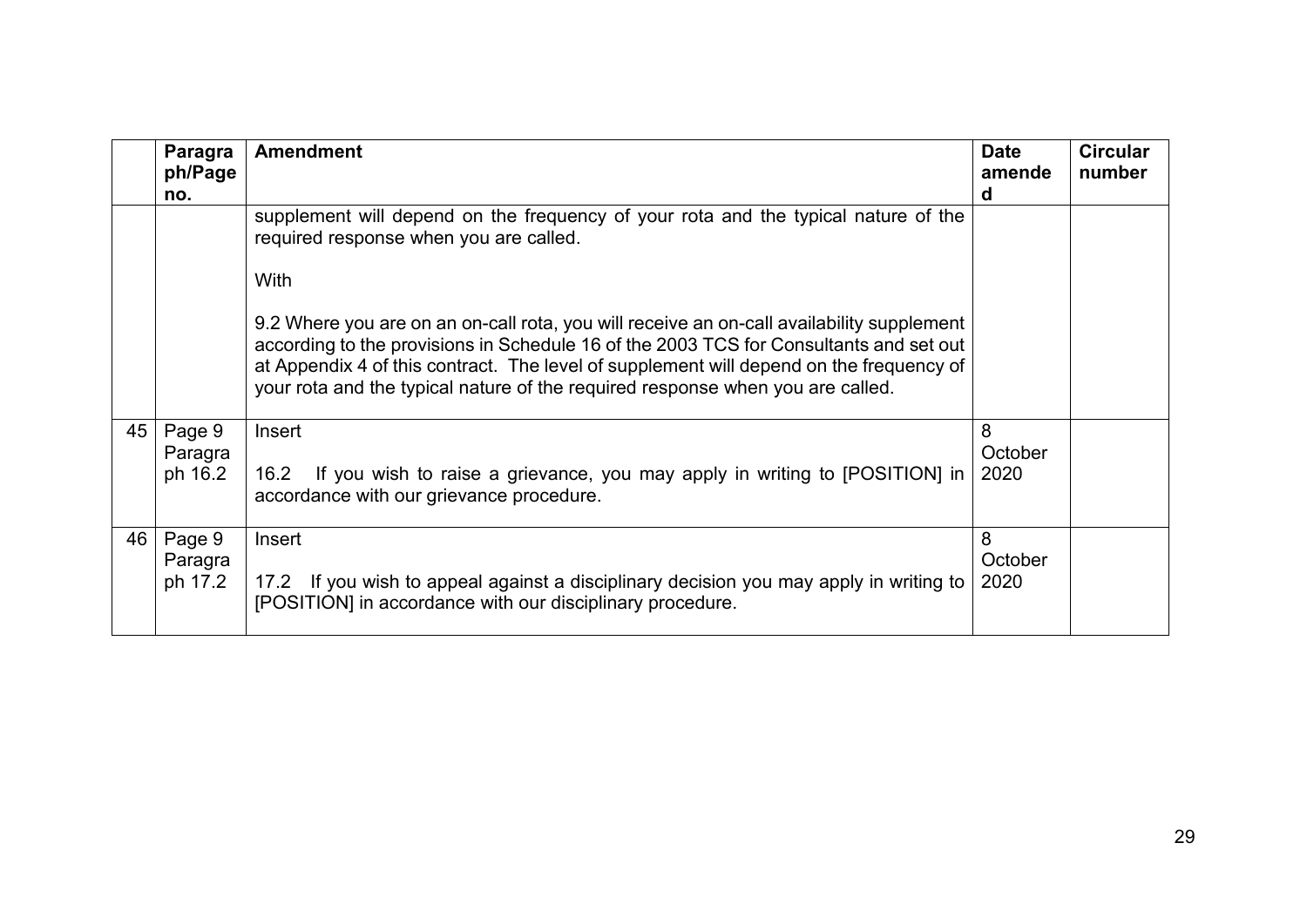|    | Paragra<br>ph/Page | <b>Amendment</b>                                                                                                                                                       | <b>Date</b><br>amende | <b>Circular</b><br>number |
|----|--------------------|------------------------------------------------------------------------------------------------------------------------------------------------------------------------|-----------------------|---------------------------|
|    | no.                |                                                                                                                                                                        | d                     |                           |
| 47 | Page 9             | Replace the word                                                                                                                                                       | 8                     |                           |
|    | Paragra            |                                                                                                                                                                        | October               |                           |
|    | ph 20              | 'Trust'                                                                                                                                                                | 2020                  |                           |
|    |                    |                                                                                                                                                                        |                       |                           |
|    |                    | With                                                                                                                                                                   |                       |                           |
|    |                    | 'employing organisation'                                                                                                                                               |                       |                           |
| 48 | Page 10            | Replace                                                                                                                                                                | 8                     |                           |
|    | Paragra            |                                                                                                                                                                        | October               |                           |
|    | ph 21.1            | 21.1 Basic Salary and Pay Thresholds                                                                                                                                   | 2020                  |                           |
|    |                    | Your basic salary on commencement is [£]<br>1. * [Note: employing organisations to<br>complete based on Schedules 13 and 14 of the Terms and Conditions] This has been |                       |                           |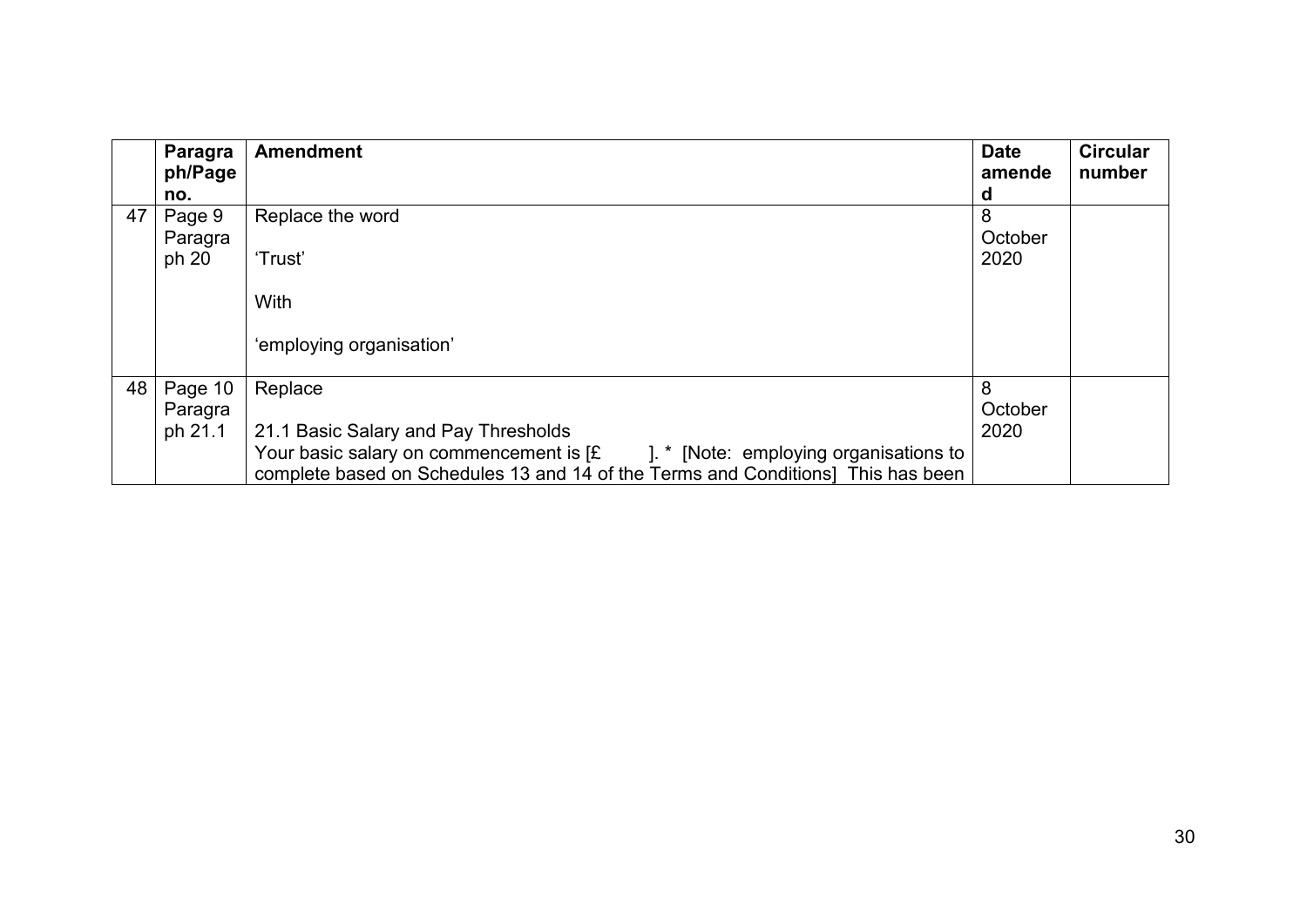| calculated in accordance with the provisions in Schedules 13 and 14 of the Terms and<br>Conditions.                                                                                                                                                                                                                                                                                    |  |
|----------------------------------------------------------------------------------------------------------------------------------------------------------------------------------------------------------------------------------------------------------------------------------------------------------------------------------------------------------------------------------------|--|
| Your basic salary will increase when you receive pay thresholds in accordance with the<br>provisions of section 20.2 and Schedule 15 of the Terms and Conditions.                                                                                                                                                                                                                      |  |
| The value of each pay threshold and the number of years' service required before you<br>become eligible for pay thresholds are set out in Schedules 13 and 14 of the Terms and<br>Conditions.                                                                                                                                                                                          |  |
| Where a pay threshold is awarded, the date on which your salary will increase to take<br>account of the threshold will be the anniversary of transfer to or commencement of this<br>contract.                                                                                                                                                                                          |  |
| Your basic salary, together with any payments for extra or additional Programmed<br>Activities (see section 21 below), includes payment for all Contractual and<br>Consequential Services. <sup>16</sup>                                                                                                                                                                               |  |
| With                                                                                                                                                                                                                                                                                                                                                                                   |  |
| 21.1 Basic Salary and Pay Thresholds<br>Your basic salary on commencement is $[\pounds] \pounds [Note: employing organizations to$<br>complete based on Schedules 13 and 14 of the 2003 TCS for Consultants] This has<br>been calculated in accordance with the provisions in Schedules 13 and 14 of the 2003<br>TCS for Consultants which is appended to this contract at Appendix 2. |  |
| Your basic salary will increase when you receive pay thresholds in accordance with the<br>provisions of section 20.2 and Schedule 15 of the 2003 TCS for Consultants which is<br>appended to this contract at Appendix 3.                                                                                                                                                              |  |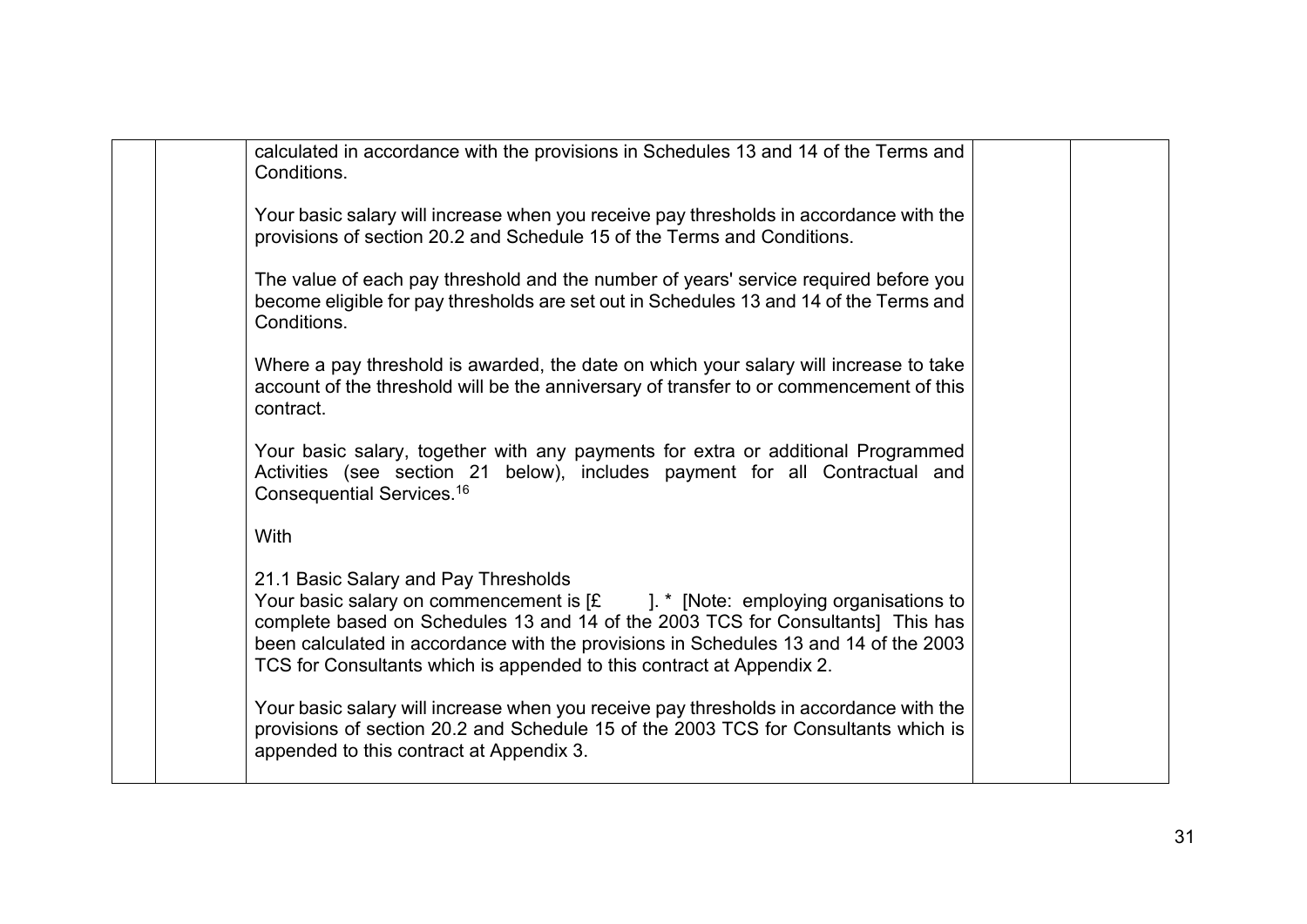|    | Paragra<br>ph/Page<br>no.  | <b>Amendment</b>                                                                                                                                                                                                                                                                                                                                                                              | <b>Date</b><br>amende<br>d | <b>Circular</b><br>number |
|----|----------------------------|-----------------------------------------------------------------------------------------------------------------------------------------------------------------------------------------------------------------------------------------------------------------------------------------------------------------------------------------------------------------------------------------------|----------------------------|---------------------------|
|    |                            | The value of each pay threshold and the number of years' service required before you<br>become eligible for pay thresholds are set out in Schedules 13 and 14 of the 2003 TCS<br>for Consultants.                                                                                                                                                                                             |                            |                           |
|    |                            | Where a pay threshold is awarded, the date on which your salary will increase to take<br>account of the threshold will be the anniversary of transfer to or commencement of this<br>contract.                                                                                                                                                                                                 |                            |                           |
|    |                            | Your basic salary, together with any payments for extra or additional Programmed<br>Activities (see section 2 below), includes payment for all contractual and Consequential<br>Services. <sup>16</sup>                                                                                                                                                                                       |                            |                           |
| 49 | Page<br>Paragra<br>ph 21.2 | Replace<br><b>Criteria for Pay Thresholds</b><br>21.2<br>You will not receive pay thresholds automatically, but it is expected that you will<br>progress through the thresholds and will do so if the criteria set out in Schedule 15 of<br>the Terms and Conditions are met. We will make all reasonable efforts to support you<br>in meeting the criteria for pay thresholds. <sup>17</sup> | 8<br>October<br>2020       |                           |
|    |                            | With<br>21.2<br><b>Criteria for Pay Thresholds</b><br>You will not receive pay thresholds automatically, but it is expected that you will progress<br>through the thresholds and will do so if the criteria set out in Schedule 15 of the 2003 TCS for                                                                                                                                        |                            |                           |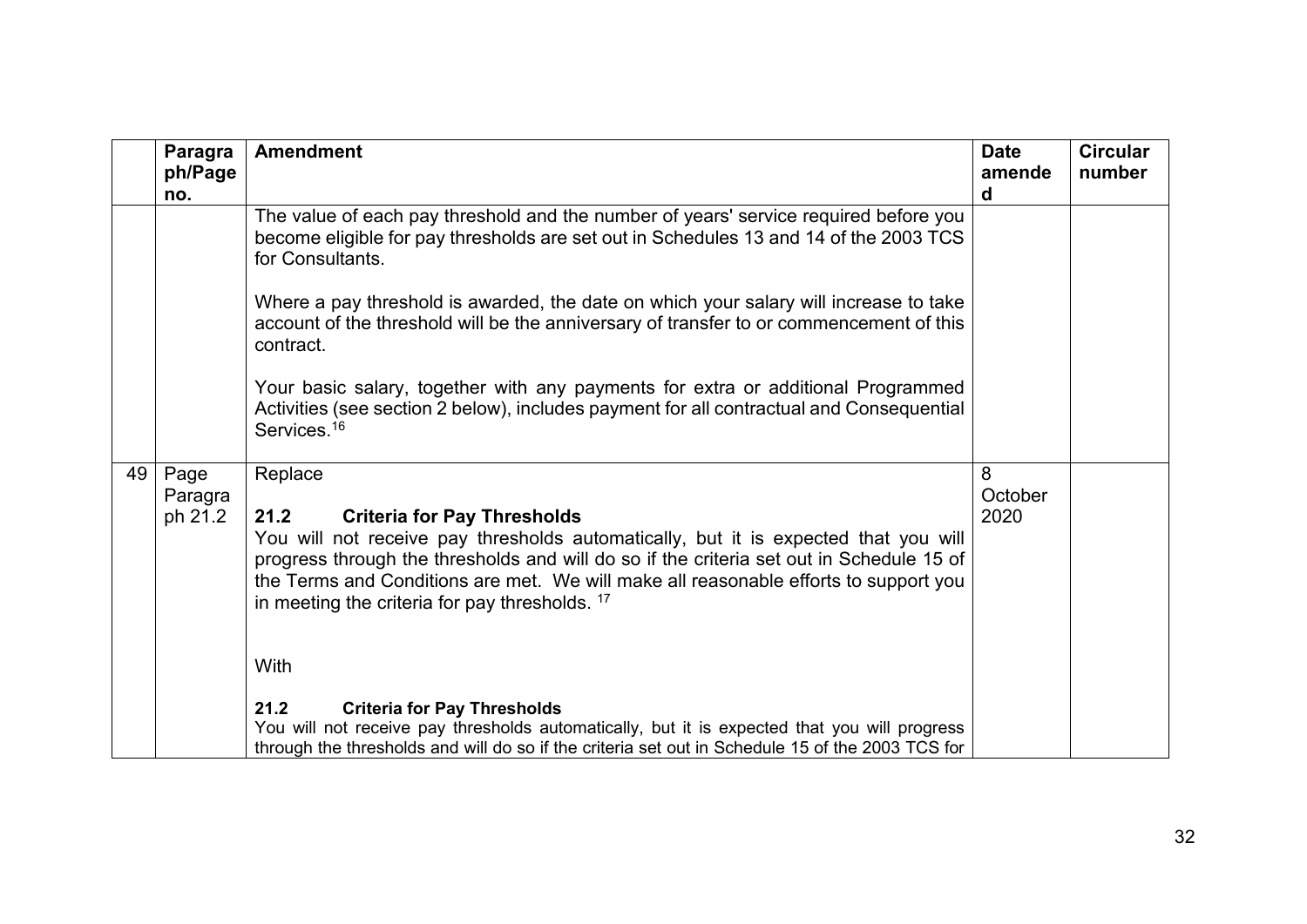|    | Paragra<br>ph/Page<br>no.              | <b>Amendment</b>                                                                                                                                                                                                                                                                                                                                                                                                                                                                                                                                                                                                                                                                                                                                                                                                                                                                                                                                                                                                                                                                                                                          | <b>Date</b><br>amende<br>d | <b>Circular</b><br>number |
|----|----------------------------------------|-------------------------------------------------------------------------------------------------------------------------------------------------------------------------------------------------------------------------------------------------------------------------------------------------------------------------------------------------------------------------------------------------------------------------------------------------------------------------------------------------------------------------------------------------------------------------------------------------------------------------------------------------------------------------------------------------------------------------------------------------------------------------------------------------------------------------------------------------------------------------------------------------------------------------------------------------------------------------------------------------------------------------------------------------------------------------------------------------------------------------------------------|----------------------------|---------------------------|
|    |                                        | Consultants are met which is appended to this contract at Appendix 3. We will make all<br>reasonable efforts to support you in meeting the criteria for pay thresholds. <sup>17</sup>                                                                                                                                                                                                                                                                                                                                                                                                                                                                                                                                                                                                                                                                                                                                                                                                                                                                                                                                                     |                            |                           |
| 50 | Pages<br>$10 - 11$<br>Paragra<br>ph 22 | Replace<br><b>Payment For Additional Programmed Activities</b><br>22<br>Any additional Programmed Activities that you carry out, beyond the standard [ten]/[]<br>[Note: to be adjusted for part-time consultants] Programmed Activities, will be paid<br>at the rates set out in Schedules 13 and 14 of the Terms and Conditions.<br>With<br><b>Payment for Additional Programmed Activities</b><br>22<br>22.1 Any additional Programmed Activities that you carry out, beyond the standard<br>[ten]/[ ] [Note: to be adjusted for part-time consultants] Programmed Activities,<br>will be paid at the rates set out in Appendix 2 of this contract.<br>22.2 For each Programmed Activity scheduled during Premium Time there will be a<br>reduction in the timetable value of the Programmed Activity itself to three hours or a<br>reduction in the timetable value of another Programmed Activity by one hour, subject<br>to a maximum reduction of three hours per week.<br>22.3 If, by mutual agreement, a Programmed Activity in Premium Time lasts for four<br>hours or more, an equivalent enhancement to payment may be agreed. | 8<br>October<br>2020       |                           |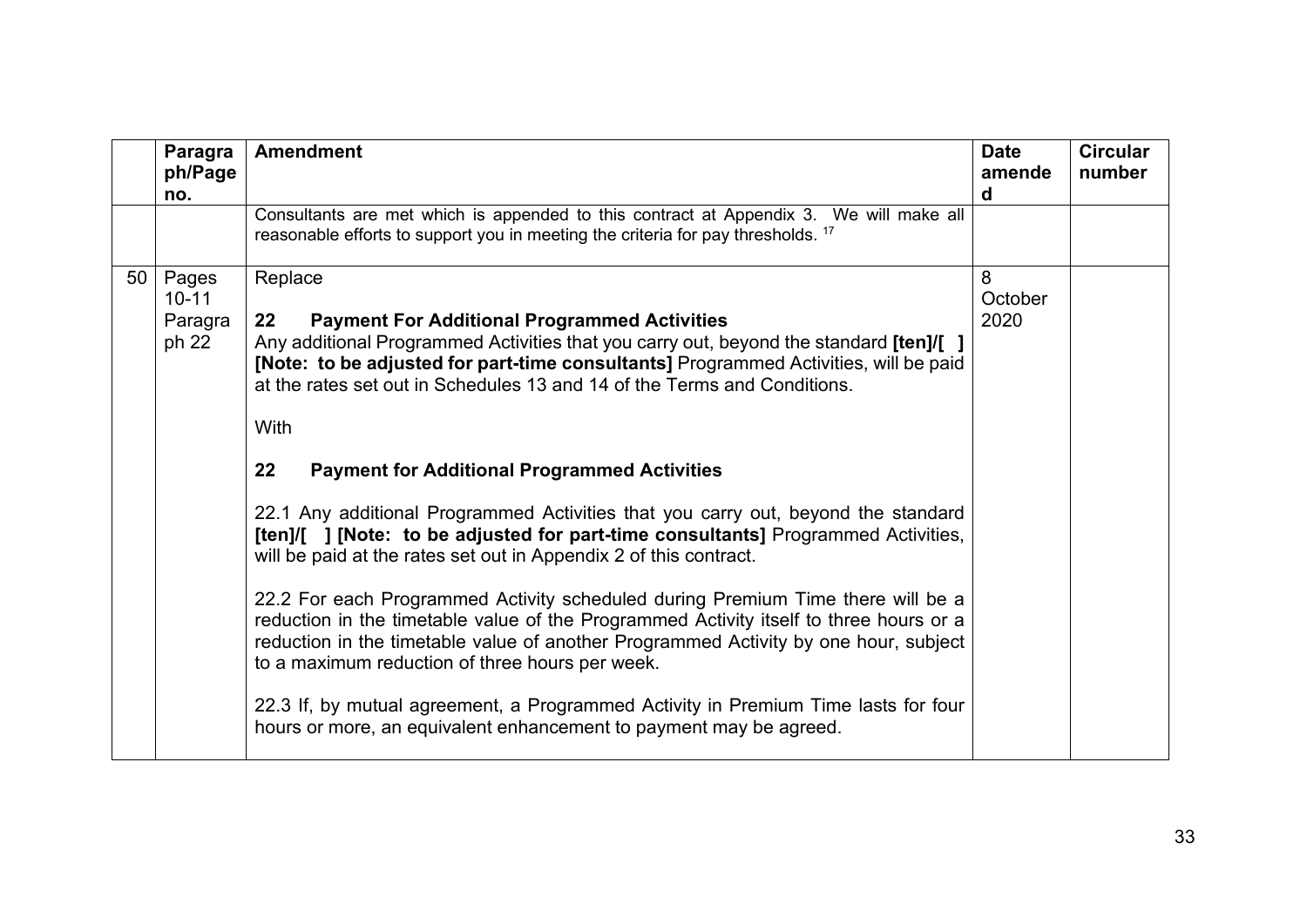|    | <b>Paragra</b><br>ph/Page<br>no. | <b>Amendment</b>                                                                                                                                                                                                                                                                                                                                                                                                                                                                                                                                                                                                                                                                                                                                                                                                                                                                                                                                                                                                                                                                | <b>Date</b><br>amende<br>d | <b>Circular</b><br>number |
|----|----------------------------------|---------------------------------------------------------------------------------------------------------------------------------------------------------------------------------------------------------------------------------------------------------------------------------------------------------------------------------------------------------------------------------------------------------------------------------------------------------------------------------------------------------------------------------------------------------------------------------------------------------------------------------------------------------------------------------------------------------------------------------------------------------------------------------------------------------------------------------------------------------------------------------------------------------------------------------------------------------------------------------------------------------------------------------------------------------------------------------|----------------------------|---------------------------|
|    |                                  | 22.4 Where a Programmed Activity falls only partly in Premium Time, the reduction in<br>the timetable value of this or another Programmed Activity will be on an appropriate pro<br>rata basis. If an enhancement to payment is made, this will be applied to the proportion<br>of the Programmed Activity falling within Premium Time.                                                                                                                                                                                                                                                                                                                                                                                                                                                                                                                                                                                                                                                                                                                                         |                            |                           |
| 51 | Page 11<br>Paragra<br>ph 23      | Replace<br>23. Distinction Awards And Discretionary Points<br>Where the Advisory Committee on Distinction Awards or the Advisory Committee on<br>Clinical Excellence Awards has recommended that you receive a Distinction Award or<br>Clinical Excellence Award, or we have decided that you should receive one or more<br>Discretionary Points or a Clinical Excellence Award, these will be paid at the rates set<br>out in the latest Pay Circular from NHS Employers. The provisions in the 'Schedule 30<br>Clinical Excellence Awards' regarding CEAs being an incorporated schedule to the<br>Terms and Conditions for Consultants (England) 2003 shall apply to and are expressly<br>incorporated into this contract. <sup>18</sup><br>With<br><b>Distinction Awards and Discretionary Points</b><br>23<br>Where the Advisory Committee on Distinction Awards or the Advisory Committee on<br>Clinical Excellence Awards (ACCEA) has recommended that you receive a Distinction<br>Award or Clinical Excellence Award (CEA), or we have decided that you should receive | 8<br>October<br>2020       |                           |
|    |                                  | one or more Discretionary Points or a CEA, these will be paid at the rates set out in the<br>latest Pay Circular from NHS Employers. The provisions in the 'Schedule 30 Clinical                                                                                                                                                                                                                                                                                                                                                                                                                                                                                                                                                                                                                                                                                                                                                                                                                                                                                                |                            |                           |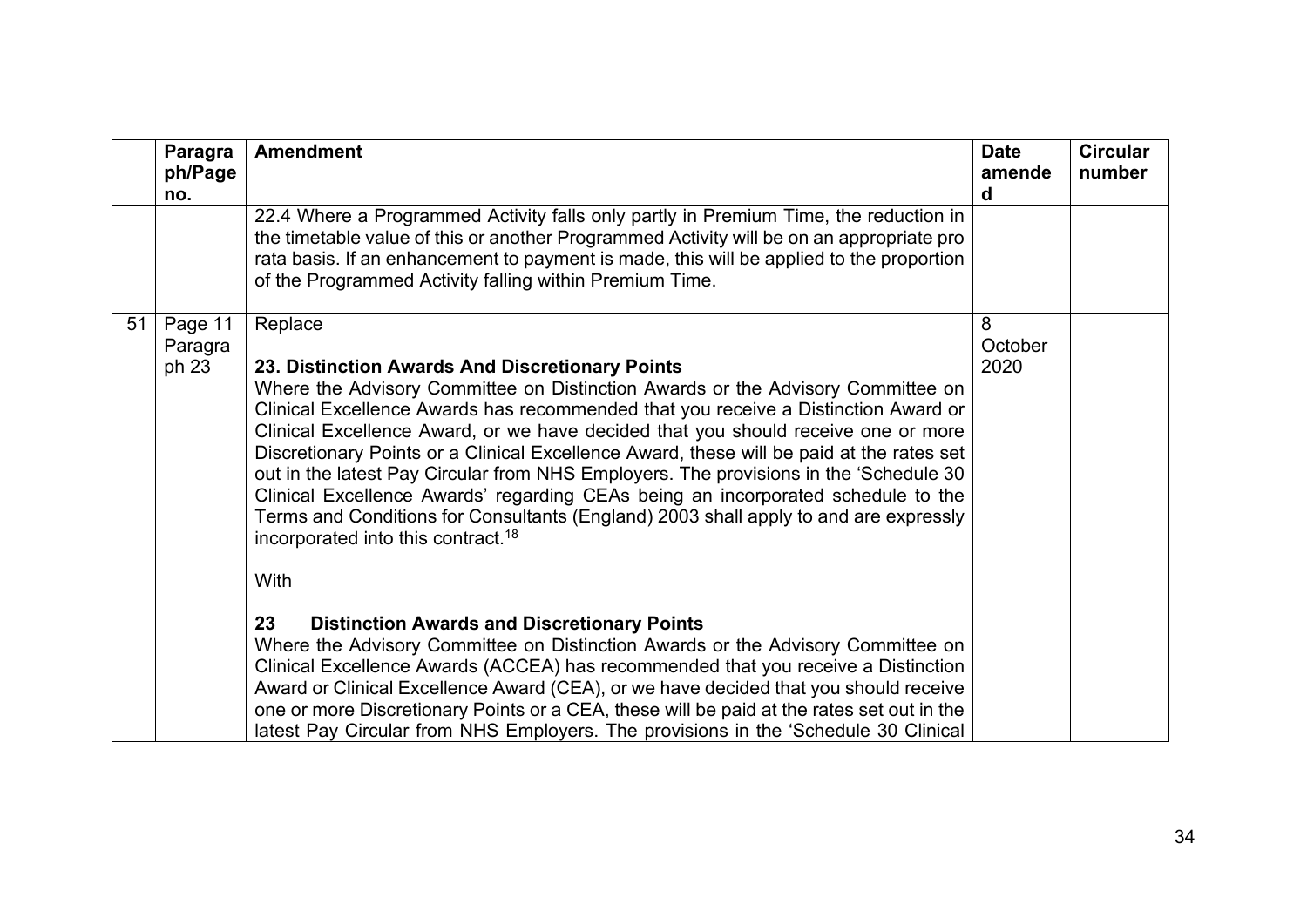|    | Paragra<br>ph/Page<br>no.   | <b>Amendment</b>                                                                                                                                                                                                                                                                                                                                                                                                                                                                                                                                                                                                                                                                                                                                                                                                                                                                                                                                              | <b>Date</b><br>amende<br>d | <b>Circular</b><br>number |
|----|-----------------------------|---------------------------------------------------------------------------------------------------------------------------------------------------------------------------------------------------------------------------------------------------------------------------------------------------------------------------------------------------------------------------------------------------------------------------------------------------------------------------------------------------------------------------------------------------------------------------------------------------------------------------------------------------------------------------------------------------------------------------------------------------------------------------------------------------------------------------------------------------------------------------------------------------------------------------------------------------------------|----------------------------|---------------------------|
|    |                             | Excellence Awards' regarding CEAs being an incorporated schedule to the 2003 TCS<br>for Consultants shall apply to and are expressly incorporated into this contract. <sup>18</sup>                                                                                                                                                                                                                                                                                                                                                                                                                                                                                                                                                                                                                                                                                                                                                                           |                            |                           |
| 52 | Page 11<br>Paragra<br>ph 24 | Replace<br>24. On-Call Availability Supplement<br>If you are required to participate in an on-call rota, you will be paid a supplement in<br>addition to your basic salary in respect of your availability to work during on-call periods.<br>The supplement will be paid in accordance with, and at the appropriate rate shown in,<br>Schedule 16 of the Terms and Conditions.<br>With<br>24. On-Call Availability Supplement<br>If you are required to participate in an on-call rota, you will be paid a supplement in<br>addition to your basic salary in respect of your availability to work during on-call periods.<br>The supplement will be paid in accordance with, and at the appropriate rate shown in,<br>Schedule 16 of the 2003 TCS for Consultants, which is appended to this contract at<br>Appendix 4.<br>The frequency of your on-call availability will be detailed in your Job Plan, which is set<br>out in Appendix 1 of this contract. | 8<br>October<br>2020       |                           |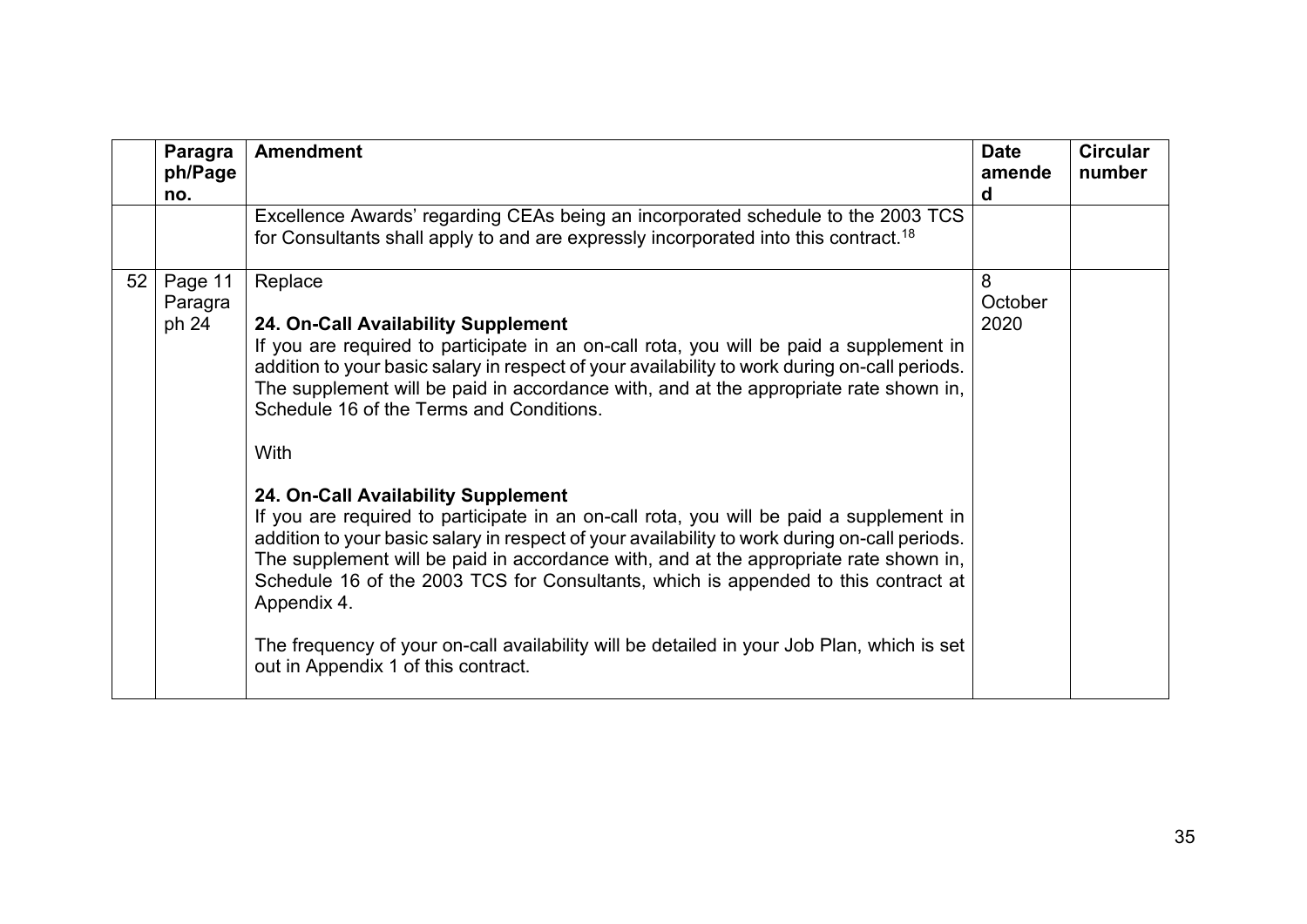|    | Paragra<br>ph/Page | <b>Amendment</b>                                                                                                                                                      | <b>Date</b><br>amende | <b>Circular</b><br>number |
|----|--------------------|-----------------------------------------------------------------------------------------------------------------------------------------------------------------------|-----------------------|---------------------------|
|    | no.                |                                                                                                                                                                       | d                     |                           |
| 53 | Page 11            | Replace                                                                                                                                                               | 8                     |                           |
|    | Paragra            |                                                                                                                                                                       | October               |                           |
|    | ph 27              | 27. London Weighting Allowance                                                                                                                                        | 2020                  |                           |
|    |                    | The provisions in Schedule 16 of the Terms and Conditions shall apply.                                                                                                |                       |                           |
|    |                    | With                                                                                                                                                                  |                       |                           |
|    |                    | <b>London Weighting Allowance</b><br>The provisions in Schedule 16 of the 2003 TCS for Consultants shall apply, which are<br>appended at Appendix 4 to this contract. |                       |                           |
| 54 | Page 11            | Insert                                                                                                                                                                | 8                     |                           |
|    | Paragra            |                                                                                                                                                                       | October               |                           |
|    | ph 28              | 28. Benefits                                                                                                                                                          | 2020                  |                           |
|    |                    | *[Note: employing organisations to complete based on local benefits applicable to<br>doctor]                                                                          |                       |                           |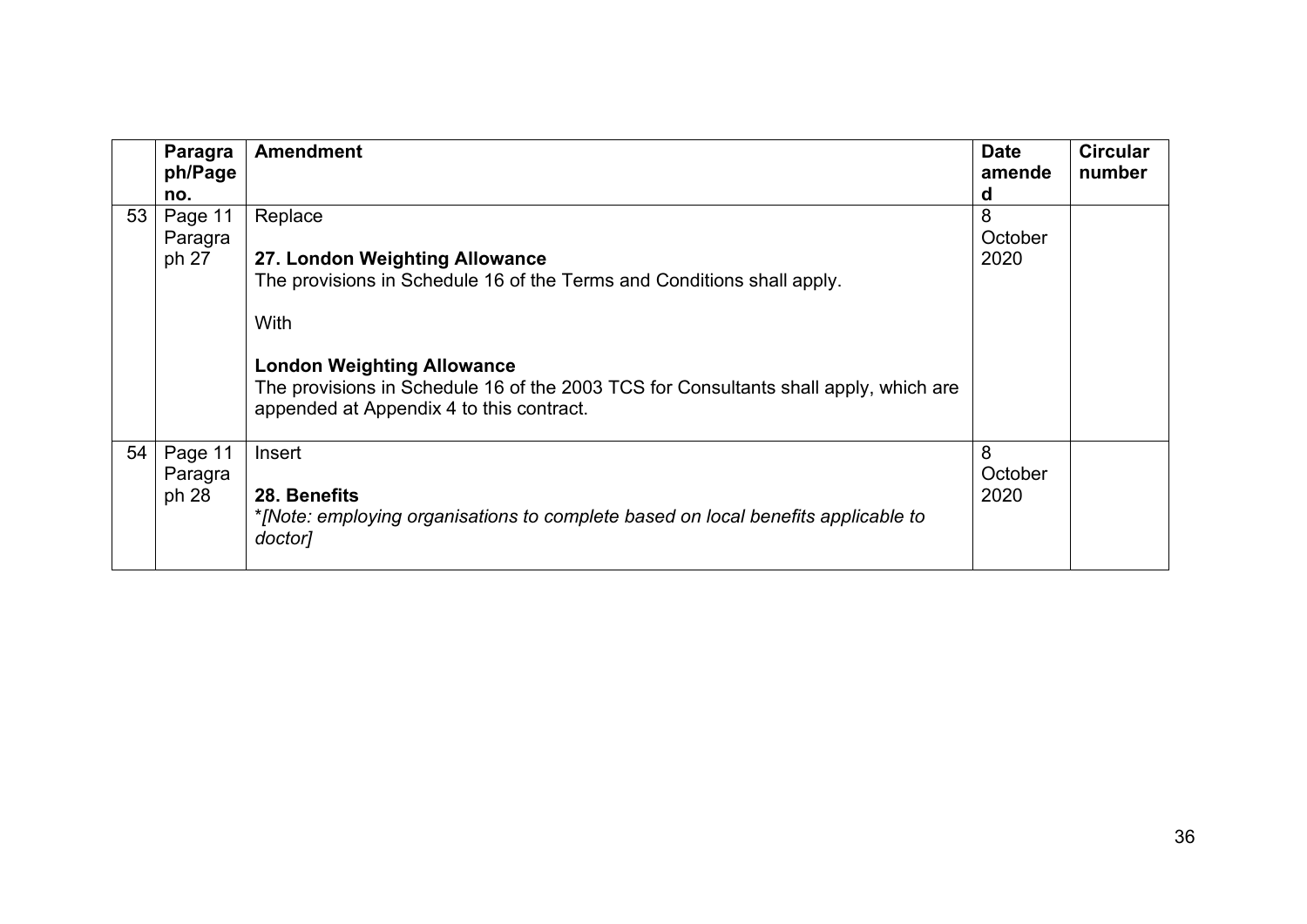|    | <b>Paragra</b><br>ph/Page<br>no.       | <b>Amendment</b>                                                                                                                                                                                                                                                                                                                                                                 | <b>Date</b><br>amende<br>d | <b>Circular</b><br>number |
|----|----------------------------------------|----------------------------------------------------------------------------------------------------------------------------------------------------------------------------------------------------------------------------------------------------------------------------------------------------------------------------------------------------------------------------------|----------------------------|---------------------------|
| 55 | Page 12<br>Paragra<br>ph 29            | Replace<br>You will be entitled to [become] [continue to be] * a member of a NHS Pension Scheme,<br>subject to its terms and rules, which may be amended from time to time.<br>With<br>Unless you are deemed ineligible, you will automatically be enrolled in the NHS<br>Pension Scheme <sup>4</sup> subject to its terms and rules, which may be amended from time to<br>time. | 8<br>October<br>2020       |                           |
| 56 | Pages<br>$12 - 13$<br>Paragra<br>ph 30 | Replace<br>29. Leave And Holidays<br>Schedule 18 of the Terms and Conditions sets out your entitlements in respect of:<br>annual leave and public holidays<br>professional and study leave<br>$\bullet$<br>sabbaticals<br>sick leave<br>special leave<br>$\bullet$<br>maternity leave <sup>19</sup><br>With<br>30. Holidays                                                      | 8<br>October<br>2020       |                           |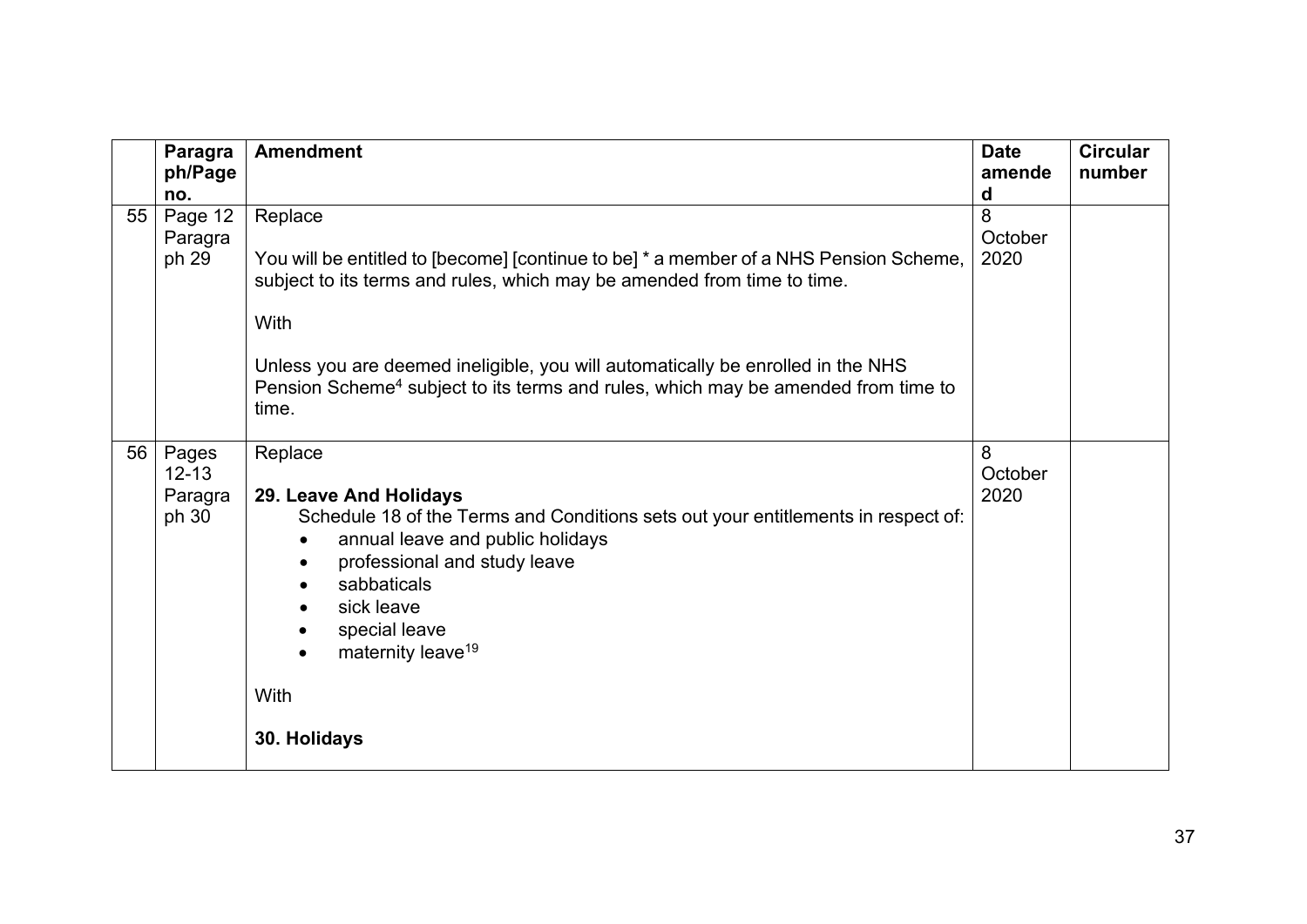| Paragra<br>ph/Page<br>no. | <b>Amendment</b>                                                                                                                                                                                                                                                                                                                                                                                                                                                                             | <b>Date</b><br>amende<br>d | <b>Circular</b><br>number |
|---------------------------|----------------------------------------------------------------------------------------------------------------------------------------------------------------------------------------------------------------------------------------------------------------------------------------------------------------------------------------------------------------------------------------------------------------------------------------------------------------------------------------------|----------------------------|---------------------------|
|                           | 30.1 Consultants are entitled to annual leave at the rates per year as set out in Schedule<br>18 of the 2003 TCS for Consultants, exclusive of public holidays and extra statutory<br>days.                                                                                                                                                                                                                                                                                                  |                            |                           |
|                           | 30.2 The leave year runs from the anniversary date of your appointment or adjusted to<br>a common start date in force in that employment. No detriment to you will arise from<br>the leave year adjustment.                                                                                                                                                                                                                                                                                  |                            |                           |
|                           | 30.3 Annual leave should be discussed at the annual Job Plan review. Dates for annual<br>leave and the arrangements for your work to be done in your absence should be<br>incorporated into the agreed Job Plan, or alternatively agreed at least two months in<br>advance, if possible. Subject however to suitable arrangements having been made,<br>you may take up to two days of your annual leave without seeking formal permission<br>provided that you give notification beforehand. |                            |                           |
|                           | 30.4 Annual leave may be carried over subject to Section 1, paragraphs 10-14 of the<br><b>General Council Conditions of Service.</b>                                                                                                                                                                                                                                                                                                                                                         |                            |                           |
|                           | 30.5 The leave entitlements of consultants in regular appointment are additional to eight<br>public holidays and two statutory holidays or days in lieu thereof. The two statutory<br>days may, by local agreement, be converted to a period of annual leave.                                                                                                                                                                                                                                |                            |                           |
|                           | 30.6 In addition, a consultant who in the course of his or her duty was required to be<br>present in hospital or other place of work between the hours of midnight and 9am on<br>statutory or public holidays should receive a day off in lieu.                                                                                                                                                                                                                                              |                            |                           |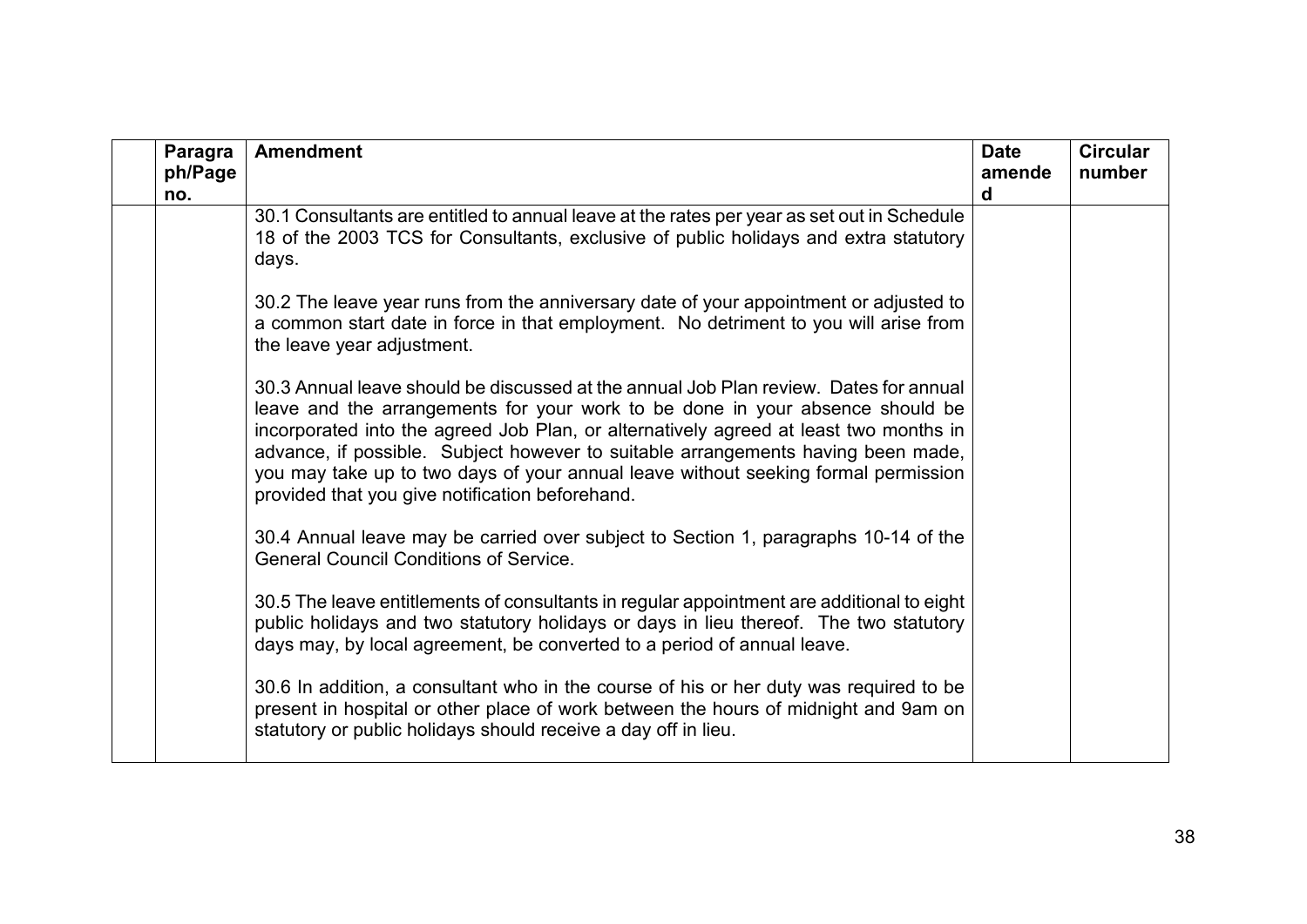|    | Paragra<br>ph/Page<br>no.   | <b>Amendment</b>                                                                                                                                                                                                                                                                                                                                                                                                                                                                                                                                                                                                | <b>Date</b><br>amende<br>d | <b>Circular</b><br>number |
|----|-----------------------------|-----------------------------------------------------------------------------------------------------------------------------------------------------------------------------------------------------------------------------------------------------------------------------------------------------------------------------------------------------------------------------------------------------------------------------------------------------------------------------------------------------------------------------------------------------------------------------------------------------------------|----------------------------|---------------------------|
|    |                             | 30.7 On termination of your employment, you will be entitled to pay in lieu of any<br>outstanding entitlement accrued in the leave year in which your employment<br>terminates or be required to repay to the Trust salary received in respect of annual<br>leave taken in excess of entitlement. The amount of the payment or repayment shall<br>be based on accrued salary for the leave year paid at [EMPLOYING<br>ORGANISATIONS TO INSERT STANDARD METHOD OF CALCULATION]<br>30.8 Further details regarding annual leave and public holidays are set out in<br>Schedule 18 of the 2003 TCS for Consultants. |                            |                           |
| 57 | Page 13<br>Paragra<br>ph 31 | Insert<br>31. Sick leave                                                                                                                                                                                                                                                                                                                                                                                                                                                                                                                                                                                        | 8<br>October<br>2020       |                           |
|    |                             | 31.1 If you are absent from duty owing to illness (including injury or other disability), you<br>shall, subject to the provisions set out in Schedule 18 of the 2003 TCS for Consultants,<br>be entitled to receive an allowance in accordance with the following:                                                                                                                                                                                                                                                                                                                                              |                            |                           |
|    |                             | During the first year of service - One month's full pay and (after completing four months'<br>service) two months' half pay;                                                                                                                                                                                                                                                                                                                                                                                                                                                                                    |                            |                           |
|    |                             | During the second year of service - Two months' full pay and two months' half pay;                                                                                                                                                                                                                                                                                                                                                                                                                                                                                                                              |                            |                           |
|    |                             | During the third year of service - Four months' full pay and four months' half pay;                                                                                                                                                                                                                                                                                                                                                                                                                                                                                                                             |                            |                           |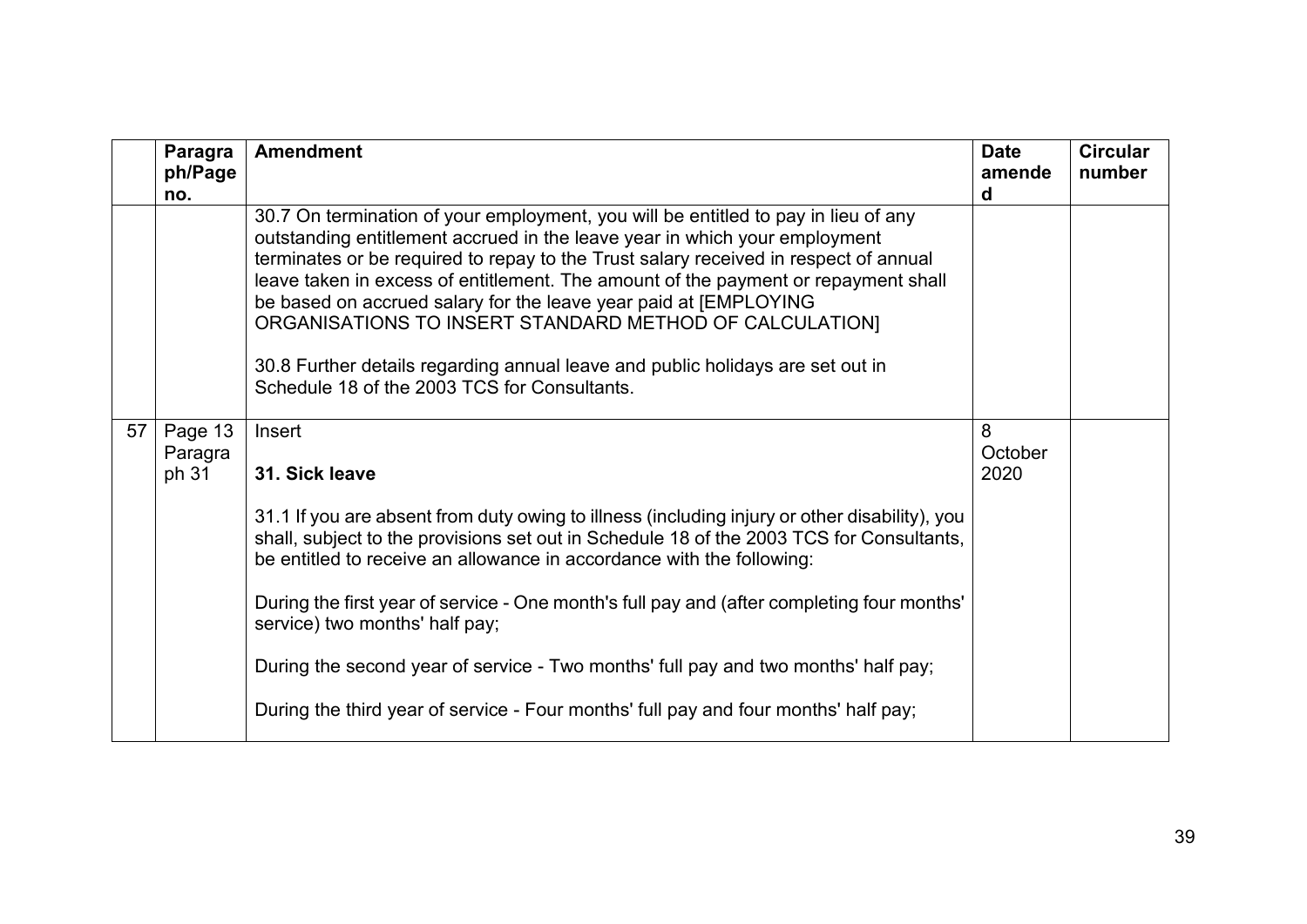| Paragra<br>ph/Page | <b>Amendment</b>                                                                                                                                                                                                                                                                     | <b>Date</b><br>amende | <b>Circular</b><br>number |
|--------------------|--------------------------------------------------------------------------------------------------------------------------------------------------------------------------------------------------------------------------------------------------------------------------------------|-----------------------|---------------------------|
| no.                |                                                                                                                                                                                                                                                                                      | d                     |                           |
|                    | During the fourth and fifth years of service - Five months' full pay and five months' half<br>pay;                                                                                                                                                                                   |                       |                           |
|                    | After completing five years of service - Six months' full pay and six months' half pay.                                                                                                                                                                                              |                       |                           |
|                    | 31.2 The employer shall have discretion to extend a consultant's sick leave entitlement.                                                                                                                                                                                             |                       |                           |
|                    | 31.3 To aid rehabilitation the employer has discretion to allow a consultant to return to<br>work on reduced hours or to be encouraged to work from home without loss of pay to<br>aid rehabilitation. Any such arrangements need to be consistent with statutory sick pay<br>rules. |                       |                           |
|                    | Further details regarding sick leave are set out in Schedule 18 of the 2003 TCS for<br>Consultants.                                                                                                                                                                                  |                       |                           |
|                    | Schedule 18 of the 2003 TCS for Consultants also sets out your entitlements in respect<br>of:                                                                                                                                                                                        |                       |                           |
|                    | professional and study leave<br>$\bullet$<br>sabbaticals<br>$\bullet$<br>special leave<br>maternity leave <sup>19</sup><br>$\bullet$                                                                                                                                                 |                       |                           |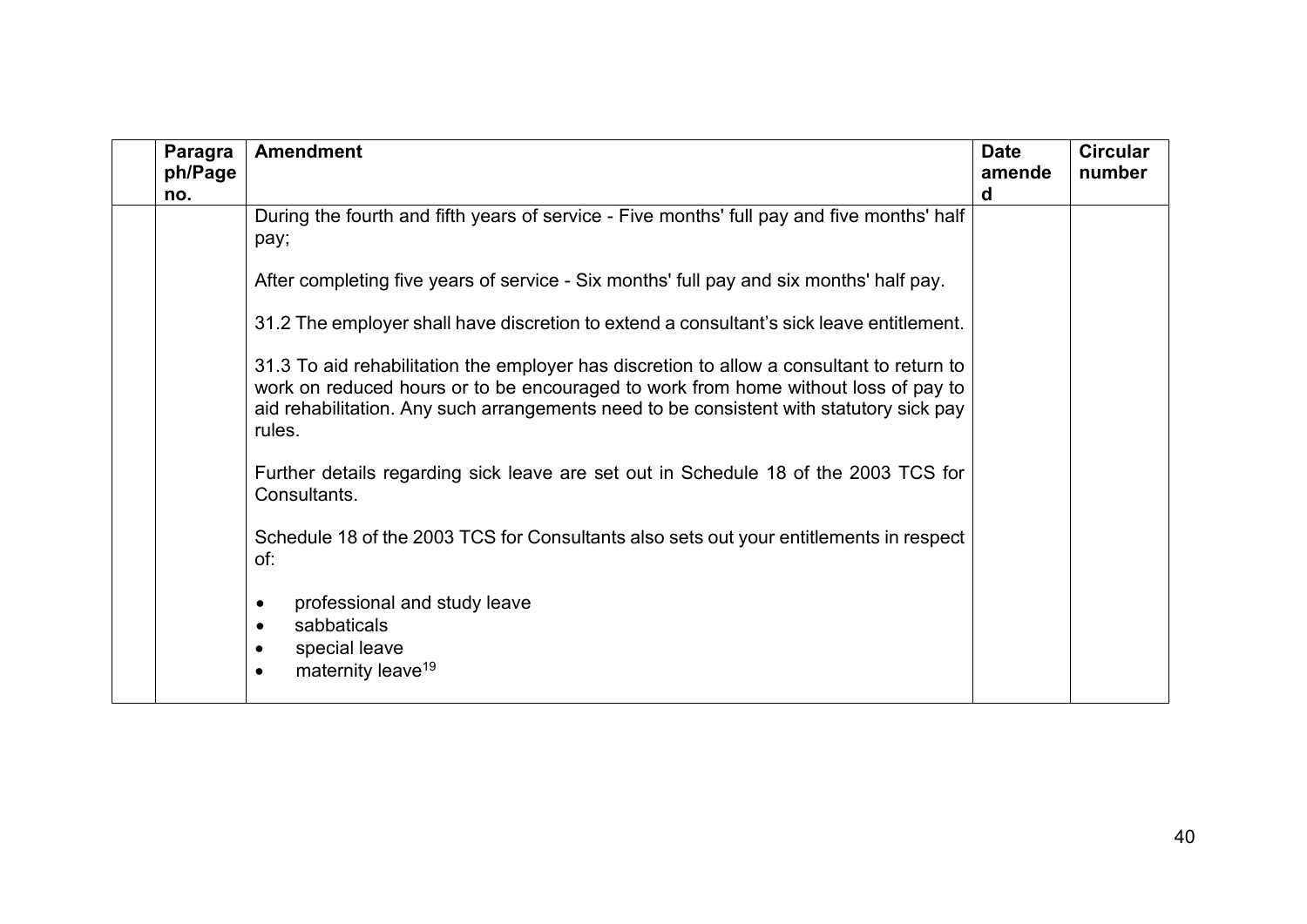|    | Paragra<br>ph/Page | <b>Amendment</b>                                                                                                                                                                         | <b>Date</b><br>amende | <b>Circular</b><br>number |
|----|--------------------|------------------------------------------------------------------------------------------------------------------------------------------------------------------------------------------|-----------------------|---------------------------|
|    | no.                |                                                                                                                                                                                          | d                     |                           |
| 58 | Page 14            | Replace                                                                                                                                                                                  | 8                     |                           |
|    | Paragra            |                                                                                                                                                                                          | October               |                           |
|    | ph 34              | 32. This is a permanent post. [Note: Employing organisations should amend this  <br>paragraph as appropriate for a Fixed Term Appointment]. <sup>22</sup>                                | 2020                  |                           |
|    |                    | With                                                                                                                                                                                     |                       |                           |
|    |                    | 34. This is a permanent post. [Note: Employing organisations should amend this<br>paragraph as appropriate for a Fixed Term Appointment and set out the date<br>when it is to end]. $22$ |                       |                           |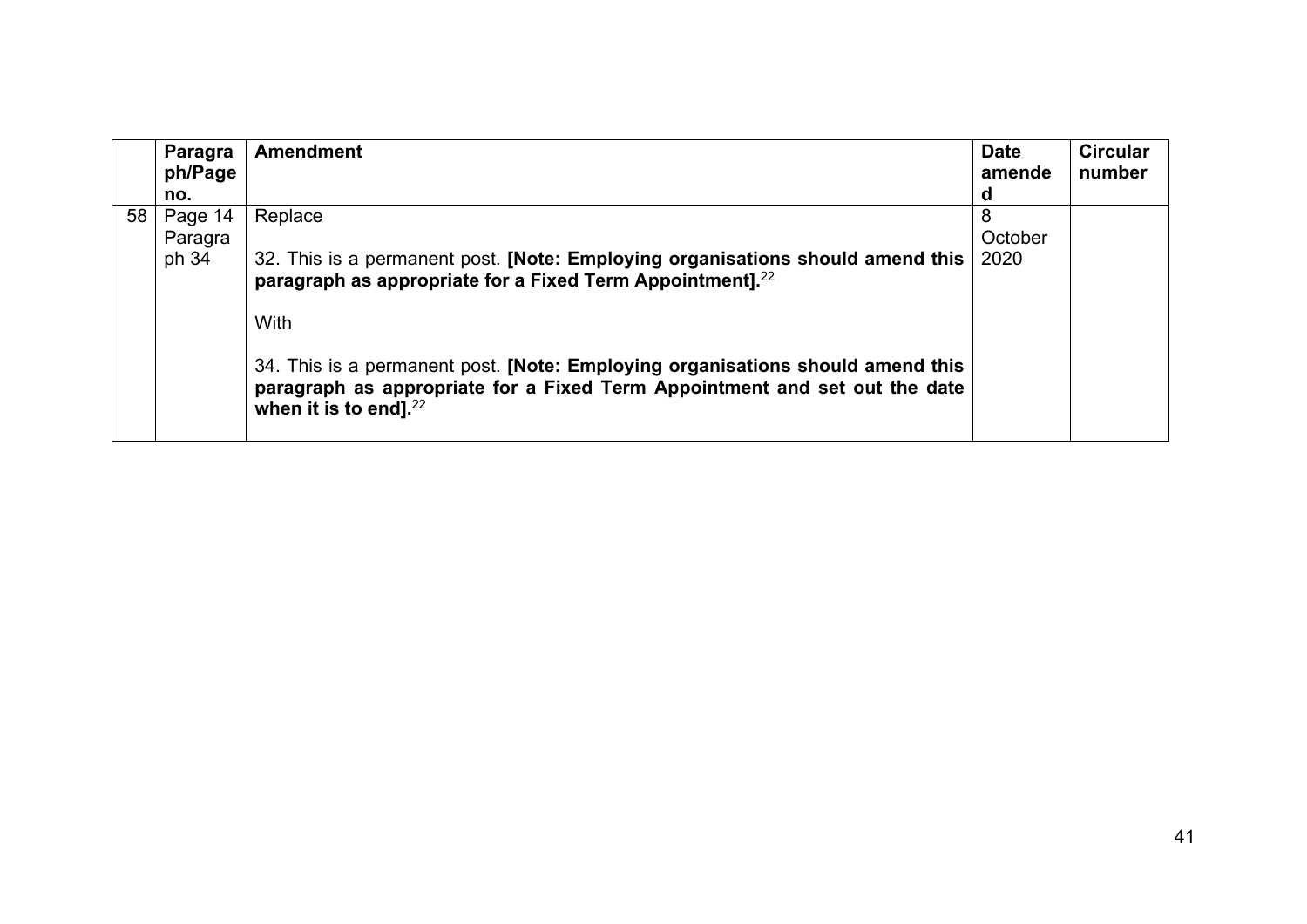|    | Paragra<br>ph/Page | <b>Amendment</b>                                                                                                                                                                                                                                        | <b>Date</b><br>amende | <b>Circular</b><br>number |
|----|--------------------|---------------------------------------------------------------------------------------------------------------------------------------------------------------------------------------------------------------------------------------------------------|-----------------------|---------------------------|
|    | no.                |                                                                                                                                                                                                                                                         | d                     |                           |
| 59 | Page 14            | Replace                                                                                                                                                                                                                                                 | 8                     |                           |
|    | Paragra            |                                                                                                                                                                                                                                                         | October               |                           |
|    | ph 35              | 33. Provisions governing termination of employment are set out in Schedule 19 of the<br><b>Terms and Conditions.</b>                                                                                                                                    | 2020                  |                           |
|    |                    | With                                                                                                                                                                                                                                                    |                       |                           |
|    |                    | 35                                                                                                                                                                                                                                                      |                       |                           |
|    |                    | 35.1 Where termination of employment is necessary, an employer will give you three<br>months' notice in writing.                                                                                                                                        |                       |                           |
|    |                    | 35.2 You are required to give your employer three months' written notice if you wish to<br>terminate your employment.                                                                                                                                   |                       |                           |
|    |                    | 35.3 Shorter or longer notice periods may apply where agreed between both parties in<br>writing and signed by both.                                                                                                                                     |                       |                           |
|    |                    | 35.4 Employment may be terminated without notice in cases of gross misconduct, gross<br>negligence, or where your registration as a medical doctor (and/or your registration<br>as a dental doctor) has been removed or has lapsed without good reason. |                       |                           |
|    |                    | 35.5 Further terms regarding termination of employment are set out in Schedule 19 of<br>the 2003 TCS for Consultants.                                                                                                                                   |                       |                           |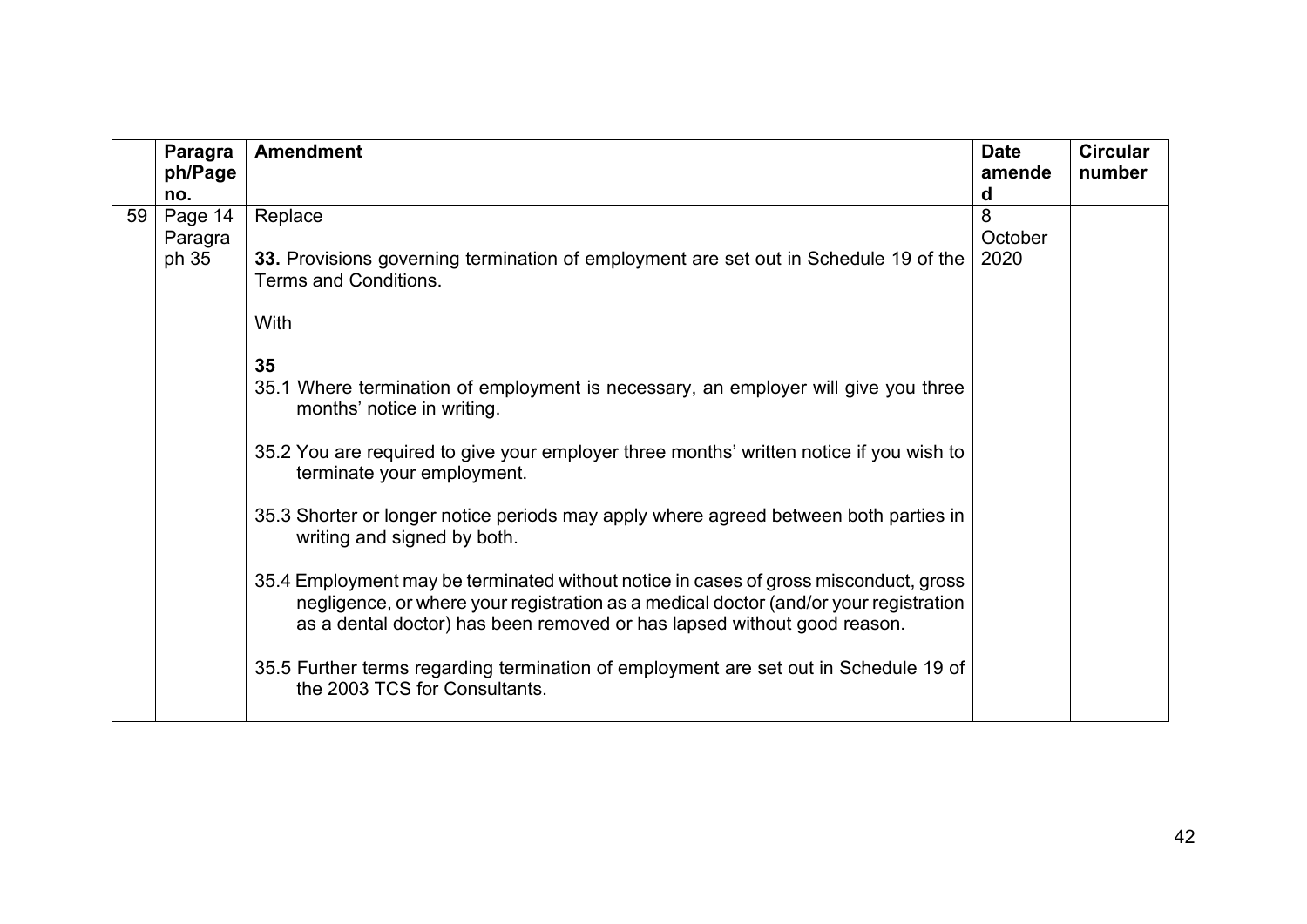|    | Paragra                   | <b>Amendment</b>                                                                                                                                      | <b>Date</b>     | <b>Circular</b> |
|----|---------------------------|-------------------------------------------------------------------------------------------------------------------------------------------------------|-----------------|-----------------|
|    | ph/Page<br>no.            |                                                                                                                                                       | amende<br>d     | number          |
| 60 | Page 14<br>Paragra        | Replace                                                                                                                                               | 8<br>October    |                 |
|    | ph 36                     | <b>Entire terms</b>                                                                                                                                   | 2020            |                 |
|    |                           | With                                                                                                                                                  |                 |                 |
|    |                           | Collective agreement and entire Terms                                                                                                                 |                 |                 |
|    |                           | Insert                                                                                                                                                |                 |                 |
|    |                           | Your employment is governed by this contract and the 2003 TCS for Consultants which<br>is incorporated into your contract.                            |                 |                 |
|    |                           | Your terms and conditions may be changed following national collective agreements<br>between the British Medical Association, HCSA and NHS Employers. |                 |                 |
| 61 | Page 16                   | Insert                                                                                                                                                | 8               |                 |
|    | Appendi<br>x <sub>1</sub> | Appendix 1 - Job Plan                                                                                                                                 | October<br>2020 |                 |
| 62 | Pages<br>$17 - 25$        | Insert                                                                                                                                                | 8<br>October    |                 |
|    | Appendi<br>x <sub>2</sub> | Appendix 2 – Schedules 13 and 14 of the 2003 TCS for Consultants – England (2003)                                                                     | 2020            |                 |
|    |                           | <b>Schedule 13</b>                                                                                                                                    |                 |                 |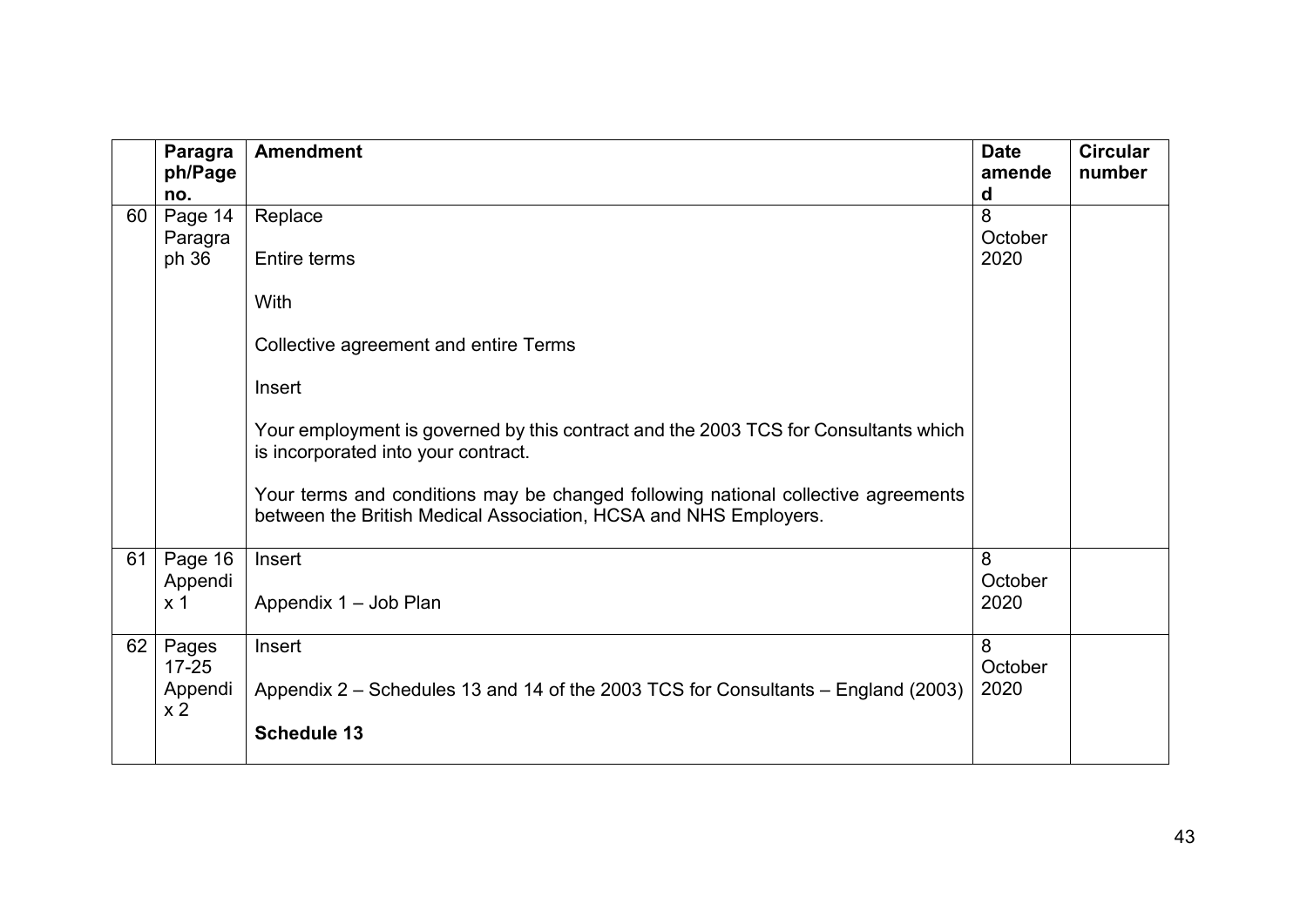| Paragra<br>ph/Page<br>no. | <b>Amendment</b>                                                                                                                                                                                                                                                                                                                                                                                                                                                                                                                                                                                                                                                                                                                                                                                                                                                                                                                                                                                                                                 | <b>Date</b><br>amende<br>d | <b>Circular</b><br>number |
|---------------------------|--------------------------------------------------------------------------------------------------------------------------------------------------------------------------------------------------------------------------------------------------------------------------------------------------------------------------------------------------------------------------------------------------------------------------------------------------------------------------------------------------------------------------------------------------------------------------------------------------------------------------------------------------------------------------------------------------------------------------------------------------------------------------------------------------------------------------------------------------------------------------------------------------------------------------------------------------------------------------------------------------------------------------------------------------|----------------------------|---------------------------|
|                           | Basic salary and payment for additional programmed activities for consultants<br>appointed before 31 October 2003 <sup>42</sup>                                                                                                                                                                                                                                                                                                                                                                                                                                                                                                                                                                                                                                                                                                                                                                                                                                                                                                                  |                            |                           |
|                           | This Schedule applies to those whose first appointment as a NHS consultant<br>1.<br>was before 31 October 2003. Schedule 14 applies to those whose first<br>appointment as a NHS consultant was on or after 31 October 2003. For the<br>purposes of determining whether this Schedule or Schedule 14 applies, the date<br>of appointment will be regarded as the date on which the consultant post was<br>offered.                                                                                                                                                                                                                                                                                                                                                                                                                                                                                                                                                                                                                               |                            |                           |
|                           | Date of transfer<br>Where a consultant subject to this Schedule gave a formal commitment to the<br>2.<br>new contract on or before 31 October 2003, pay increases under the new<br>contract will be backdated to 1 April 2003. Where a consultant gave a formal<br>commitment to the new contract between 31 October 2003 and 31 March 2004,<br>pay increases will be backdated by three months from the date on which the<br>commitment was given. In each case, backdating will be conditional upon a job<br>plan being agreed within three months, except where this deadline was not met<br>for reasons beyond the consultant's control. Consultants may choose any<br>shorter period of backdating if they so wish. Where a consultant gives a<br>commitment to the contract after 1 April 2004, there will be no backdating. A<br>formal commitment for these purposes is not legally binding, but consultants are<br>expected to enter into such a commitment in good faith and in the full<br>expectation of taking up the new contract. |                            |                           |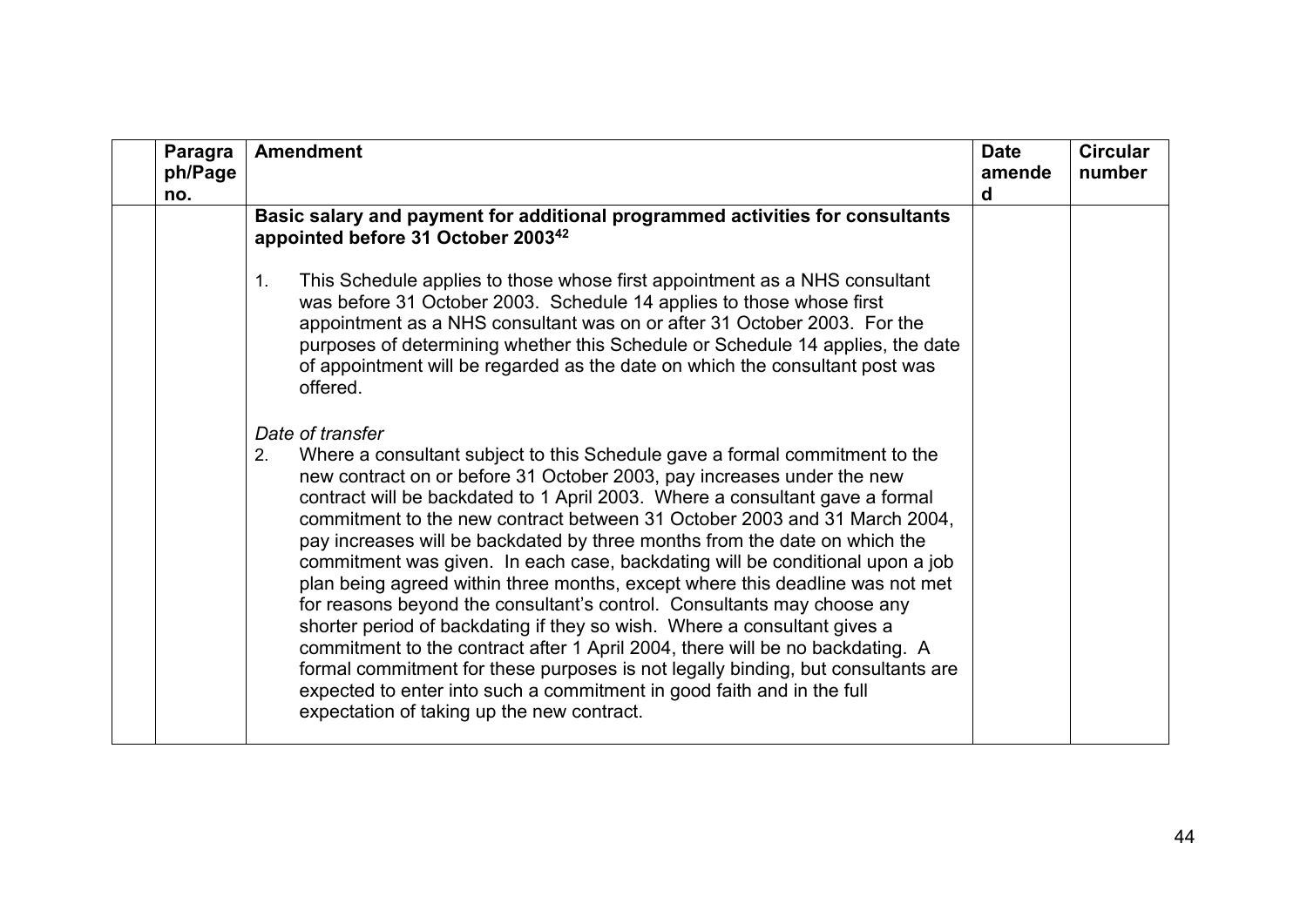| Paragra<br>ph/Page<br>no. | <b>Amendment</b>                                                                                                                                                                                                                                                                                                                                                                                                                                                                                                                                                                                                                                                                                                                              | <b>Date</b><br>amende<br>d | <b>Circular</b><br>number |
|---------------------------|-----------------------------------------------------------------------------------------------------------------------------------------------------------------------------------------------------------------------------------------------------------------------------------------------------------------------------------------------------------------------------------------------------------------------------------------------------------------------------------------------------------------------------------------------------------------------------------------------------------------------------------------------------------------------------------------------------------------------------------------------|----------------------------|---------------------------|
|                           | 3.<br>For consultants subject to this Schedule, progression through pay thresholds<br>(see below) will be on the anniversary of transfer to these Terms and Conditions<br>of Service, subject to being continuously employed in the NHS. For consultants<br>who give a formal commitment to the new contract before 1 April 2004 and who<br>therefore received backdated increases in pay, the date of transfer will be<br>regarded as the date to which increases in pay are backdated. For other<br>consultants subject to this Schedule, the date of transfer will be the date on<br>which the consultant first starts work under these Terms and Conditions.                                                                              |                            |                           |
|                           | Pay Uplifts<br>Increases to pay threshold values may be determined from time to time following<br>4.<br>the recommendations of the Review Body on Doctors' and Dentists'<br>Remuneration.                                                                                                                                                                                                                                                                                                                                                                                                                                                                                                                                                     |                            |                           |
|                           | Definition of seniority<br>Both salary on commencement and eligibility for subsequent pay thresholds will<br>5.<br>depend on a consultant's seniority (see Annex A, Table 1). For these purposes,<br>seniority is to be measured as the sum of the number of whole years completed<br>as an NHS consultant, plus the point on the salary scale when appointed (on a<br>scale of 1 to 5), plus any additional credited seniority (in whole years) to reflect<br>non-NHS consultant level experience or flexible training (see below). For the<br>avoidance of doubt, seniority may only accrue during an absence when on an<br>employment break scheme to reflect the gaining of approved non-NHS<br>consultant level experience. <sup>6</sup> |                            |                           |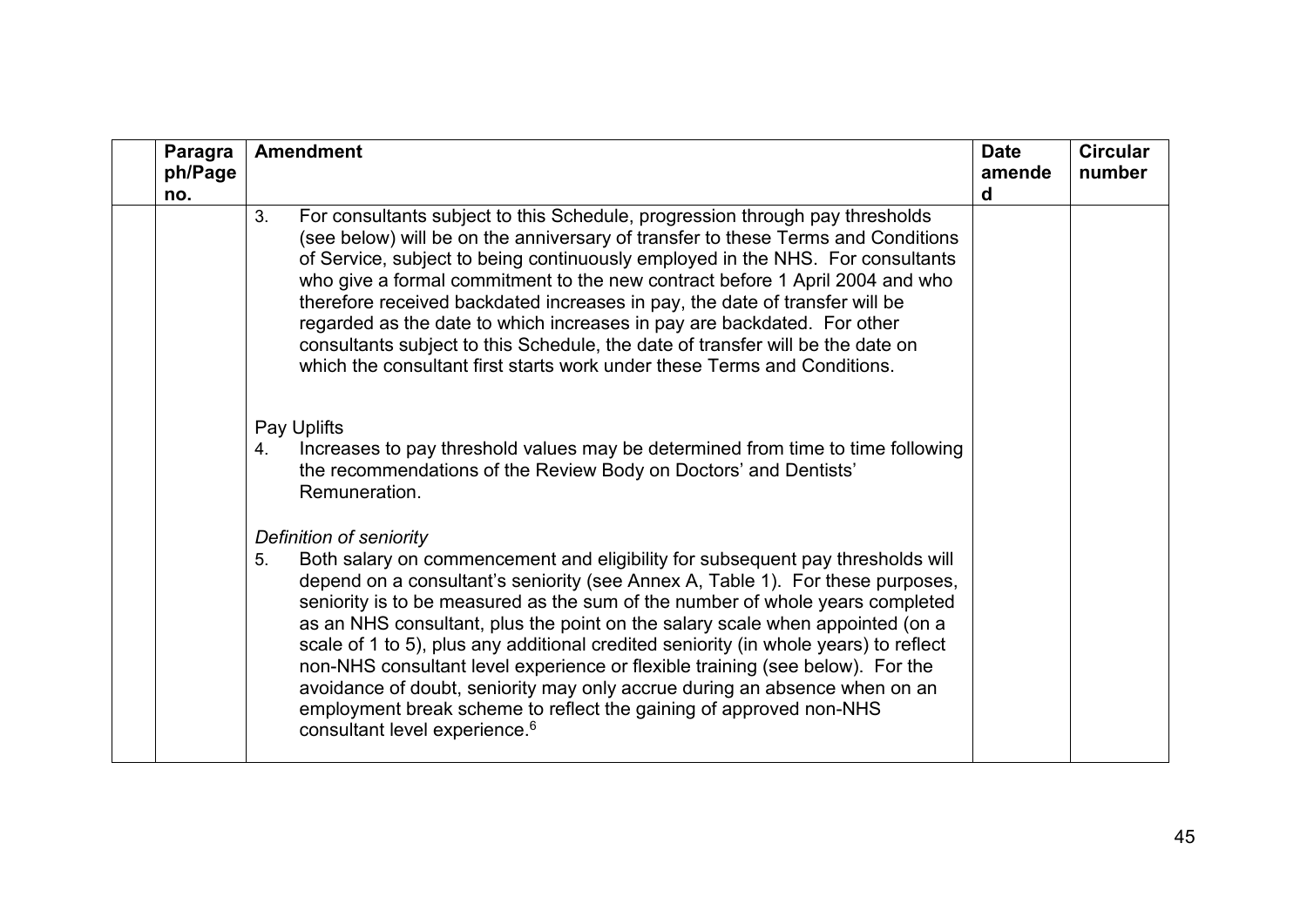| Paragra<br>ph/Page<br>no. | <b>Amendment</b>                                                                                                                                                                                                                                                                                                                                                                                                                                                                                                                                                                                                                      | <b>Date</b><br>amende<br>d | <b>Circular</b><br>number |
|---------------------------|---------------------------------------------------------------------------------------------------------------------------------------------------------------------------------------------------------------------------------------------------------------------------------------------------------------------------------------------------------------------------------------------------------------------------------------------------------------------------------------------------------------------------------------------------------------------------------------------------------------------------------------|----------------------------|---------------------------|
|                           | The employing organisation will credit appropriate additional seniority to reflect<br>6.<br>any consultant level experience gained outwith the NHS consultant system,<br>taking care to ensure that there is no double counting of this and any additional<br>seniority granted at appointment by way of a higher point on the salary scale.                                                                                                                                                                                                                                                                                          |                            |                           |
|                           | Where a consultant's training has been lengthened by virtue of being in a flexible<br>7.<br>training scheme or because of undergoing dual qualification, the employing<br>organisation will, where necessary, credit appropriate additional seniority to<br>ensure that the consultant is not prevented from reaching the pay threshold they<br>would have attained had they trained on a full time or single qualification basis<br>(e.g. training extended by two years counts as the equivalent of two years'<br>seniority as a consultant on first appointment as a consultant). See separate<br>guidance on part time contracts. |                            |                           |
|                           | Basic pay on commencement<br>On commencement, and subject to the provisions on pay protection set out<br>8.<br>below, the value of basic salary – and of payments for any additional<br>Programmed Activities - will:                                                                                                                                                                                                                                                                                                                                                                                                                 |                            |                           |
|                           | for full-time consultants who have previously held a whole-time NHS<br>$\bullet$<br>consultant contract and full-time consultants who have previously held a<br>maximum part-time NHS consultant contract be as referred to by Annex A,<br>Note 1;                                                                                                                                                                                                                                                                                                                                                                                    |                            |                           |
|                           | for part-time consultants be pro rata to the levels referred to by Annex A,<br>Note 1, based on the number of agreed weekly Programmed Activities in                                                                                                                                                                                                                                                                                                                                                                                                                                                                                  |                            |                           |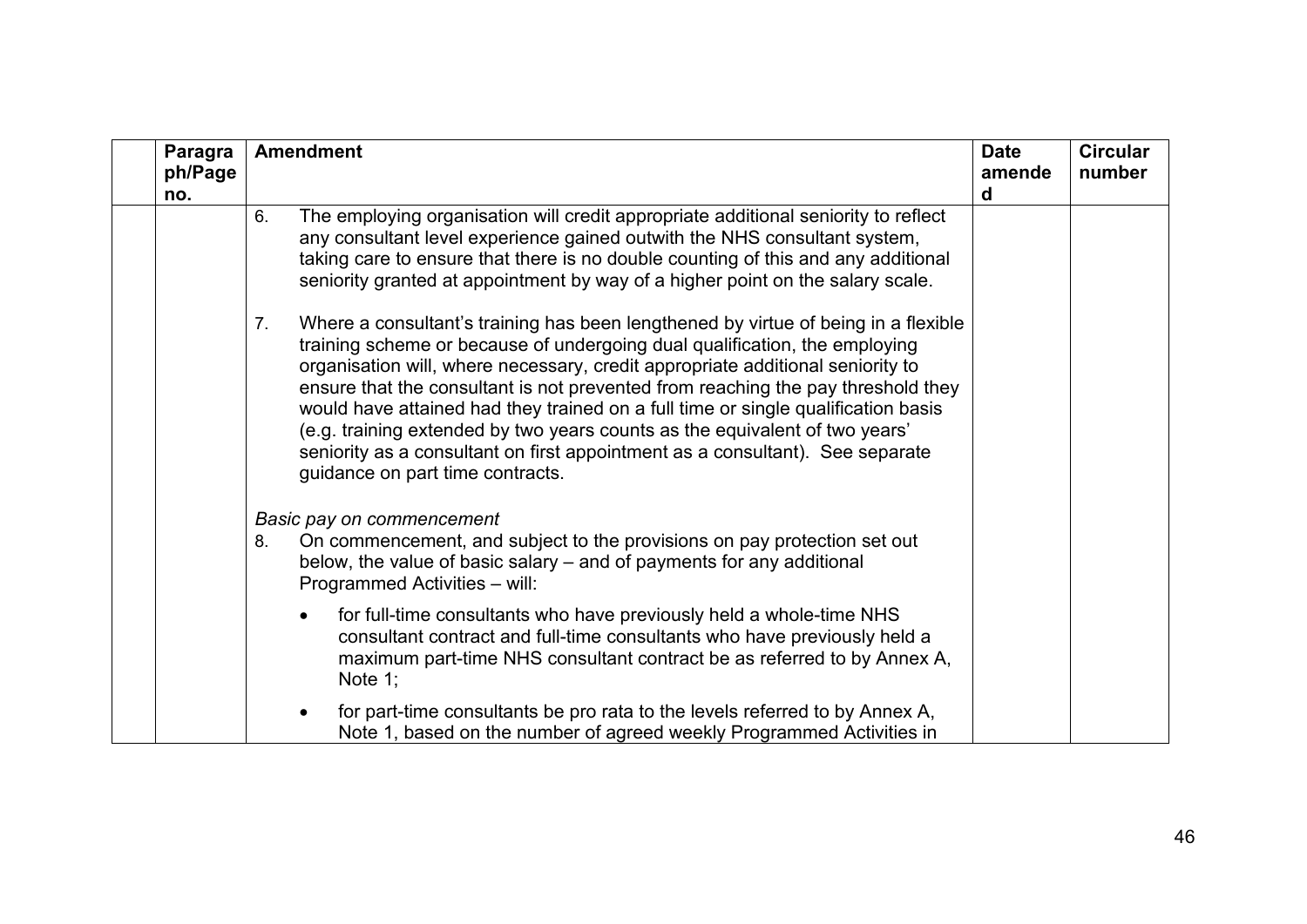| Paragra<br>ph/Page<br>no. | <b>Amendment</b>                                                                                                                                                                                                                                                                                                                                                                                                                                                                                              | <b>Date</b><br>amende<br>d | <b>Circular</b><br>number |
|---------------------------|---------------------------------------------------------------------------------------------------------------------------------------------------------------------------------------------------------------------------------------------------------------------------------------------------------------------------------------------------------------------------------------------------------------------------------------------------------------------------------------------------------------|----------------------------|---------------------------|
|                           | the consultant's Job Plan as a proportion of the standard ten Programmed<br>Activities for full-time consultants. <sup>7,8</sup>                                                                                                                                                                                                                                                                                                                                                                              |                            |                           |
|                           | For consultants who hold discretionary points or a local clinical excellence award<br>9.<br>as at 31 March 2018, there will be a pro rata increase in the payment for an<br>additional Programmed Activity, compared with the rates referred to by Annex A,<br>Note 1. This will not apply to any local clinical excellence award points received<br>on or after 1 April 2018. <sup>75</sup>                                                                                                                  |                            |                           |
|                           | Where a consultant holds a distinction award or a higher clinical excellence<br>10.<br>award under the current national clinical excellence award scheme as enforced<br>from time to time, the pro rata increase in the payment for an additional<br>Programmed Activity will be based on the maximum level of discretionary points<br>or local clinical excellence awards as the case may be.                                                                                                                |                            |                           |
|                           | The annual rate for an additional Programmed Activity will be 10% of basic<br>11.<br>salary, where basic salary includes the pay thresholds and any local clinical<br>excellence awards held as at 31 March 2018. This will not apply to local clinical<br>excellence award points received on or after 1 April 2018. <sup>9</sup>                                                                                                                                                                            |                            |                           |
|                           | Pay protection                                                                                                                                                                                                                                                                                                                                                                                                                                                                                                |                            |                           |
|                           | There will be no financial detriment to any consultants for whom the combined<br>12.<br>total of their basic pay and any on-call availability supplement (as assessed<br>under the provisions in Schedule 16) would otherwise be less than the combined<br>total of their basic pay and any intensity supplement under their previous NHS<br>contract and terms and conditions. For consultants who transferred to these<br>Terms and Conditions in 2003/04, there will be full protection for one year, i.e. |                            |                           |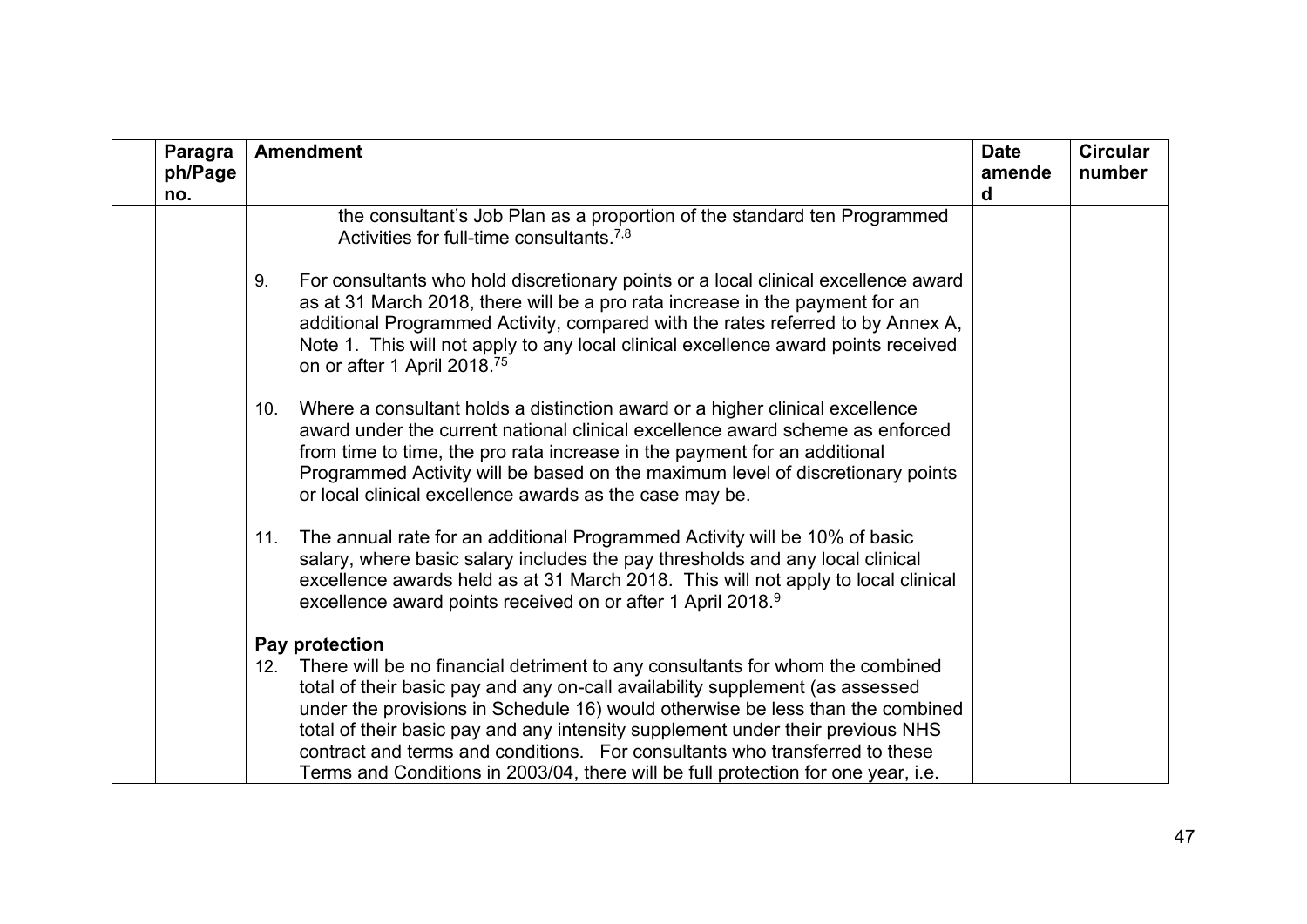| <b>Paragra</b><br>ph/Page<br>no. | <b>Amendment</b>                                                                                                                                                                                                                                                                                                  | <b>Date</b><br>amende<br>d | <b>Circular</b><br>number |
|----------------------------------|-------------------------------------------------------------------------------------------------------------------------------------------------------------------------------------------------------------------------------------------------------------------------------------------------------------------|----------------------------|---------------------------|
|                                  | taking account of annual pay uplift for 2004/05 for consultants on the previous<br>national terms and conditions. After this date, protection will be on a mark-time<br>basis (i.e. until the new salary exceeds the salary at the point of transfer). <sup>10</sup>                                              |                            |                           |
|                                  | This is provided the consultant continues to undertake the same level of duties<br>13.<br>and responsibilities and on-call commitments and remains employed by the<br>same NHS organisation or equivalent successor organisation.                                                                                 |                            |                           |
|                                  | Pay thresholds<br>Consultants will become eligible for pay thresholds at the intervals set out in<br>14.<br>Annex A, Table 1 on the anniversary of transfer to the contract (see paragraph 3<br>above).                                                                                                           |                            |                           |
|                                  | The value of pay thresholds for full-time consultants who have previously held a<br>15.<br>whole-time NHS consultant contract will be as referred to by Annex A, Note 1.                                                                                                                                          |                            |                           |
|                                  | The value of pay thresholds for part-time consultants will be pro rata to the levels<br>16.<br>referred to by Annex A, Note 1, based on the number of agreed weekly<br>Programmed Activities in the consultant's Job Plan as a proportion of the ten<br>standard Programmed Activities for full-time consultants. |                            |                           |
|                                  | Unallocated.<br>17 <sub>1</sub>                                                                                                                                                                                                                                                                                   |                            |                           |
|                                  | Unallocated <sup>11</sup>                                                                                                                                                                                                                                                                                         |                            |                           |
|                                  | Annex A <sup>12, 34</sup>                                                                                                                                                                                                                                                                                         |                            |                           |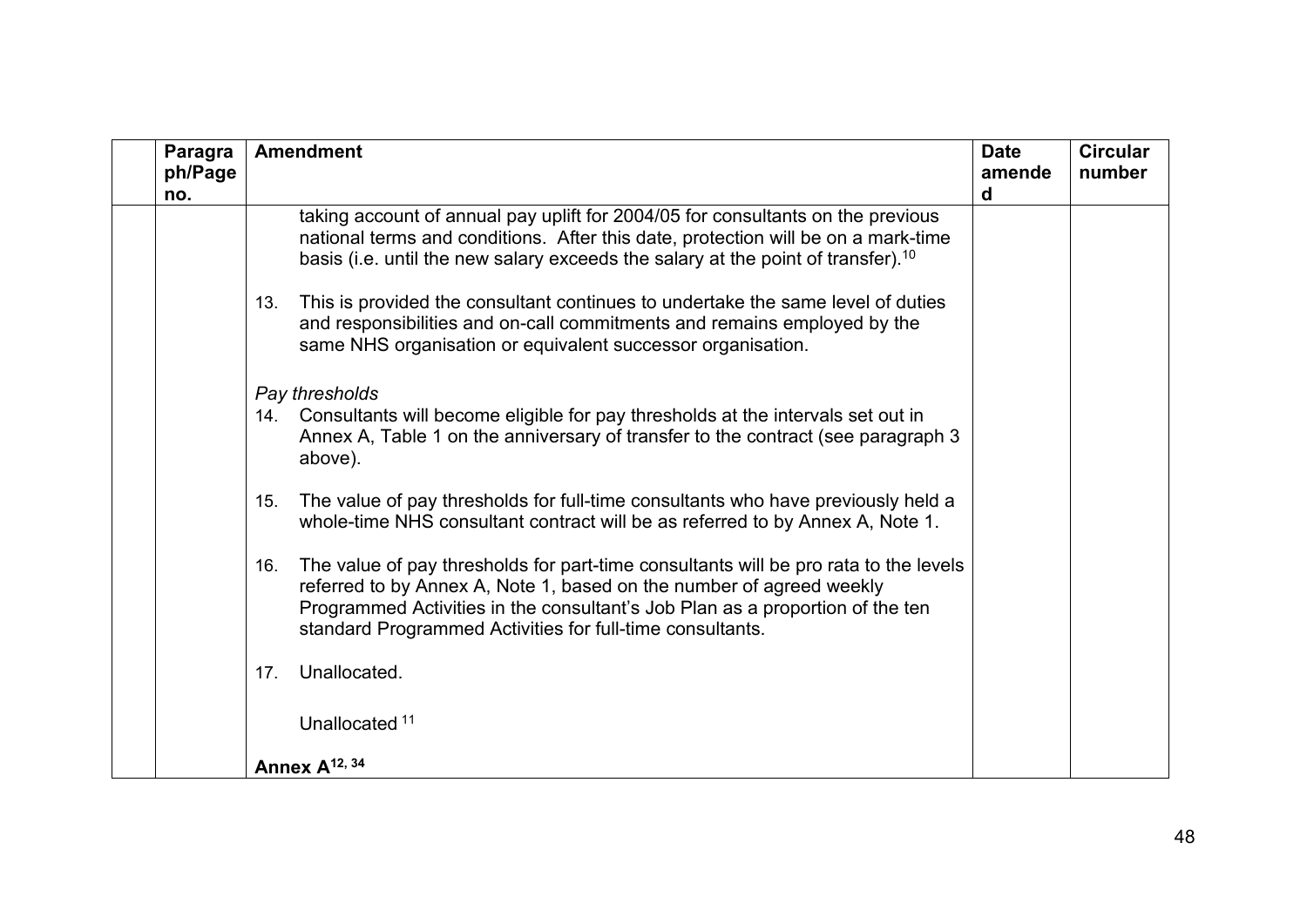| <b>Paragra</b><br>ph/Page<br>no.                                                                                                                                                                                                                  | <b>Amendment</b>                                                                                                |                                                                                                          |             |             |  |  |
|---------------------------------------------------------------------------------------------------------------------------------------------------------------------------------------------------------------------------------------------------|-----------------------------------------------------------------------------------------------------------------|----------------------------------------------------------------------------------------------------------|-------------|-------------|--|--|
| Note 1: Pay rates for consultants appointed before 31 October 2003 can be found in<br>the latest Pay Circular [see Annex A of the Pay Circular: Section 2: Annex A] which is<br>available on the NHS Employers website at www.nhsemployers.org 76 |                                                                                                                 |                                                                                                          |             |             |  |  |
|                                                                                                                                                                                                                                                   | Table 1: Pay progression for consultants appointed before 31 October 2003                                       |                                                                                                          |             |             |  |  |
|                                                                                                                                                                                                                                                   | <b>Seniority</b><br><b>Years after transfer</b><br>Pay<br>Pay scale<br>threshol<br>before threshold level<br>at |                                                                                                          |             |             |  |  |
|                                                                                                                                                                                                                                                   | transfer<br>$30+$                                                                                               | changes<br>On transfer to new contract<br>1 year after transfer<br>2 years after transfer                | d<br>8      | <b>MC71</b> |  |  |
|                                                                                                                                                                                                                                                   | 21-29                                                                                                           | On transfer to new contract<br>1 year after transfer<br>2 years after transfer<br>3 years after transfer | 6<br>8      | <b>MC70</b> |  |  |
|                                                                                                                                                                                                                                                   | 20                                                                                                              | On transfer to new contract<br>1 year after transfer<br>3 years after transfer<br>4 years after transfer | 6<br>7<br>8 | <b>MC69</b> |  |  |
|                                                                                                                                                                                                                                                   | 19                                                                                                              | On transfer to new contract<br>1 year after transfer<br>3 years after transfer<br>5 years after transfer | 6<br>8      | <b>MC68</b> |  |  |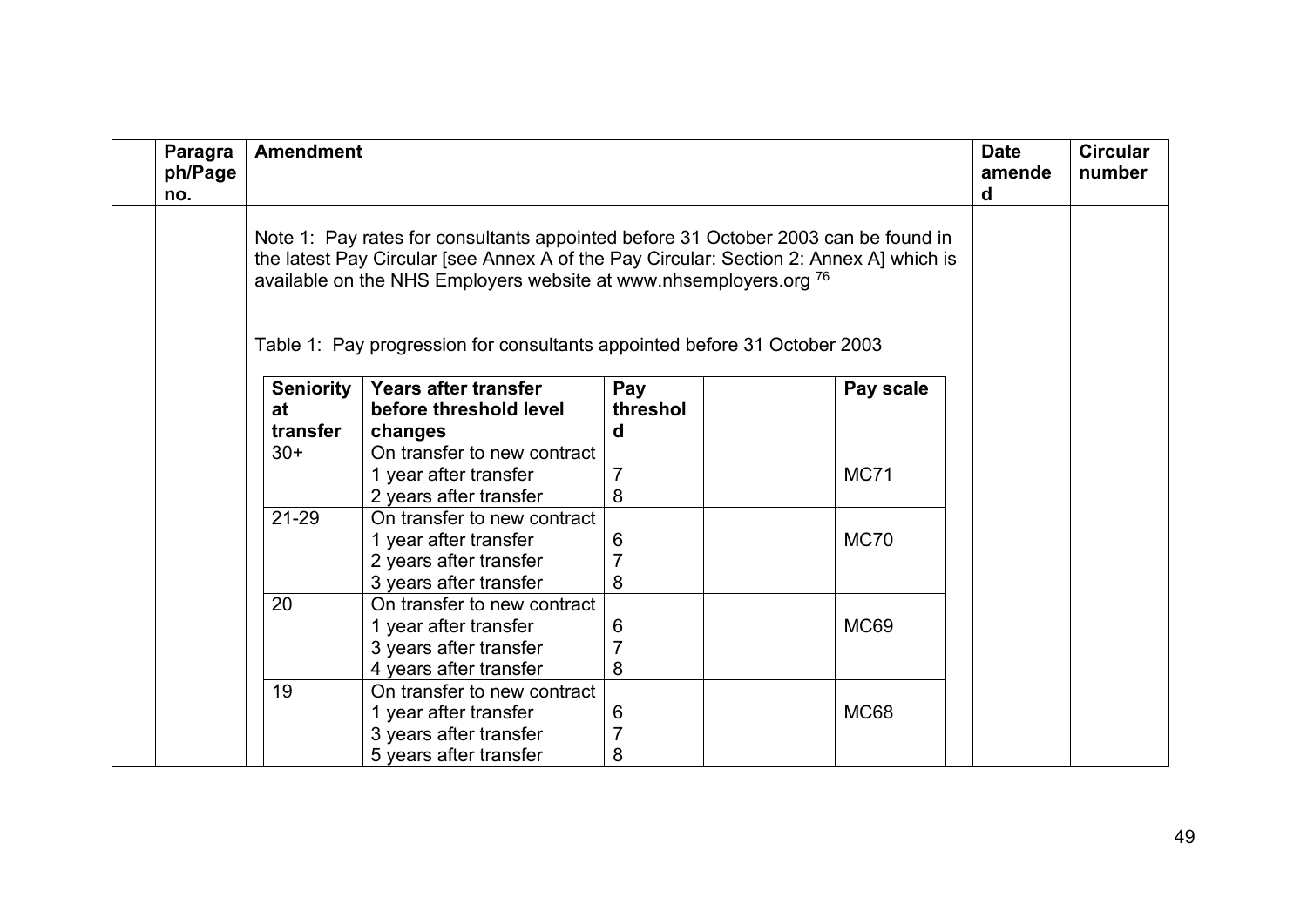| Paragra<br>ph/Page<br>no. | <b>Amendment</b> |                             |                |  |             | <b>Date</b><br>amende<br>d | <b>Circular</b><br>number |
|---------------------------|------------------|-----------------------------|----------------|--|-------------|----------------------------|---------------------------|
|                           | 18               | On transfer to new contract |                |  |             |                            |                           |
|                           |                  | 2 years after transfer      | 6              |  | MC67        |                            |                           |
|                           |                  | 3 years after transfer      |                |  |             |                            |                           |
|                           |                  | 5 years after transfer      | 8              |  |             |                            |                           |
|                           | 17               | On transfer to new contract |                |  |             |                            |                           |
|                           |                  | 2 years after transfer      | 6              |  | MC66        |                            |                           |
|                           |                  | 4 years after transfer      | 7              |  |             |                            |                           |
|                           |                  | 6 years after transfer      | 8              |  |             |                            |                           |
|                           | 16               | On transfer to new contract |                |  |             |                            |                           |
|                           |                  | 3 years after transfer      | 6              |  | <b>MC65</b> |                            |                           |
|                           |                  | 4 years after transfer      |                |  |             |                            |                           |
|                           |                  | 7 years after transfer      | 8              |  |             |                            |                           |
|                           | 15               | On transfer to new contract |                |  |             |                            |                           |
|                           |                  | 3 years on transfer         | 6              |  | MC64        |                            |                           |
|                           |                  | 4 years on transfer         |                |  |             |                            |                           |
|                           |                  | 8 years on transfer         | 8              |  |             |                            |                           |
|                           | 14               | On transfer to new contract |                |  |             |                            |                           |
|                           |                  | 3 years after transfer      | 6              |  | <b>MC63</b> |                            |                           |
|                           |                  | 5 years after transfer      | 7              |  |             |                            |                           |
|                           |                  | 9 years after transfer      | 8              |  |             |                            |                           |
|                           | 13               | On transfer to new contract |                |  |             |                            |                           |
|                           |                  | 3 years after transfer      | 6              |  | <b>MC62</b> |                            |                           |
|                           |                  | 5 years after transfer      | $\overline{7}$ |  |             |                            |                           |
|                           |                  | 10 years after transfer     | 8              |  |             |                            |                           |
|                           | 12               | On transfer to new contract |                |  |             |                            |                           |
|                           |                  | 3 years after transfer      | 6              |  | <b>MC61</b> |                            |                           |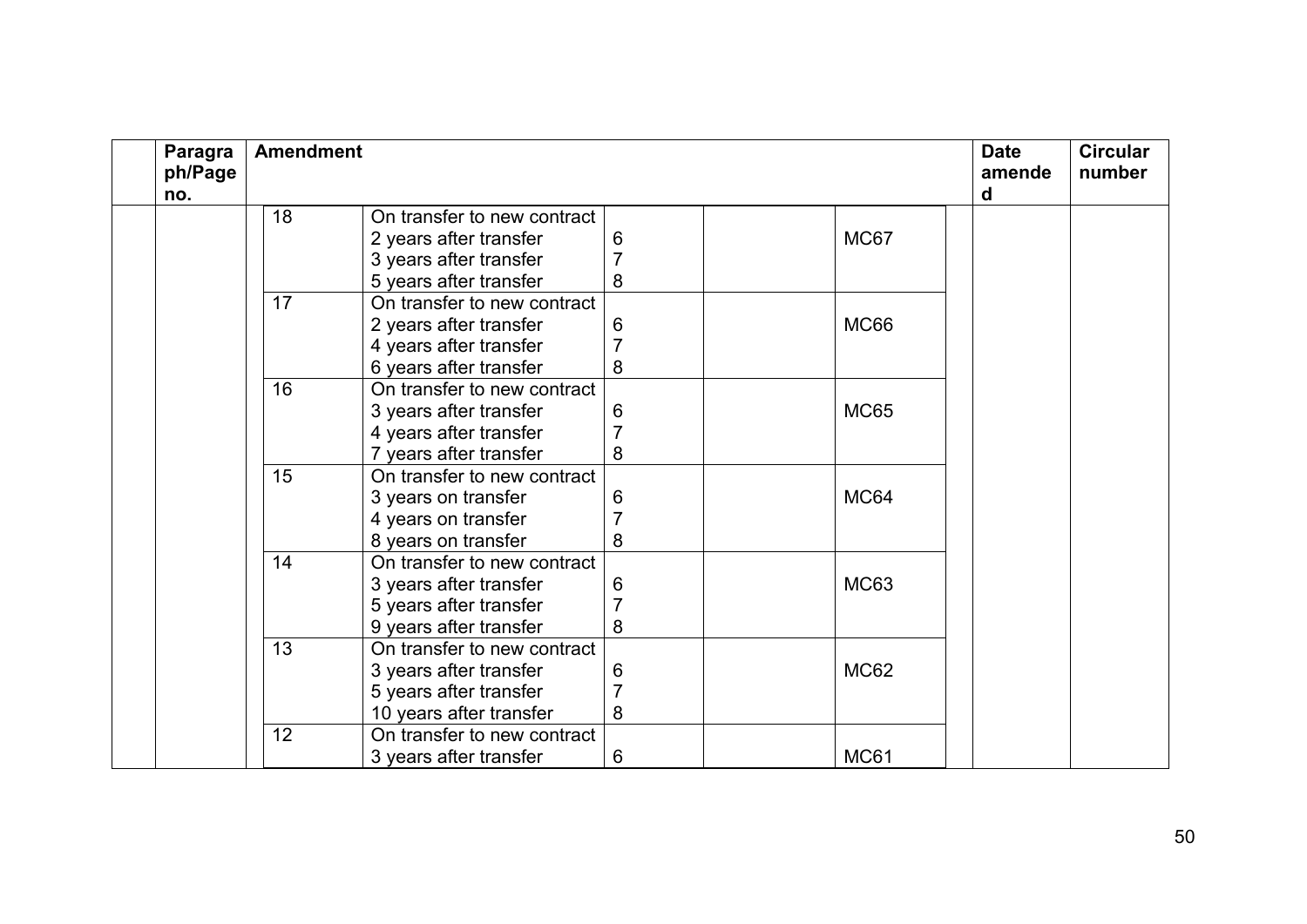| Paragra<br>ph/Page<br>no. | <b>Amendment</b> |                             |   |  |             | <b>Date</b><br>amende<br>d | <b>Circular</b><br>number |
|---------------------------|------------------|-----------------------------|---|--|-------------|----------------------------|---------------------------|
|                           |                  | 6 years after transfer      |   |  |             |                            |                           |
|                           |                  | 11 years after transfer     | 8 |  |             |                            |                           |
|                           | 11               | On transfer to new contract |   |  |             |                            |                           |
|                           |                  | 4 years after transfer      | 6 |  | <b>MC60</b> |                            |                           |
|                           |                  | 7 years after transfer      |   |  |             |                            |                           |
|                           |                  | 12 years after transfer     | 8 |  |             |                            |                           |
|                           | 10               | On transfer to new contract |   |  |             |                            |                           |
|                           |                  | 4 years after transfer      | 6 |  | <b>MC59</b> |                            |                           |
|                           |                  | 8 years after transfer      |   |  |             |                            |                           |
|                           |                  | 13 years after transfer     | 8 |  |             |                            |                           |
|                           | 9                | On transfer to new contract |   |  |             |                            |                           |
|                           |                  | 4 years after transfer      | 6 |  | <b>MC58</b> |                            |                           |
|                           |                  | 9 years after transfer      |   |  |             |                            |                           |
|                           |                  | 14 years after transfer     | 8 |  |             |                            |                           |
|                           | 8                | On transfer to new contract |   |  |             |                            |                           |
|                           |                  | 5 years after transfer      | 6 |  | <b>MC57</b> |                            |                           |
|                           |                  | 10 years after transfer     |   |  |             |                            |                           |
|                           |                  | 15 years after transfer     | 8 |  |             |                            |                           |
|                           | $\overline{7}$   | On transfer to new contract |   |  |             |                            |                           |
|                           |                  | 5 years after transfer      | 6 |  | <b>MC57</b> |                            |                           |
|                           |                  | 10 years after transfer     |   |  |             |                            |                           |
|                           |                  | 15 years after transfer     | 8 |  |             |                            |                           |
|                           | 6                | On transfer to new contract |   |  |             |                            |                           |
|                           |                  | 1 year after transfer       | 5 |  | <b>MC56</b> |                            |                           |
|                           |                  | 5 years after transfer      | 6 |  |             |                            |                           |
|                           |                  | 10 years after transfer     |   |  |             |                            |                           |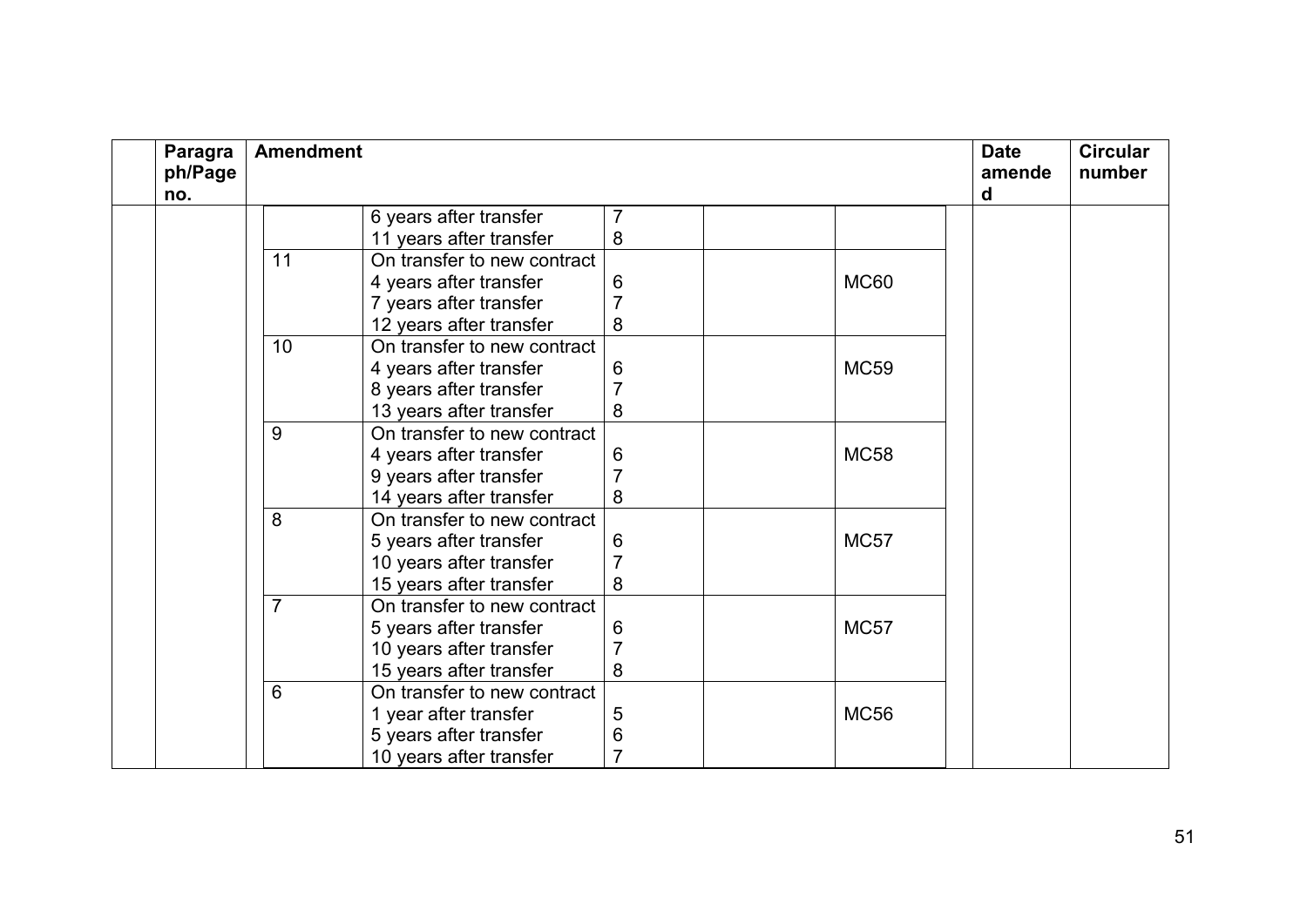| Paragra<br>ph/Page<br>no. | <b>Amendment</b> |                                                      |          |  |             |  | <b>Circular</b><br>number |
|---------------------------|------------------|------------------------------------------------------|----------|--|-------------|--|---------------------------|
|                           |                  | 15 years after transfer                              | 8        |  |             |  |                           |
|                           |                  |                                                      |          |  |             |  |                           |
|                           |                  |                                                      |          |  |             |  |                           |
|                           | 5                | On transfer to new contract<br>1 year after transfer | $^\star$ |  | <b>MC55</b> |  |                           |
|                           |                  | 2 years after transfer                               | 5        |  |             |  |                           |
|                           |                  | 6 years after transfer                               | 6        |  |             |  |                           |
|                           |                  | 11 years after transfer                              | 7        |  |             |  |                           |
|                           |                  | 16 years after transfer                              | 8        |  |             |  |                           |
|                           | $\overline{4}$   | On transfer to new contract                          |          |  |             |  |                           |
|                           |                  | 1 year after transfer                                | 3        |  | <b>MC54</b> |  |                           |
|                           |                  | 2 years after transfer                               | 4        |  |             |  |                           |
|                           |                  | 3 years after transfer                               | 5        |  |             |  |                           |
|                           |                  | 6 years after transfer                               | 6        |  |             |  |                           |
|                           |                  | 11 years after transfer                              |          |  |             |  |                           |
|                           |                  | 16 years after transfer                              | 8        |  |             |  |                           |
|                           | 3                | On transfer to new contract                          |          |  |             |  |                           |
|                           |                  | 1 year after transfer                                | *        |  | <b>MC53</b> |  |                           |
|                           |                  | 2 years after transfer                               | 4        |  |             |  |                           |
|                           |                  | 3 years after transfer                               | 5        |  |             |  |                           |
|                           |                  | 7 years after transfer                               | 6        |  |             |  |                           |
|                           |                  | 12 years after transfer                              | 7        |  |             |  |                           |
|                           |                  | 17 years after transfer                              | 8        |  |             |  |                           |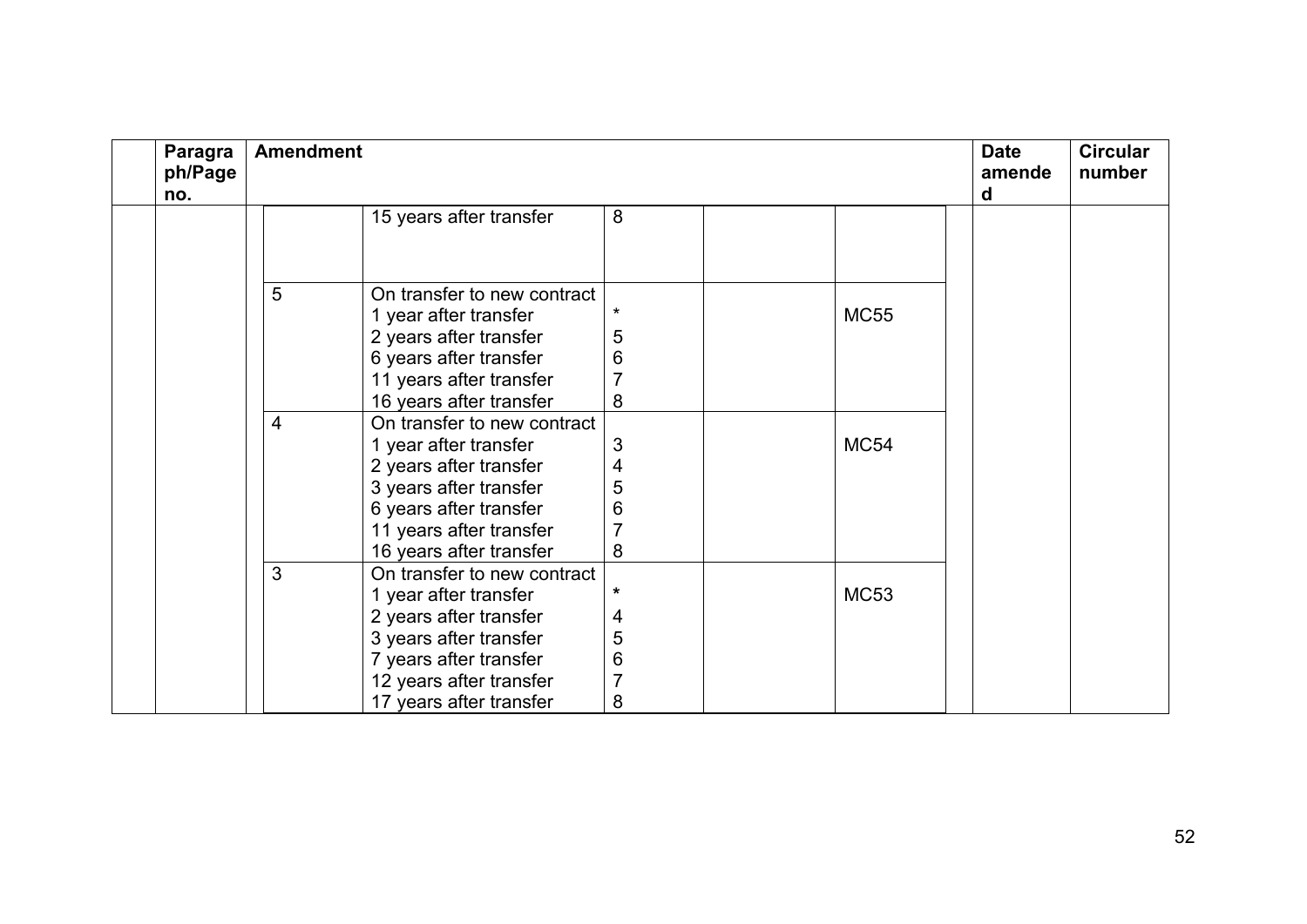| Paragra<br>ph/Page<br>no. | <b>Amendment</b>                                                                                                               | <b>Date</b><br>amende<br>d | <b>Circular</b><br>number |  |  |
|---------------------------|--------------------------------------------------------------------------------------------------------------------------------|----------------------------|---------------------------|--|--|
|                           | $\overline{2}$<br>On transfer to new contract                                                                                  |                            |                           |  |  |
|                           | 1 year after transfer                                                                                                          | $\overline{2}$             | <b>MC52</b>               |  |  |
|                           | 2 years after transfer                                                                                                         | 4                          |                           |  |  |
|                           | 3 years after transfer                                                                                                         | 5                          |                           |  |  |
|                           | 8 years after transfer                                                                                                         | 6                          |                           |  |  |
|                           | 13 years after transfer                                                                                                        | $\overline{7}$             |                           |  |  |
|                           | 18 years after transfer                                                                                                        | 8                          |                           |  |  |
|                           | On transfer to new contract                                                                                                    |                            |                           |  |  |
|                           | 1 year after transfer                                                                                                          | $\star$                    | <b>MC51</b>               |  |  |
|                           | 2 years after transfer                                                                                                         | 3                          |                           |  |  |
|                           | 3 years after transfer                                                                                                         | 4                          |                           |  |  |
|                           | 4 years after transfer                                                                                                         | 5                          |                           |  |  |
|                           | 9 years after transfer                                                                                                         | 6                          |                           |  |  |
|                           | 14 years after transfer                                                                                                        | $\overline{7}$             |                           |  |  |
|                           | 19 years after transfer                                                                                                        | 8                          |                           |  |  |
|                           | *For consultants with seniority of 1,3 or 5 years on transition, the first pay threshold is<br>for transitional purposes       |                            |                           |  |  |
|                           |                                                                                                                                |                            |                           |  |  |
|                           | <b>Schedule 14</b>                                                                                                             |                            |                           |  |  |
|                           | Basic salary and payment for additional programmed activities for consultants<br>appointed after 31 October 2003 <sup>43</sup> |                            |                           |  |  |
|                           | This Schedule applies to all those whose first appointment as a NHS consultant<br>1.                                           |                            |                           |  |  |
|                           | is on or after 31 October 2003. For these purposes, the date of appointment will                                               |                            |                           |  |  |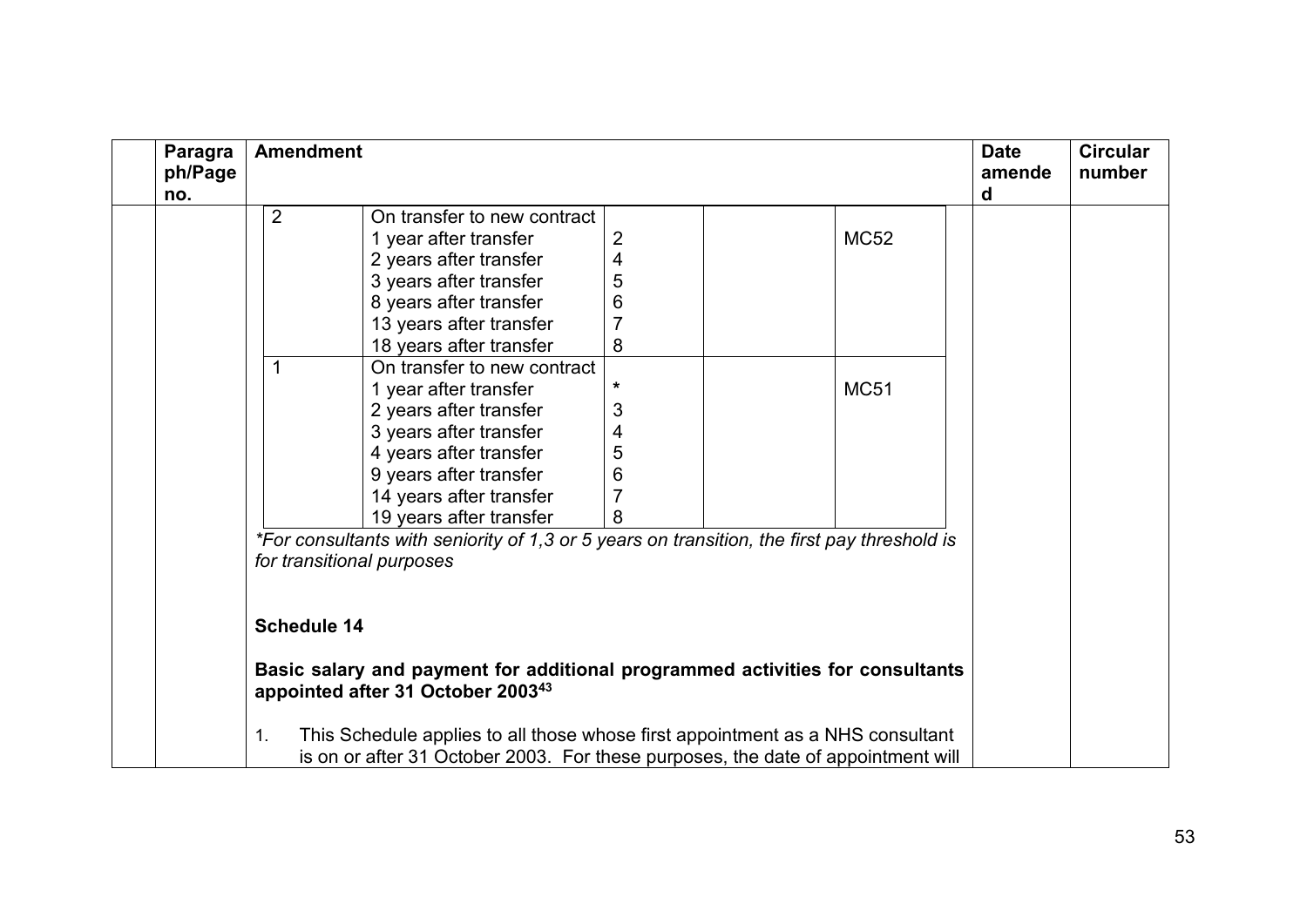<span id="page-53-1"></span><span id="page-53-0"></span>

| Paragra<br>ph/Page<br>no. | <b>Amendment</b>                                                                                                                                                                                                                                                                                                                                                                                                                                                        | <b>Date</b><br>amende<br>d | <b>Circular</b><br>number |
|---------------------------|-------------------------------------------------------------------------------------------------------------------------------------------------------------------------------------------------------------------------------------------------------------------------------------------------------------------------------------------------------------------------------------------------------------------------------------------------------------------------|----------------------------|---------------------------|
|                           | be regarded as the date on which the consultant post was offered. There are<br>eight pay thresholds for consultants first appointed on or after 31 October 2003,<br>the value of which is set out in a Pay Circular (see Annex B: Note 1). Subject to<br>the provisions in Schedule 15, there is eligibility for annual progression up to<br>threshold 5; whilst eligibility for progression through the next three thresholds<br>shall occur at five-yearly intervals. |                            |                           |
|                           | For consultants subject to this Schedule, progression through pay thresholds<br>2.<br>(see below) will be on the anniversary of appointment, subject to being<br>continuously employed in the NHS. For these purposes, the date of<br>appointment will be regarded as the date on which the consultant first started<br>work as a consultant subject to these Terms and Conditions.                                                                                     |                            |                           |
|                           | Pay Uplifts<br>Increases to pay threshold values may be determined from time to time following<br>3.<br>the recommendations of the Review Body on Doctors' and Dentists'<br>Remuneration.                                                                                                                                                                                                                                                                               |                            |                           |
|                           | Basic pay and pay thresholds<br>On commencement, basic salary – and payments for any additional<br>4.<br>Programmed Activities – will be the first of the thresholds referred to by Annex B,<br>Note 1, subject to paragraphs 5 and 6 below.                                                                                                                                                                                                                            |                            |                           |
|                           | Basic salary on commencement will be set at a higher threshold to reflect any<br>5.<br>approved consultant-level experience that a consultant has gained. For the                                                                                                                                                                                                                                                                                                       |                            |                           |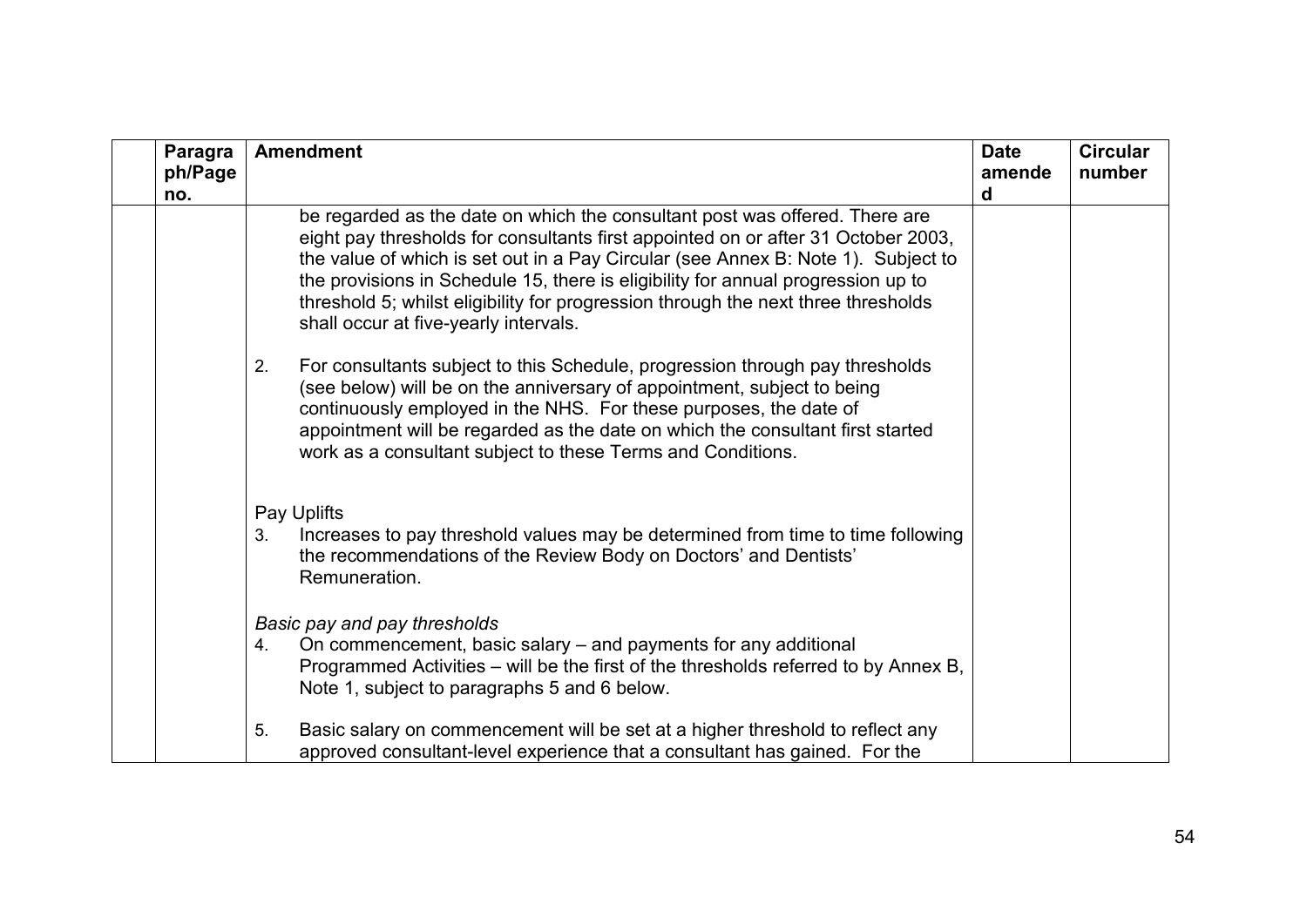<span id="page-54-0"></span>

| Paragra<br>ph/Page<br>no. | <b>Amendment</b>                                                                                                                                                                                                                                                                                                                                                                                                                                                                                                                                                                                                                                        | <b>Date</b><br>amende<br>d | <b>Circular</b><br>number |
|---------------------------|---------------------------------------------------------------------------------------------------------------------------------------------------------------------------------------------------------------------------------------------------------------------------------------------------------------------------------------------------------------------------------------------------------------------------------------------------------------------------------------------------------------------------------------------------------------------------------------------------------------------------------------------------------|----------------------------|---------------------------|
|                           | avoidance of doubt, seniority may only accrue during an absence on an<br>employment break scheme to reflect the gaining of approved non-NHS<br>consultant level experience. <sup>13</sup>                                                                                                                                                                                                                                                                                                                                                                                                                                                               |                            |                           |
|                           | Where a consultant's training has been lengthened by virtue of being in a flexible<br>6.<br>training scheme or because of undergoing dual qualification, the employing<br>organisation will, where necessary, set basic salary on commencement at a<br>higher threshold to ensure that the consultant is not prevented from reaching the<br>pay threshold they would have attained had they trained on a full time or single<br>qualification basis (e.g. training extended by two years counts as the equivalent<br>of two years' consultant service where a consultant would not otherwise be able<br>to reach the same pay threshold). <sup>14</sup> |                            |                           |
|                           | The annual rate for an additional Programmed Activity will be 10% of basic<br>7.<br>salary, where basic salary includes the pay thresholds and any local clinical<br>excellence awards held as at 31 March 2018. This will not apply to local clinical<br>excellence award points received on or after 1 April 2018. <sup>15,77</sup>                                                                                                                                                                                                                                                                                                                   |                            |                           |
|                           | Consultants will become eligible for additional pay thresholds at the intervals in<br>8.<br>Annex B, Table 1 on the anniversary of appointment (see paragraph 2 above).                                                                                                                                                                                                                                                                                                                                                                                                                                                                                 |                            |                           |
|                           | The value of pay thresholds for part-time consultants will be pro rata to the levels<br>9.<br>referred to by Annex B, Note 1, based on the number of agreed weekly<br>Programmed Activities in the consultant's Job Plan as a proportion of the ten<br>standard Programmed Activities for full-time consultants.                                                                                                                                                                                                                                                                                                                                        |                            |                           |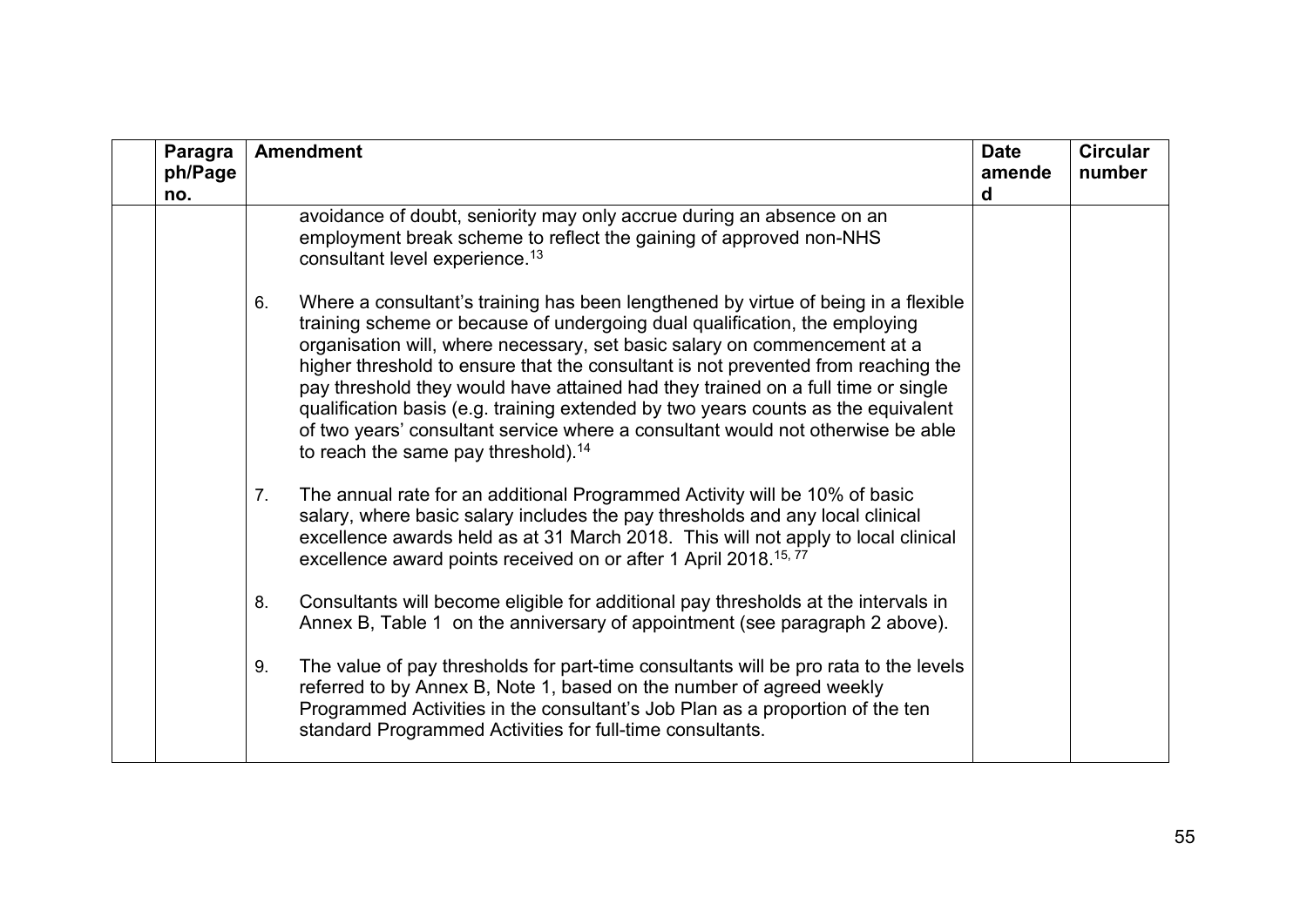| Paragra<br>ph/Page<br>no. | <b>Amendment</b>                                                                                                                                                                                                                                                                                                                                                                                                                        | <b>Date</b><br>amende<br>d | <b>Circular</b><br>number |
|---------------------------|-----------------------------------------------------------------------------------------------------------------------------------------------------------------------------------------------------------------------------------------------------------------------------------------------------------------------------------------------------------------------------------------------------------------------------------------|----------------------------|---------------------------|
|                           | For consultants who hold discretionary points or a local clinical excellence award<br>10.<br>as at 31 March 2018, there will be a pro rata increase in the payment for an<br>additional Programmed Activity, compared with the rates referred to by Annex B,<br>Note 1. This will not apply to any local clinical excellence award points received<br>on or after 1 April 2018. <sup>78</sup>                                           |                            |                           |
|                           | Where a consultant holds a national clinical excellence award under any national<br>11.<br>clinical excellence award scheme as enforced from time to time, the pro rata<br>increase in the payment for an additional Programmed Activity will be based on<br>the maximum level of local clinical excellence awards.                                                                                                                     |                            |                           |
|                           | Where Associate Specialists have been paid in their previous regular<br>12.<br>employment at a basic salary, including any discretionary points, higher or equal<br>to the rate at which they would (were it not for this provision) be paid on taking<br>up their new Consultant appointment, then their starting salary in the new<br>appointment shall be fixed at the threshold in the scale next above that previous<br>rate. $57$ |                            |                           |
|                           | <b>Annex B</b> <sup>16, 35</sup>                                                                                                                                                                                                                                                                                                                                                                                                        |                            |                           |
|                           | Note 1: Pay rates for consultants appointed on or after 31 October 2003 can be found<br>in the latest Pay Circular [see Annex A of the Pay Circular: Section 2: Annex B] which<br>is available on the NHS Employers website at www.nhsemployers.org <sup>79</sup>                                                                                                                                                                       |                            |                           |
|                           | Table 1: Pay progression for consultants appointed on or after 31 October 2003                                                                                                                                                                                                                                                                                                                                                          |                            |                           |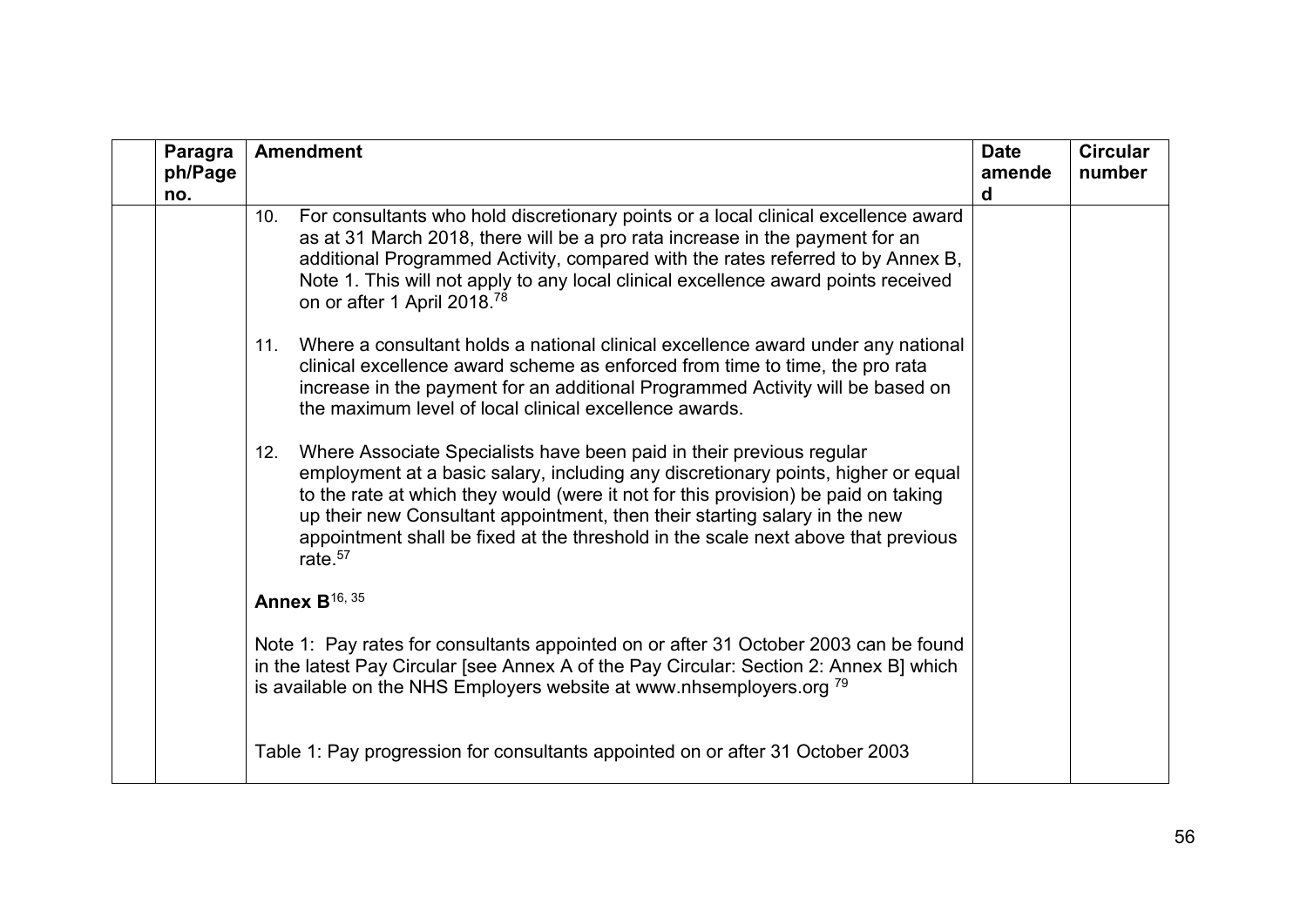| Paragra<br>ph/Page<br>no. | <b>Amendment</b> |                                                 |                                                           |                      | <b>Date</b><br>amende<br>d | <b>Circular</b><br>number |
|---------------------------|------------------|-------------------------------------------------|-----------------------------------------------------------|----------------------|----------------------------|---------------------------|
|                           | <b>Threshold</b> | <b>Years</b><br>completed<br>as a<br>consultant | <b>Period before</b><br>eligibility for<br>next threshold | <b>Payroll point</b> |                            |                           |
|                           | 1                | $\Omega$                                        | 1 year                                                    | MC72 Point 00        |                            |                           |
|                           | $\overline{2}$   | 1                                               | 1 year                                                    | MC72 Point 01        |                            |                           |
|                           | $\mathbf{3}$     | $\overline{2}$                                  | 1 year                                                    | MC72 Point 02        |                            |                           |
|                           | $\overline{4}$   | $\overline{3}$                                  | 1 year                                                    | MC72 Point 03        |                            |                           |
|                           | $\overline{5}$   | $\overline{4}$                                  | 5 years                                                   | MC72 Point 04        |                            |                           |
|                           |                  | $5\phantom{1}$                                  | 4 years                                                   | MC72 Point 05        |                            |                           |
|                           |                  | $6\phantom{1}6$                                 | 3 years                                                   | MC72 Point 06        |                            |                           |
|                           |                  | $\overline{7}$                                  | 2 years                                                   | MC72 Point 07        |                            |                           |
|                           |                  | 8                                               | 1 year                                                    | MC72 Point 08        |                            |                           |
|                           | $6\phantom{1}6$  | 9                                               | 5 years                                                   | MC72 Point 09        |                            |                           |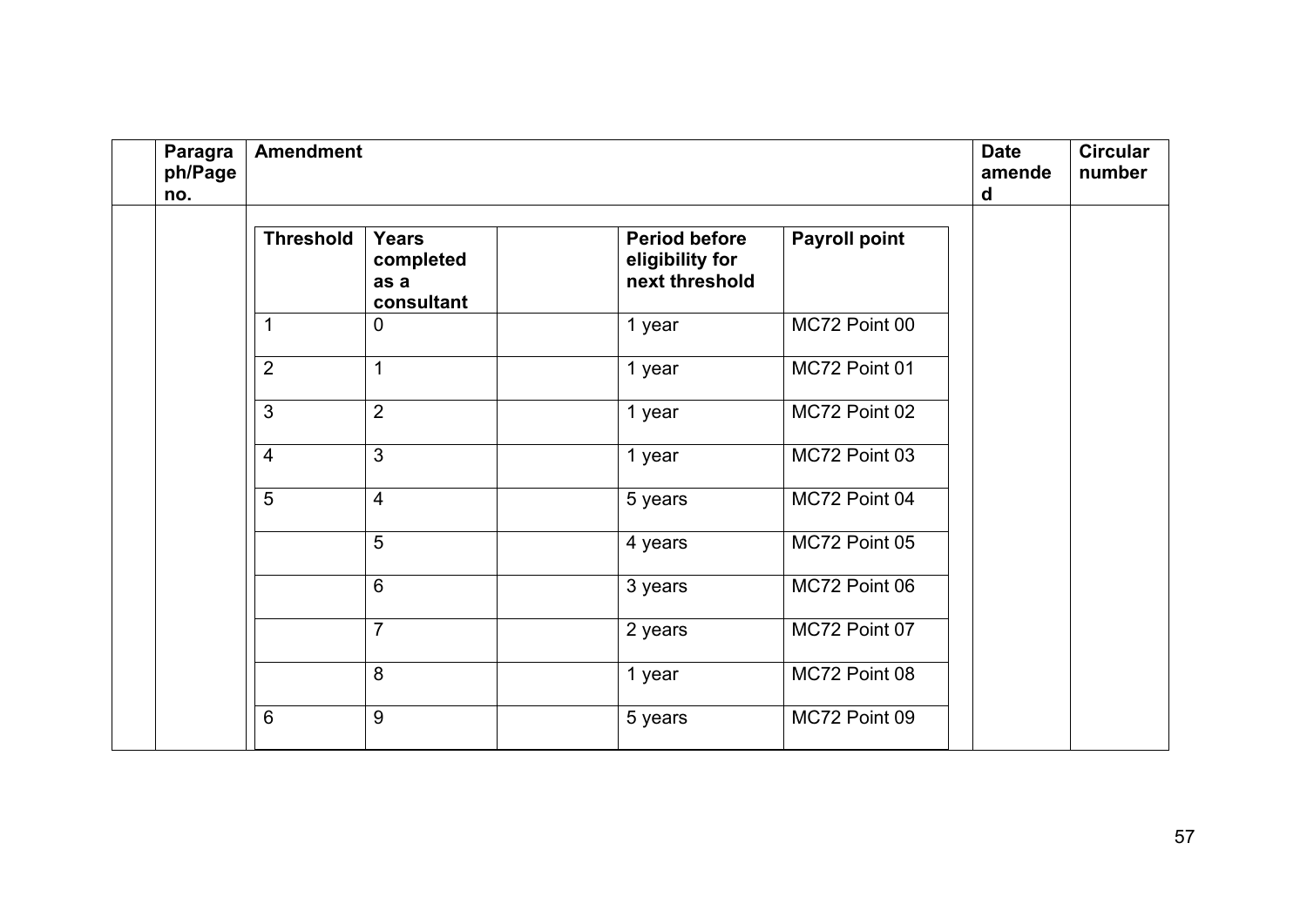|    | Paragra<br>ph/Page<br>no.                   | <b>Amendment</b>                                                                    |    |  |                          |               |   | <b>Circular</b><br>number |
|----|---------------------------------------------|-------------------------------------------------------------------------------------|----|--|--------------------------|---------------|---|---------------------------|
|    |                                             |                                                                                     | 10 |  | 4 years                  | MC72 Point 10 | d |                           |
|    |                                             |                                                                                     | 11 |  | 3 years                  | MC72 Point 11 |   |                           |
|    |                                             |                                                                                     | 12 |  | 2 years                  | MC72 Point 12 |   |                           |
|    |                                             |                                                                                     | 13 |  | 1 year                   | MC72 Point 13 |   |                           |
|    |                                             | $\overline{7}$                                                                      | 14 |  | 5 years                  | MC72 Point 14 |   |                           |
|    |                                             |                                                                                     | 15 |  | 4 years                  | MC72 Point 15 |   |                           |
|    |                                             |                                                                                     | 16 |  | 3 years                  | MC72 Point 16 |   |                           |
|    |                                             |                                                                                     | 17 |  | 2 years                  | MC72 Point 17 |   |                           |
|    |                                             |                                                                                     | 18 |  | 1 year                   | MC72 Point 18 |   |                           |
|    |                                             | 8                                                                                   | 19 |  | $\overline{\phantom{a}}$ | MC72 Point 19 |   |                           |
|    |                                             |                                                                                     |    |  |                          |               |   |                           |
| 63 | Pages<br>26-27<br>Appendi<br>x <sub>3</sub> | Insert<br>Appendix 3 – Schedule 15 of the 2003 TCS for Consultants – England (2003) |    |  |                          |               |   |                           |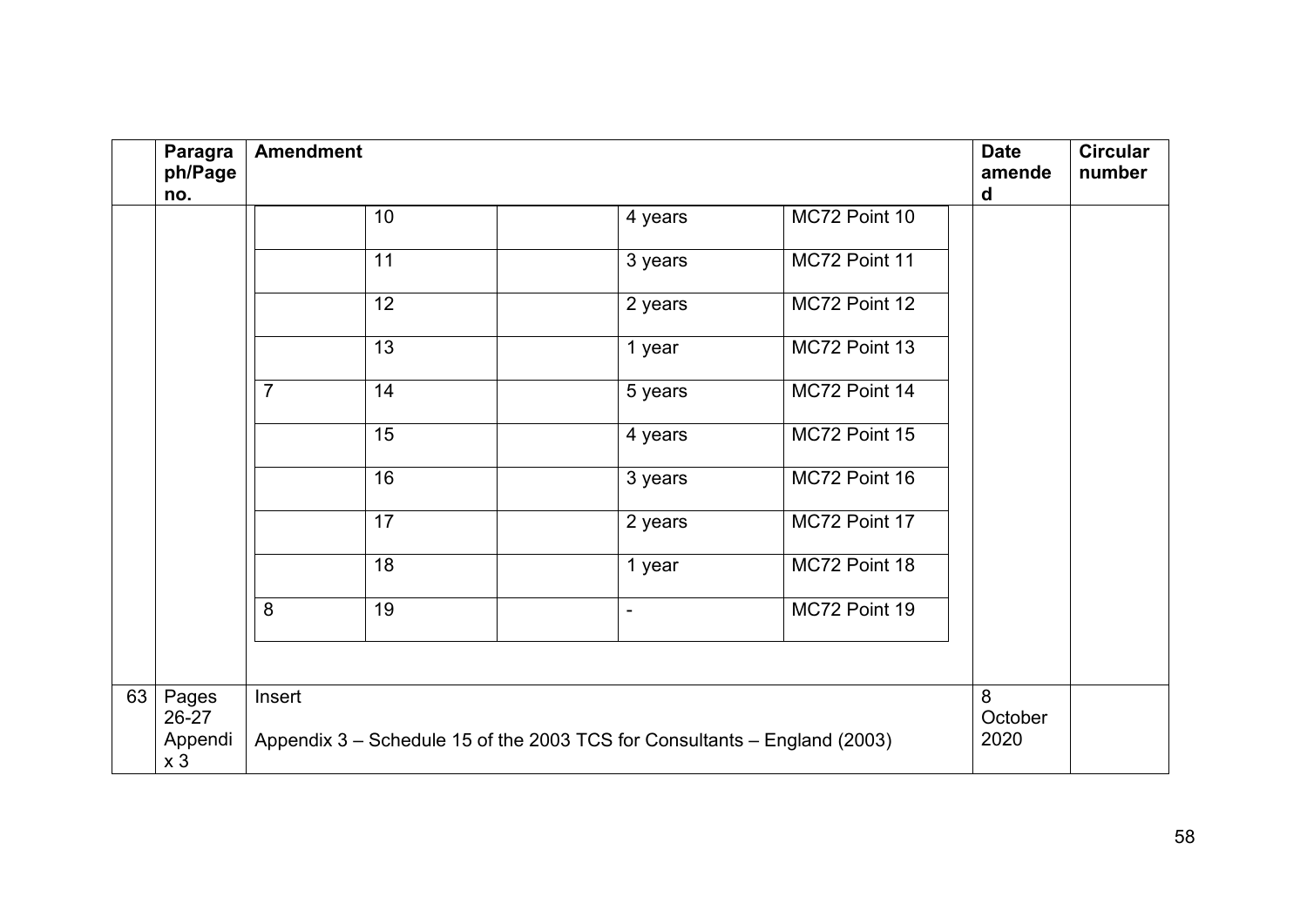<span id="page-58-0"></span>

| Pay thresholds                                                                                                                                                                                                                                                                                                                                                                                                                       |  |
|--------------------------------------------------------------------------------------------------------------------------------------------------------------------------------------------------------------------------------------------------------------------------------------------------------------------------------------------------------------------------------------------------------------------------------------|--|
| Criteria for pay thresholds                                                                                                                                                                                                                                                                                                                                                                                                          |  |
| 1.<br>Following the annual Job Plan review, the clinical manager who has conducted<br>the Job Plan review will report the outcome, via the Medical Director, to the<br>Chief Executive and copied to the consultant and the Chief Executive of any<br>other NHS organisation with which the consultant holds a contract of<br>employment, setting out for the purposes of decisions on pay thresholds<br>whether the consultant has: |  |
| made every reasonable effort to meet the time and service commitments in<br>the Job Plan:                                                                                                                                                                                                                                                                                                                                            |  |
| participated satisfactorily in the appraisal process;<br>$\bullet$                                                                                                                                                                                                                                                                                                                                                                   |  |
| participated satisfactorily in reviewing the Job Plan and setting personal<br>$\bullet$<br>objectives;                                                                                                                                                                                                                                                                                                                               |  |
| met the personal objectives in the Job Plan, or where this is not achieved<br>$\bullet$<br>for reasons beyond the consultant's control, made every reasonable effort<br>to do so:                                                                                                                                                                                                                                                    |  |
| worked towards any changes identified in the last Job Plan review as being<br>$\bullet$<br>necessary to support achievement of the employing organisation's<br>objectives;                                                                                                                                                                                                                                                           |  |
| taken up any offer to undertake additional Programmed Activities that the<br>$\bullet$<br>employing organisation has made to the consultant in accordance with<br>Schedule 6 of these 2003 TCS for Consultants                                                                                                                                                                                                                       |  |
| met the standards of conduct governing the relationship between private<br>practice and NHS commitments set out in Schedule 9.                                                                                                                                                                                                                                                                                                       |  |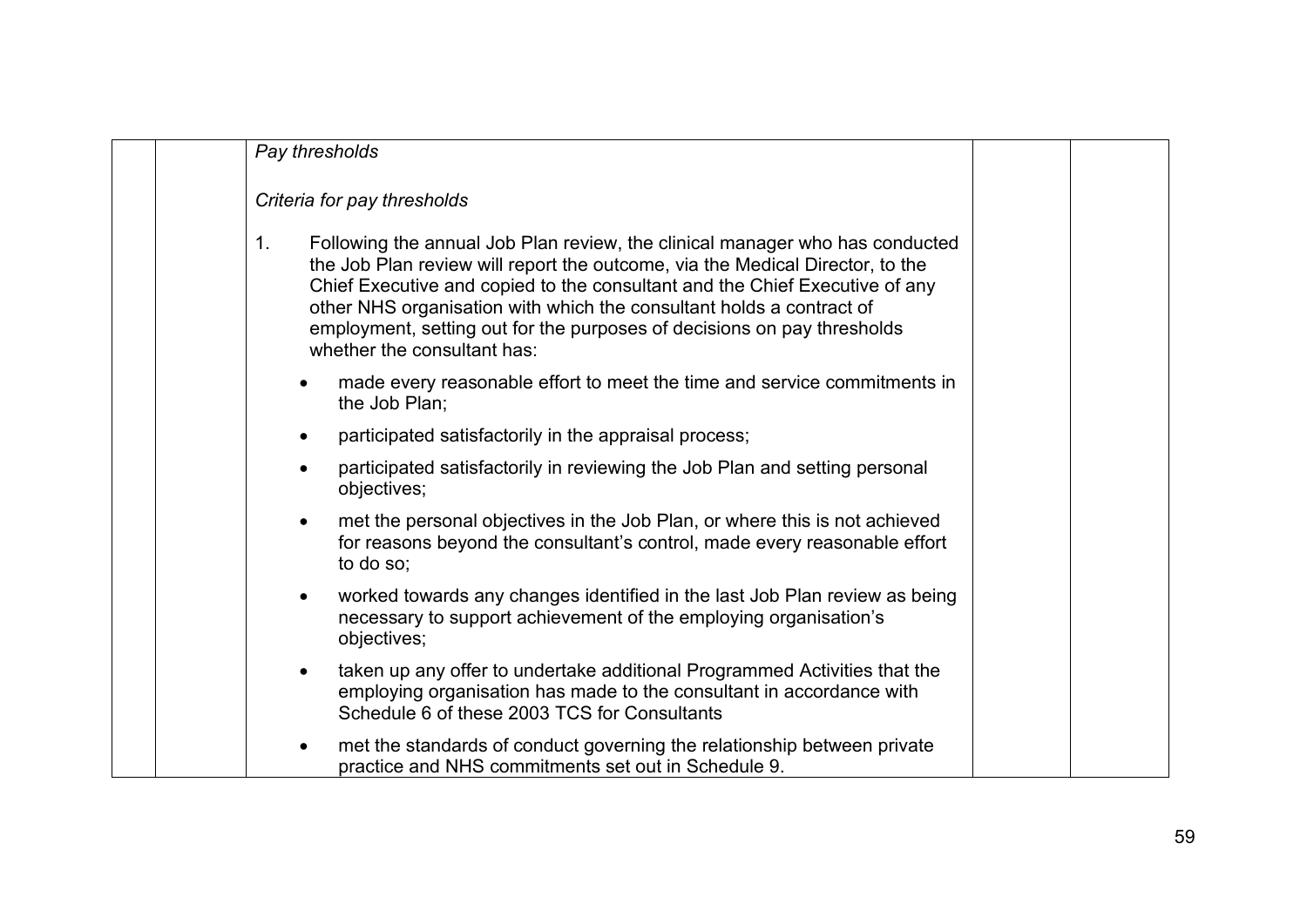| Paragra<br>ph/Page<br>no. | <b>Amendment</b>                                                                                                                                                                                                                                                                                                                                                                                                                                                                                                  | <b>Date</b><br>amende<br>d | <b>Circular</b><br>number |
|---------------------------|-------------------------------------------------------------------------------------------------------------------------------------------------------------------------------------------------------------------------------------------------------------------------------------------------------------------------------------------------------------------------------------------------------------------------------------------------------------------------------------------------------------------|----------------------------|---------------------------|
|                           | The Chief Executive, informed by the Medical Director's recommendation, will<br>2.<br>subsequently decide each year whether the consultant has met the criteria.                                                                                                                                                                                                                                                                                                                                                  |                            |                           |
|                           | Where one or more of the criteria are not achieved in any year, the Chief<br>3.<br>Executive will have the discretion to decide where appropriate, for instance<br>because of personal illness, that the consultant should nonetheless be regarded<br>as having met the criteria for that year.                                                                                                                                                                                                                   |                            |                           |
|                           | Consultants should not be penalised if objectives have not been met for reasons<br>4.<br>beyond their control. Employers and consultants will be expected to identify<br>problems (affecting the likelihood of meeting objectives) as they emerge, rather<br>than wait until the job plan review.                                                                                                                                                                                                                 |                            |                           |
|                           | It will be the norm for consultants to achieve pay progression. Pay progression<br>5.<br>may only be deferred where the consultant has not met the specified criteria at<br>paragraph 1 of this Schedule. Employing organisations cannot introduce any<br>new criteria. For instance, pay progression cannot be withheld or delayed on<br>the grounds of the employing organisation's financial position. Nor would it be<br>acceptable for NHS organisations to use any system of quotas for pay<br>progression. |                            |                           |
|                           | A consultant has the right of appeal against a decision by the Chief Executive<br>6.<br>that he or she has not met the criteria in respect of any given year. In the event<br>of an appeal, it will be the responsibility of the employing organisation to show<br>why this decision was taken. The appeal process is at Schedule 4 of the 2003<br><b>TCS for Consultants.</b>                                                                                                                                    |                            |                           |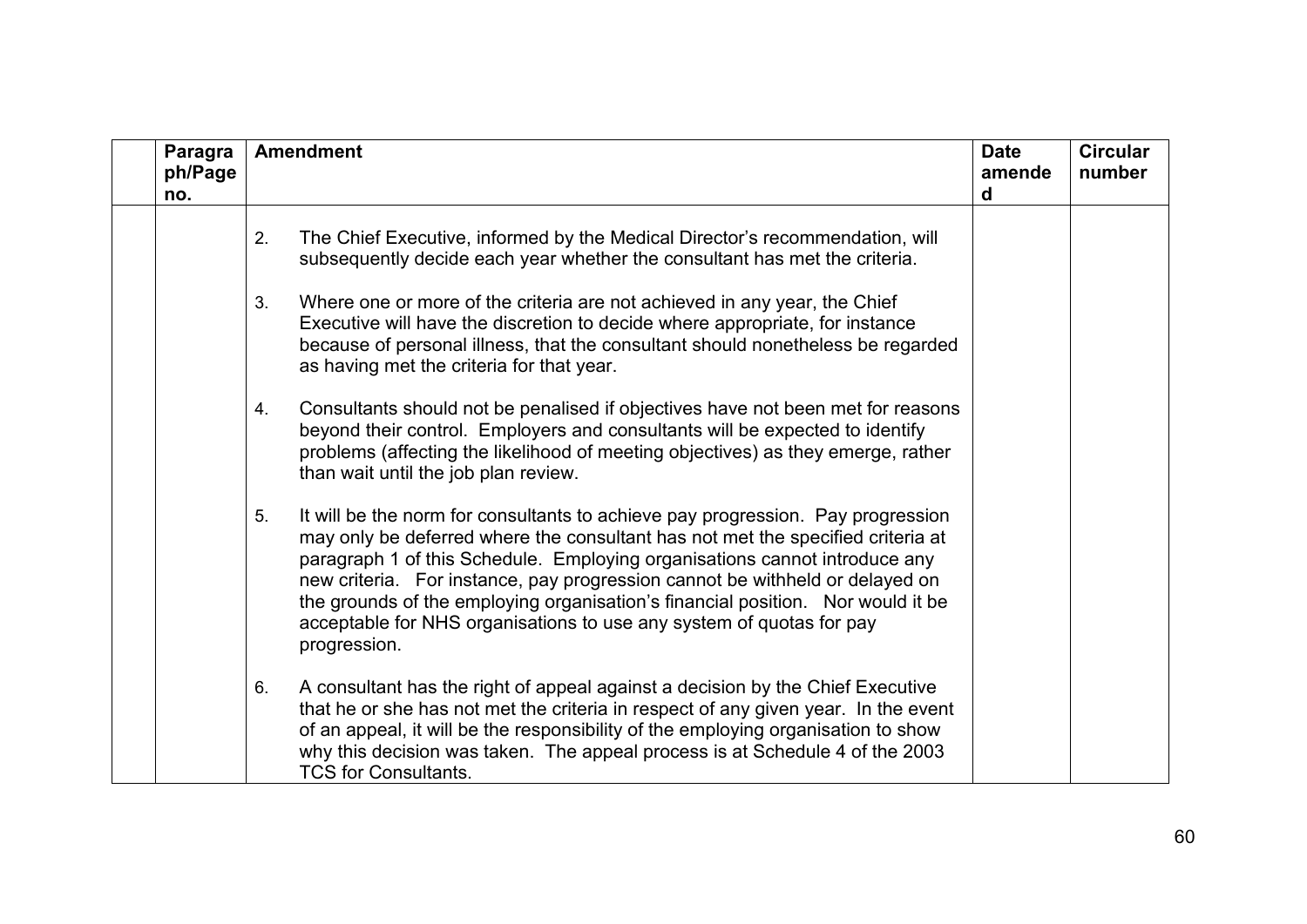|    | Paragra<br>ph/Page<br>no.          | <b>Amendment</b>                                                                                                                                                                                                                                                                                                                                                                                                                                                                                                               | <b>Date</b><br>amende<br>d | <b>Circular</b><br>number |
|----|------------------------------------|--------------------------------------------------------------------------------------------------------------------------------------------------------------------------------------------------------------------------------------------------------------------------------------------------------------------------------------------------------------------------------------------------------------------------------------------------------------------------------------------------------------------------------|----------------------------|---------------------------|
|    |                                    | Process for award of pay thresholds                                                                                                                                                                                                                                                                                                                                                                                                                                                                                            |                            |                           |
|    |                                    | 7.<br>When a consultant becomes eligible for a pay threshold by virtue of fulfilling the<br>required number of years' service in Schedule 13 or Schedule 14 of the 2003<br>TCS for Consultants, he or she will receive that pay threshold provided that the<br>Chief Executive agrees that they have met the criteria above in each year since<br>the award of the previous threshold or, in the case of a consultant's first pay<br>threshold, since the commencement of a contract subject to these terms and<br>conditions. |                            |                           |
|    |                                    | Where the Chief Executive has decided in any one year that a consultant has<br>8.<br>not met the necessary criteria, the employing organisation will defer the award of<br>the appropriate pay threshold for one year beyond the date on which they would<br>otherwise have received the threshold. Provided the Chief Executive decides<br>that a consultant has met the criteria in the intervening year, he or she will<br>receive that pay threshold from the start of the following year.                                 |                            |                           |
| 64 | Pages<br>28-31<br>Appendi<br>$x$ 4 | Insert<br>Appendix 4 – Schedule 16 of the 2003 TCS for Consultants – England (2003)<br>Pay supplements <sup>32</sup>                                                                                                                                                                                                                                                                                                                                                                                                           | 8<br>October<br>2020       |                           |
|    |                                    |                                                                                                                                                                                                                                                                                                                                                                                                                                                                                                                                |                            |                           |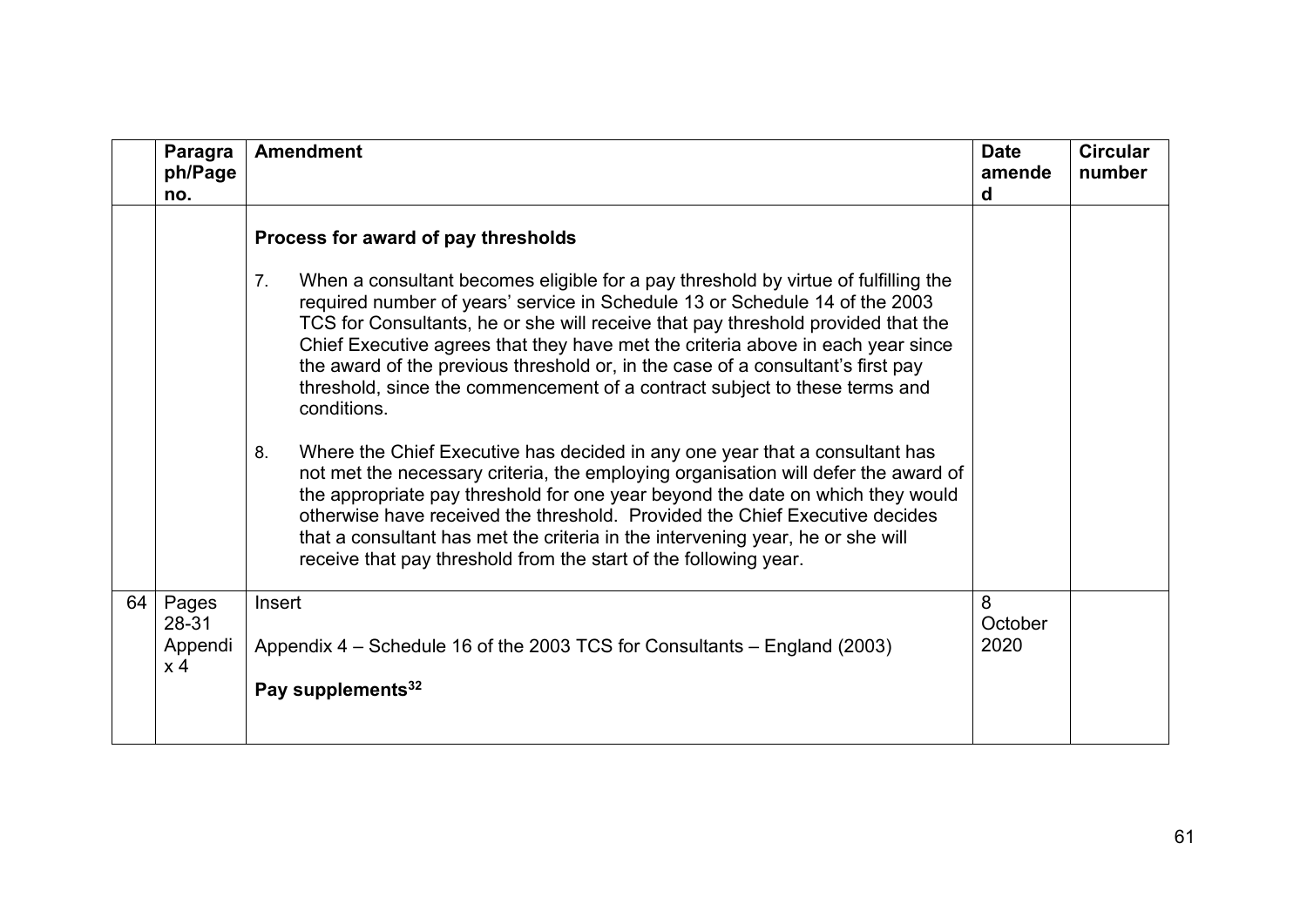|  | <b>On-call availability supplement</b><br>If a consultant is required to participate in an on-call rota, he or she shall be paid<br>1.<br>a supplement in addition to basic salary, in recognition of his or her availability to<br>work during on-call periods. The availability supplement will be paid at the<br>appropriate rate set out in Table 1 below.                                                                                                                                                                                |  |
|--|-----------------------------------------------------------------------------------------------------------------------------------------------------------------------------------------------------------------------------------------------------------------------------------------------------------------------------------------------------------------------------------------------------------------------------------------------------------------------------------------------------------------------------------------------|--|
|  | The level of supplement will depend on both<br>2.                                                                                                                                                                                                                                                                                                                                                                                                                                                                                             |  |
|  | the contribution of the consultant to the on-call rota and<br>the category of the consultant's on-call duties.                                                                                                                                                                                                                                                                                                                                                                                                                                |  |
|  | Contribution to the rota<br>3.<br>Full-time consultants shall receive the availability supplement as specified in<br>Table 1 below. Part-time consultants, whose contribution when on-call is the<br>same as that of full-time consultants on the same rota, shall receive the<br>appropriate percentage of the equivalent full-time salary. The contribution of any<br>consultant to the rota will be determined without regard to any alternative<br>arrangements that the consultant may make with colleagues to provide on-call<br>cover. |  |
|  | Category of on-call duties<br>4.<br>The employing organisation will determine the category of the consultant's on-<br>call duties for these purposes by making a prospective assessment of the<br>typical nature of the response that the consultant is likely to have to undertake<br>when called during an on-call period. This assessment will take into account<br>the nature of the calls that the consultant typically receives whilst on-call. The<br>two categories are:                                                              |  |
|  | Category $A$ : this applies where the consultant is typically required to return<br>immediately to site when called or has to undertake interventions with a                                                                                                                                                                                                                                                                                                                                                                                  |  |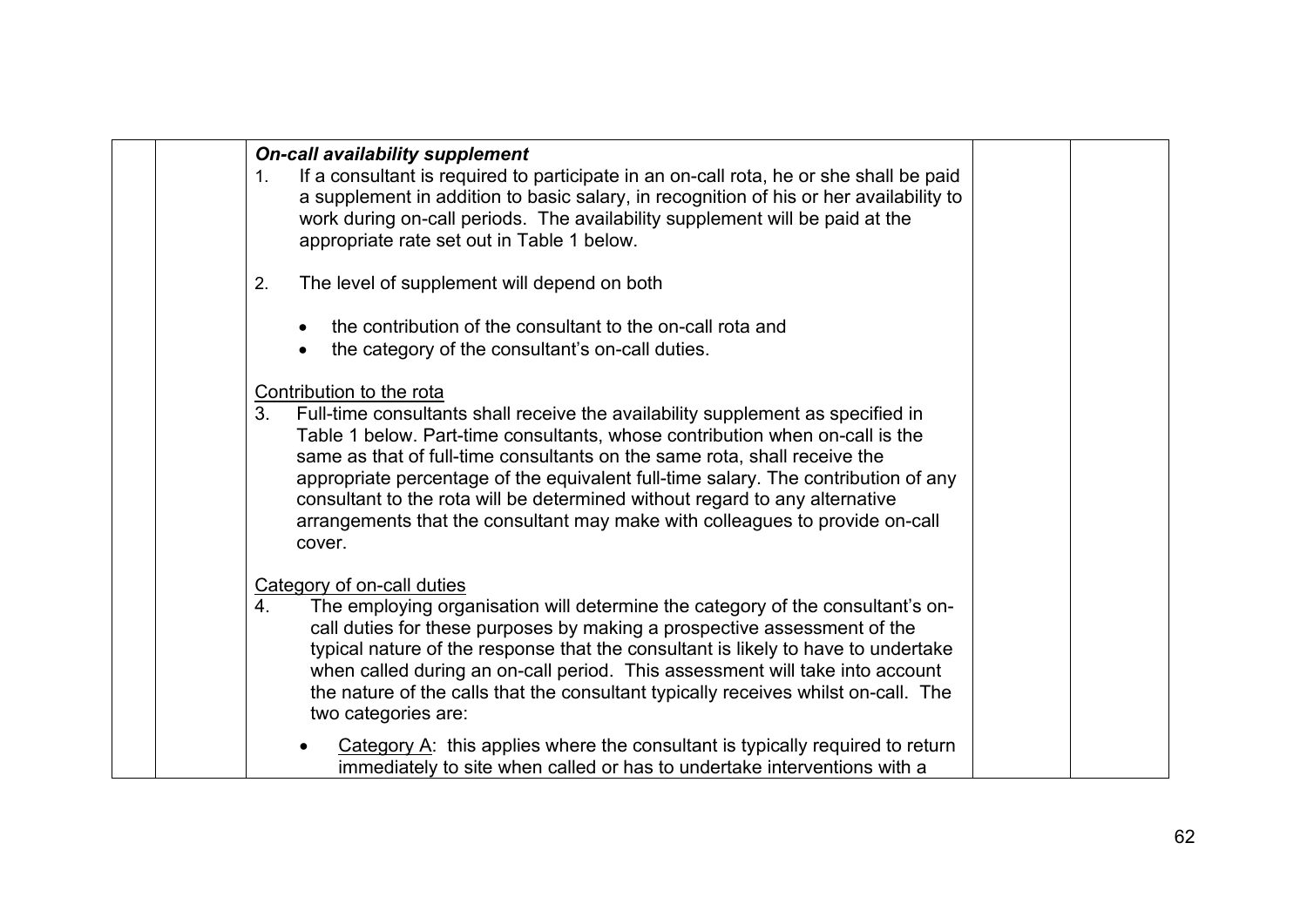| Paragra<br>ph/Page<br>no. | <b>Amendment</b>                                                                                                                                                                                                                                                                                                                                                                                                                                                                                                           | <b>Date</b><br>amende<br>d | <b>Circular</b><br>number |
|---------------------------|----------------------------------------------------------------------------------------------------------------------------------------------------------------------------------------------------------------------------------------------------------------------------------------------------------------------------------------------------------------------------------------------------------------------------------------------------------------------------------------------------------------------------|----------------------------|---------------------------|
|                           | similar level of complexity to those that would normally be carried out on<br>site, such as telemedicine or complex telephone consultations;                                                                                                                                                                                                                                                                                                                                                                               |                            |                           |
|                           | Category B: this applies where the consultant can typically respond by<br>giving telephone advice and/or by returning to work later.                                                                                                                                                                                                                                                                                                                                                                                       |                            |                           |
|                           | 5<br>Where there is a change to the consultant's contribution to the rota or the<br>categorisation of the consultant's on-call duties, the level of the availability<br>supplement will be amended on a prospective basis. Where this results in a<br>reduction in the level of availability supplement, there will be no protection<br>arrangements in relation to previous entitlements. The consultant is entitled to<br>challenge any changes to the assessment of on-call duties through the Job<br>Planning process. |                            |                           |
|                           | 6.<br>The availability supplement does not alter the amount of basic salary for any<br>other purpose or calculation.                                                                                                                                                                                                                                                                                                                                                                                                       |                            |                           |
|                           | 7.<br>Basic salary, for these purposes, will include pay thresholds. It will exclude any<br>Clinical Excellence Awards, Discretionary Points, Distinction Awards, London<br>Weighting Allowance, on-call availability supplement, recruitment or retention<br>premium, and any other fees, allowances or supplements.                                                                                                                                                                                                      |                            |                           |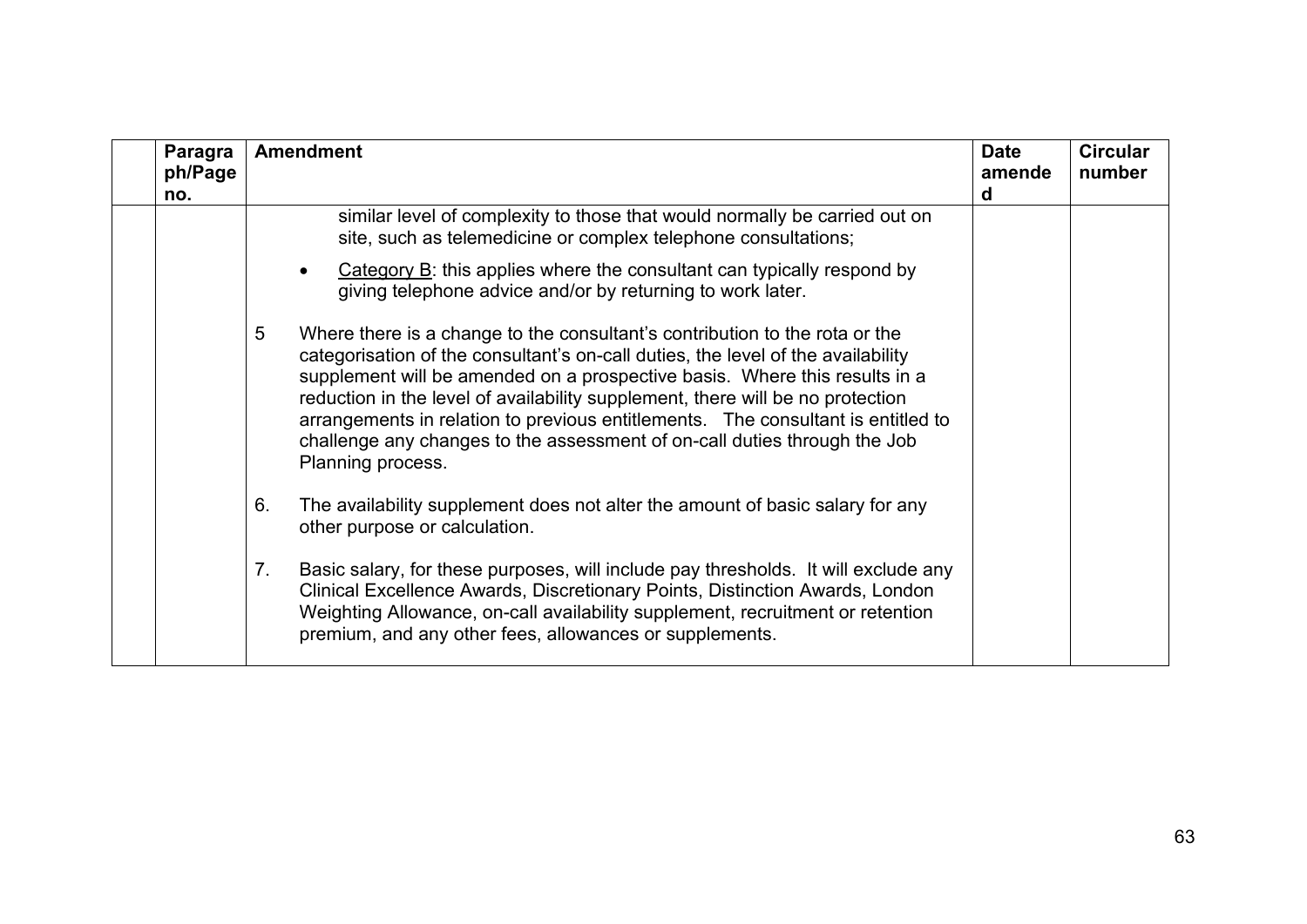| <b>Frequency of rota</b><br>commitment                                                                                       | Value of availability supplement as a<br>percentage of full-time basic salary |                                                                                                                                                                                                                                                                                                                                                                                                                 |  |
|------------------------------------------------------------------------------------------------------------------------------|-------------------------------------------------------------------------------|-----------------------------------------------------------------------------------------------------------------------------------------------------------------------------------------------------------------------------------------------------------------------------------------------------------------------------------------------------------------------------------------------------------------|--|
|                                                                                                                              | <b>Category A</b>                                                             | <b>Category B</b>                                                                                                                                                                                                                                                                                                                                                                                               |  |
| High frequency:<br>1 in 1 to 1 in 4                                                                                          | 8.0%                                                                          | 3.0%                                                                                                                                                                                                                                                                                                                                                                                                            |  |
| Medium frequency:<br>1 in 5 to 1 in 8                                                                                        | 5.0%                                                                          | 2.0%                                                                                                                                                                                                                                                                                                                                                                                                            |  |
| Low frequency:<br>1 in 9 or less frequent                                                                                    | 3.0%                                                                          | 1.0%                                                                                                                                                                                                                                                                                                                                                                                                            |  |
| Unallocated. <sup>44</sup><br>8.<br><b>London Weighting Allowance</b><br>9.<br>advising national rates of pay. <sup>45</sup> |                                                                               | Consultants whose place of work (i.e. where his or her principal duties lie) is<br>within the boundaries of the former health authorities designated by paragraph<br>5, or in one of the units designated by paragraph 10, of section 56 of the<br>General Council Conditions of Service (or subsequent replacement) shall be<br>paid London Weighting at the rate specified from time to time in Pay Circulars |  |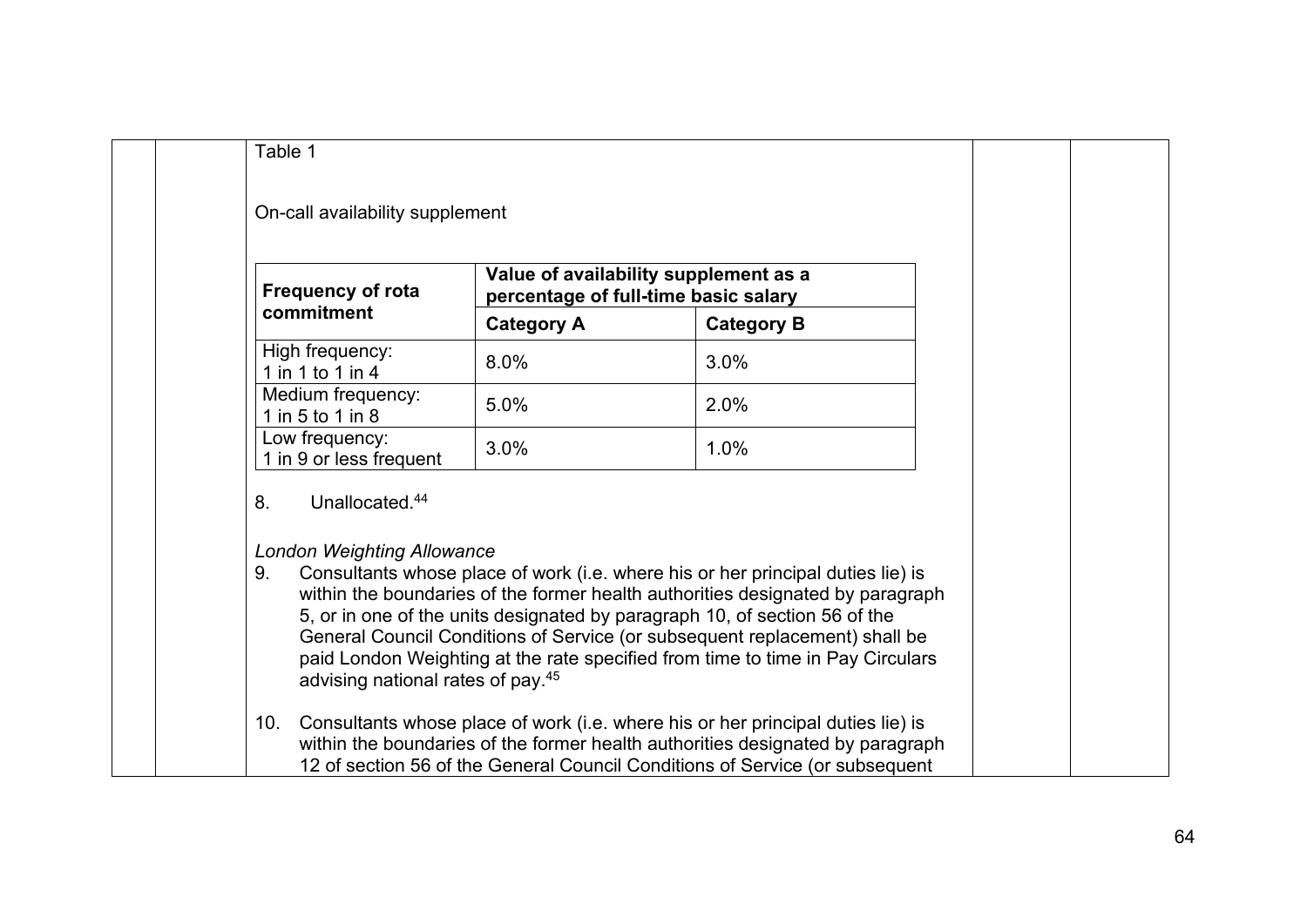| Paragra<br>ph/Page<br>no. | <b>Amendment</b>                                                                                                                                                                                                                                                                                                                                                                   | <b>Date</b><br>amende<br>d | <b>Circular</b><br>number |
|---------------------------|------------------------------------------------------------------------------------------------------------------------------------------------------------------------------------------------------------------------------------------------------------------------------------------------------------------------------------------------------------------------------------|----------------------------|---------------------------|
|                           | replacement) shall be paid London Weighting at the rate for the 'Fringe Zone'<br>specified from time to time in Pay Circulars advising national rates of pay, unless<br>he or she is employed at a unit described in paragraph 9 above. <sup>46</sup>                                                                                                                              |                            |                           |
|                           | 11. A reduced rate of London Weighting is payable to resident staff who receive free<br>accommodation. <sup>47</sup>                                                                                                                                                                                                                                                               |                            |                           |
|                           | Part time consultants shall receive the appropriate proportion of London<br>12.<br>Weighting.                                                                                                                                                                                                                                                                                      |                            |                           |
|                           | Recruitment and retention premia<br>13. An employing organisation may under certain circumstances decide to award a<br>recruitment or a retention premium in addition to basic salary. This may be paid<br>either as a single sum, or on recurrent basis but for a time-limited period. If the<br>latter, the period in question will not typically last for more than four years. |                            |                           |
|                           | 14. Employing organisations will determine the value of any such premium and may<br>adjust its value from time to time to take account of changing circumstances.<br>The value of the premium will not typically exceed 30 per cent of the normal<br>starting salary for a consultant post.                                                                                        |                            |                           |
|                           | 15.<br>Before making such an award, employing organisations will:                                                                                                                                                                                                                                                                                                                  |                            |                           |
|                           | set out evidence of difficulties in recruiting and retaining consultants in the<br>particular specialty, or post in question;                                                                                                                                                                                                                                                      |                            |                           |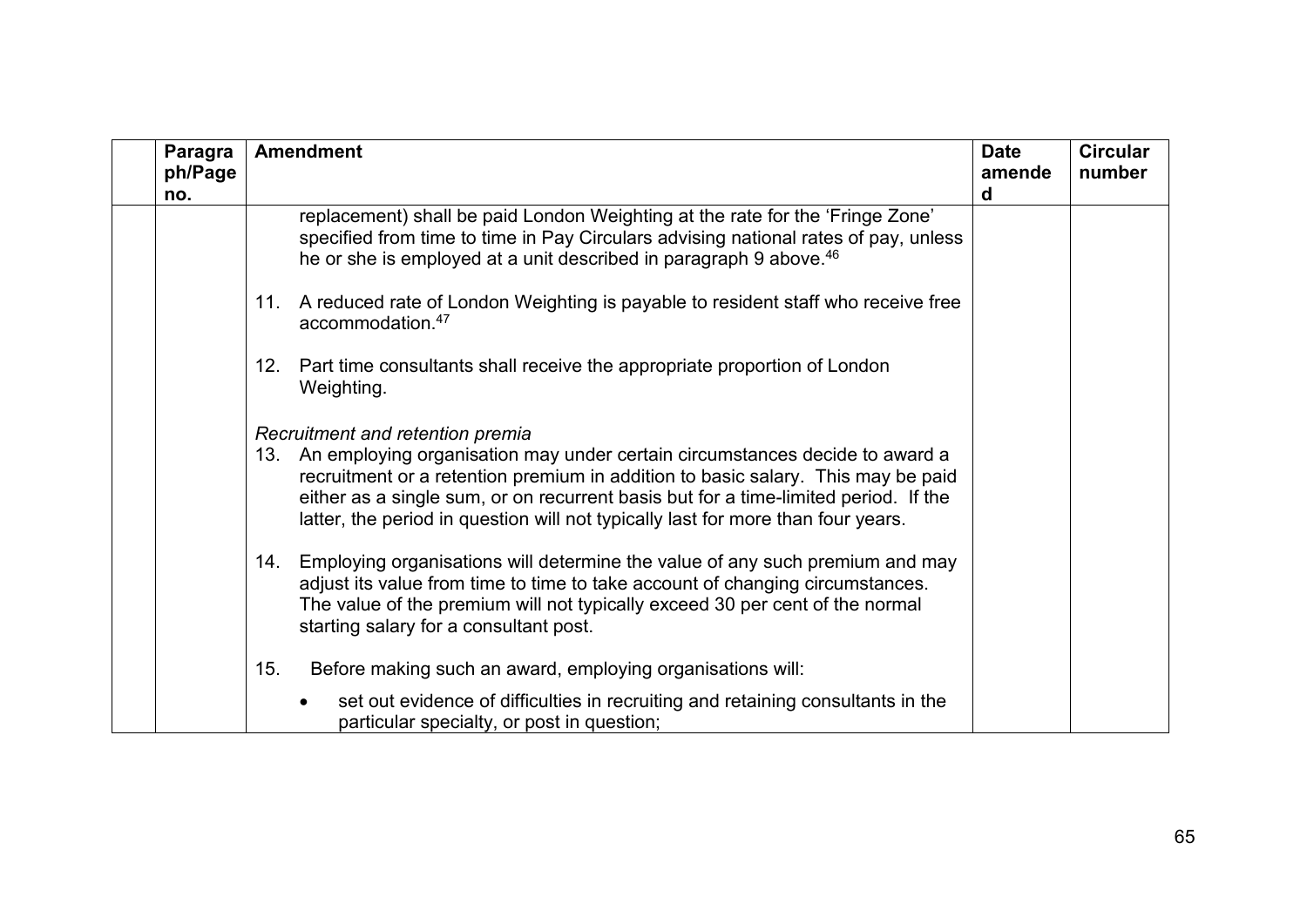| Paragra<br>ph/Page<br>no. | <b>Amendment</b>                                                                                                                                                                                                                                                                                                                                                                                                                                                                                                                                                                       | <b>Date</b><br>amende<br>d | <b>Circular</b><br>number |
|---------------------------|----------------------------------------------------------------------------------------------------------------------------------------------------------------------------------------------------------------------------------------------------------------------------------------------------------------------------------------------------------------------------------------------------------------------------------------------------------------------------------------------------------------------------------------------------------------------------------------|----------------------------|---------------------------|
|                           | set out evidence that they have adequately considered and tried non-pay<br>$\bullet$<br>solutions to such difficulties;                                                                                                                                                                                                                                                                                                                                                                                                                                                                |                            |                           |
|                           | consult with other NHS employing organisations and other appropriate<br>$\bullet$<br>bodies such as the Strategic Health Authority for the area in question.                                                                                                                                                                                                                                                                                                                                                                                                                           |                            |                           |
|                           | Other payments and allowances<br>A consultant may be entitled to certain other payments and allowances at the<br>16.<br>discretion of the employing organisation. <sup>48</sup>                                                                                                                                                                                                                                                                                                                                                                                                        |                            |                           |
|                           | <b>Directors of Public Health</b><br>Directors of Public Health will be entitled to supplements in addition to basic<br>17.<br>salary (in line with the provisions in Schedule 13 or Schedule 14) within the<br>range as specified from time to time in Pay Circulars advising national rates of<br>pay. These supplements will depend on the band within which their post falls<br>and the weight of the post as assessed by their employing organisation. Band A<br>applies to regional posts, irrespective of population. The definition of the<br>relevant bands is set out below: |                            |                           |
|                           | Band A: Director of Public Health - Regional Posts<br>Band B: Director of Public Health - population over 450,000<br>Band C:Director of Public Health - population 250,000 - 449,999<br>Band D:Director of Public Health – population 50,000 - 249,999 <sup>49</sup>                                                                                                                                                                                                                                                                                                                   |                            |                           |
|                           | Supplements shall be an element of remuneration and shall be pensionable. <sup>50</sup><br>18.                                                                                                                                                                                                                                                                                                                                                                                                                                                                                         |                            |                           |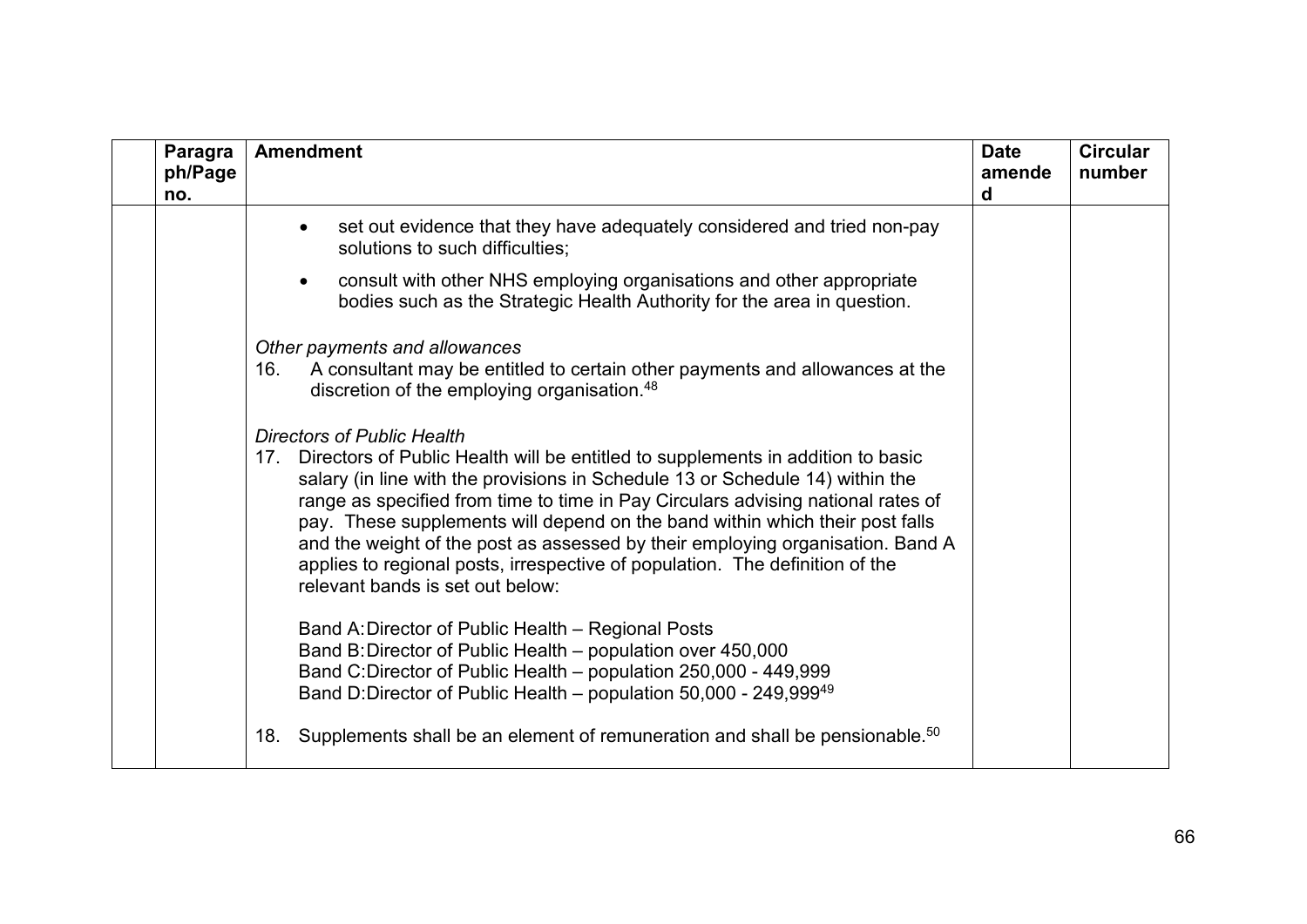|                                      | 19. Population shall be reviewed annually at 1 April. The relevant population for this<br>purpose shall be the Registrar General's estimate of the home population for the<br>employing organisation at the previous 30 June.<br>If the home population for the employing organisation increases to a higher<br>20.<br>population band for one year only, this shall have no effect on the minimum<br>supplement. If the rise to a higher population band is confirmed by the next                                                                                |                      |                                                                                      |
|--------------------------------------|-------------------------------------------------------------------------------------------------------------------------------------------------------------------------------------------------------------------------------------------------------------------------------------------------------------------------------------------------------------------------------------------------------------------------------------------------------------------------------------------------------------------------------------------------------------------|----------------------|--------------------------------------------------------------------------------------|
|                                      |                                                                                                                                                                                                                                                                                                                                                                                                                                                                                                                                                                   |                      |                                                                                      |
|                                      | year's estimate, a review of the supplement payable should be completed within<br>six months. Payment of any increased supplement following such a review shall<br>be made with retrospective effect from 1 April of the previous year.                                                                                                                                                                                                                                                                                                                           |                      |                                                                                      |
|                                      | If the home population for the employing organisation falls to a lower population<br>21.<br>band for one year only, this shall have no effect on the minimum supplement. If<br>the fall in population is confirmed by the next year's estimate, a review of the<br>supplement payable should be completed within six months. Where this would<br>result in a reduction in the value of the supplement, a Director of Public Health<br>shall retain the cash value of his or her existing supplement for so long as that<br>remains more favourable. <sup>51</sup> |                      |                                                                                      |
| Page 31<br>Appendi<br>x <sub>5</sub> | Insert<br>Appendix 5 - Rates of Basic Pay                                                                                                                                                                                                                                                                                                                                                                                                                                                                                                                         | 8<br>October<br>2020 |                                                                                      |
|                                      |                                                                                                                                                                                                                                                                                                                                                                                                                                                                                                                                                                   | circular]            | Inote: Employing organisations to attach the relevant rates of pay in the latest pay |